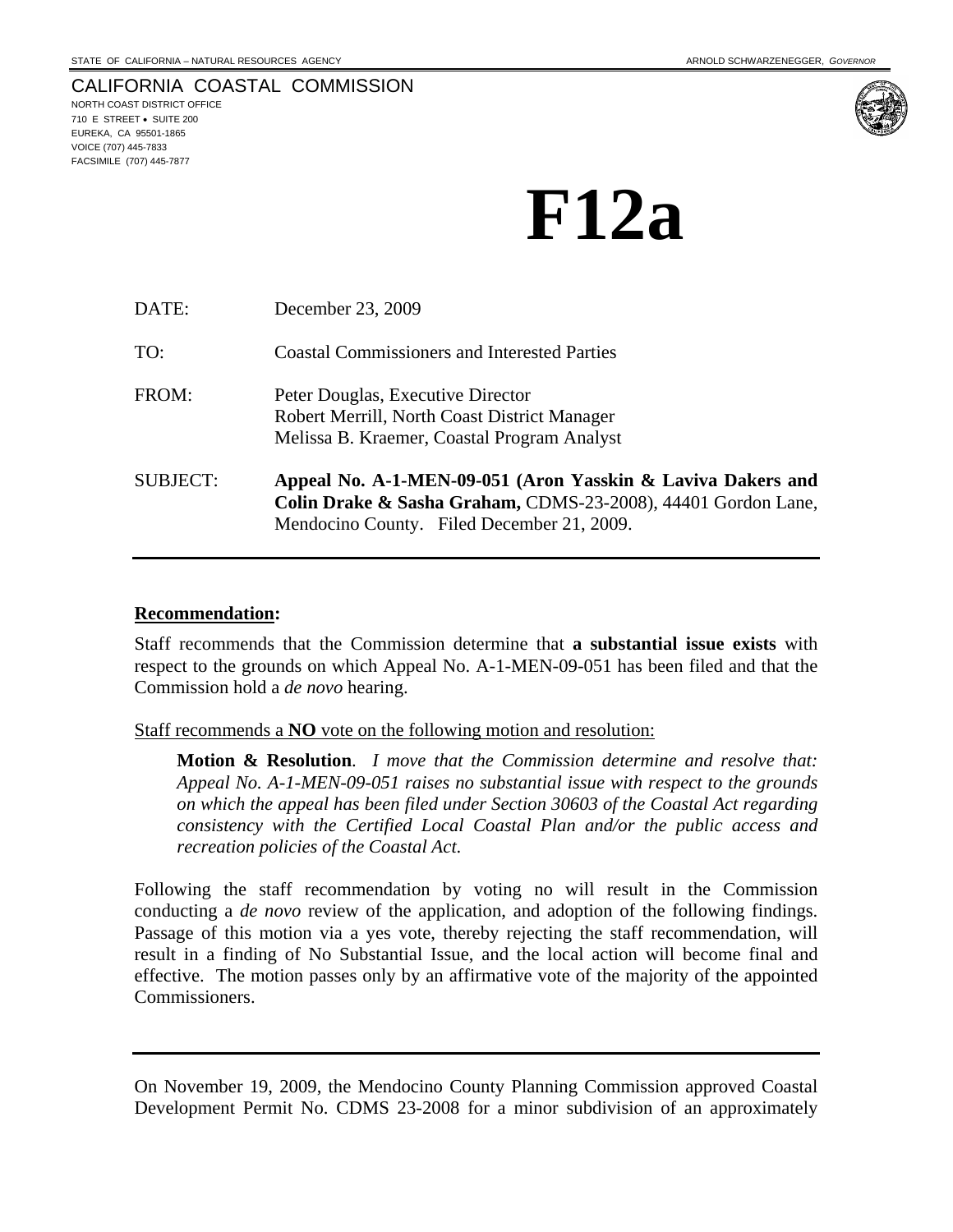$\overline{a}$ 

22.82-acre parcel to create two parcels of approximately 10.9 acres and 11.93 acres in size. The approved development is located approximately one mile northeast of Little River, on the south side of Gordon Lane, approximately 0.5-mile east of its intersection with State Highway One, at 44401 Gordon Lane (APN 121-070-22) (Exhibit Nos. 1 and 2).

Pursuant to Coastal Act Section 30603, this approval is appealable to the Commission because (1) the approved development is not designated the "principal permitted use" under the certified LCP, (2) the approved development is located within 100 feet of a wetland or stream, and (3) the approved development is located within a sensitive coastal resource area pursuant to Section 30603(a)(3) of the Coastal Act (see Appendix A for more details).

The appellant, Commissioners Sara Wan and Kruer, claims that the approved project is inconsistent with the Mendocino County certified Local Coastal Program (LCP) because:

- (1) the configuration of the parcels resulting from the approved minor subdivision would result in the encroachment of the approved building footprint of future residential development on resultant "Parcel 2" within rare plant ESHA and within the minimum 50-foot ESHA buffer area that is required by certified Land Use Plan (LUP) Policy 3.1-7 and Coastal Zoning Code (CZC) Section 20.496.020;
- (2) no alternative sites or project designs were considered in the County's findings for approval to demonstrate that the approved project was sited and designed in a manner that would best protect the rare plant ESHA, as is required by LUP Policy 3.1-7 and CZC Section 20.496.020; and
- (3) the County's approval results in a new parcel being created that has not been demonstrated to have an adequate building site which would allow for the development of the building site consistent with LUP Policy 3.1-7, as is required by LUP Policy 3.1-32.

Coastal Act Section 30625(b) requires the Commission to hear an appeal unless it determined that no substantial issue exists with respect to the grounds on which the appeal has been filed.<sup>1</sup> Commission staff has analyzed the county's Final Local Action Notice for the development (Exhibit 7), appellant's claims (Exhibit 6), and the relevant requirements of the LCP (Attachment A). Staff recommends that the Commission find that the appeal raises a substantial issue of conformance of the approved project with respect to the ESHA protection provisions of the certified LCP, as explained below.

## **Substantial Issue With Respect to ESHA Buffer Policies of the Certified LCP**

<span id="page-1-0"></span><sup>&</sup>lt;sup>1</sup> The term "substantial issue" is not defined in the Coastal Act or its implementing regulations. In previous decisions on appeals, the Commission has generally been guided by the following factors in making substantial issue determinations: the degree of factual and legal support for the local government's decision; the extent and scope of the development as approved or denied by the local government; the significance of the coastal resources affected by the decision; the precedential value of the local government's decision for future interpretations of its LCP; and, whether the appeal raises only local issues, or those of regional or statewide significance.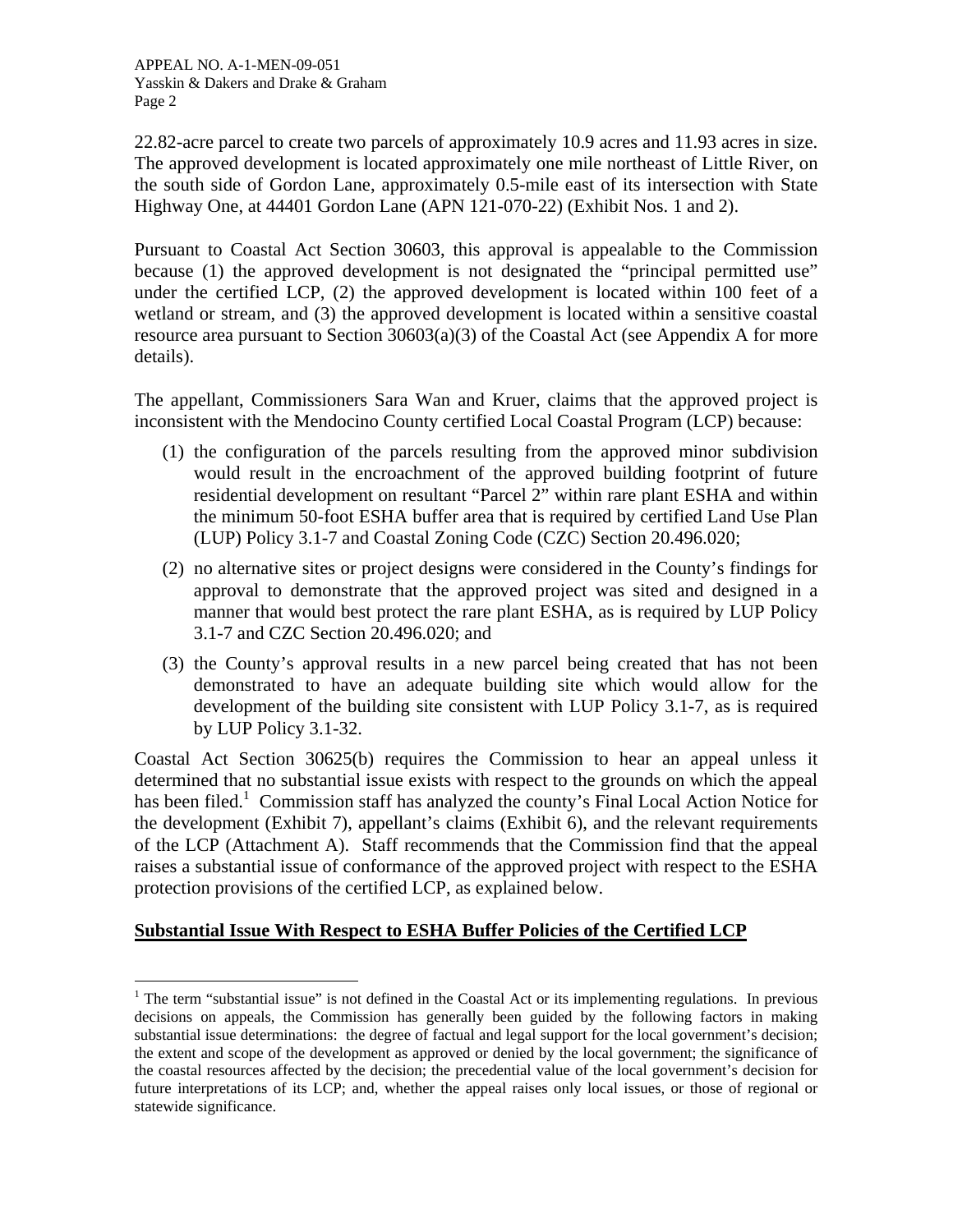$\overline{a}$ 

Two rare plant species occur on the subject property: California sedge (*Carex californica*) and Mendocino cypress (*Hesperocyparis pygmaea*<sup>[2](#page-2-0)</sup>). Both species are included on lists of rare, threatened, and endangered species by the California Native Plant Society<sup>[3](#page-2-1)</sup> and the Department of Fish and Game.<sup>[4](#page-2-2)</sup>California sedge has a CNPS listing of "2.3"<sup>5</sup> and a state/global ranking of "S2?/G5."<sup>[6](#page-2-4)</sup> Mendocino cypress has a CNPS listing of "1B.2"<sup>5</sup> and a CNDDB state/global ranking of "S2/G2."6

The County findings (Exhibit No. 7), which summarize the results of a 2008 botanical study prepared by the applicants' botanical consultant, report approximately 100 California sedge plants on approved "Parcel 2" growing within the approved future building envelope and within the logging road/turnaround area that extends south of the building area. The findings further report approximately 60-70 Mendocino cypress trees along the logging road north of the approved future building envelope, within the building envelope, and south of the building envelope along the logging road and turnaround area (Exhibit Nos. 3 and 4). Although numerous Mendocino cypress trees are present on the property, the botanical consultant concludes that "based on personal observation" pygmy forest habitat is not present on the subject property.

The applicants' botanical consultant prepared an addendum to the botanical report (dated September 27, 2008; Exhibit No. 5), which presents a buffer analysis to address the buffer width [subsections  $(A)(1)(a)-(g)$ ] and development [subsections  $(A)(4)(a)-(k)$ ] requirements of CZC Section 20.496 cited above. The buffer analysis also includes several recommended mitigation measures "to protect the rare and endangered plants that are located on site within the proposed building envelope and along portions of the existing logging road." The recommended mitigation measures, which are incorporated into Special Condition No. 9 of the County's approved permit for the subdivision, include (among others) transplanting individual California sedge plants and Mendocino cypress trees "that are 2 feet or smaller" to be impacted by the future development of the new parcel to suitable habitat outside the approved building envelope and driveway alignment.

<span id="page-2-0"></span><sup>2</sup> Mendocino cypress, also commonly known as Pygmy cypress, is treated as *Hesperocyparis pygmaea* in the current taxonomic literature (e.g., http://ucjeps.berkeley.edu/about ICPN.html). The species was formerly referred to as, and is synonymous with, both *Cupressus goveniana* ssp. *pygmaea* and *Callitropsis pygmaea*.

<span id="page-2-1"></span><sup>3</sup> California Native Plant Society (CNPS). 2009. *Inventory of Rare and Endangered Plants* (online edition, v7-09d). California Native Plant Society. Sacramento, CA. Accessed from [http://www.cnps.org/inventory.](http://www.cnps.org/inventory)

<span id="page-2-2"></span><sup>4</sup> California Department of Fish and Game, Natural Diversity Database (NDDB). October 2009. *Special Vascular Plants, Bryophytes, and Lichens List.* Quarterly publication. 71 pp.<br><sup>5</sup> CNPS List 1B plants = rare, threatened, or endangered in California and elsewhere. CNPS List 2 plants =

<span id="page-2-3"></span>rare, threatened, or endangered in California, but more common elsewhere. Threat code extensions: ".1" = seriously endangered in CA, ".2" = fairly endangered in CA, and ".3" = not very endangered in CA.

<span id="page-2-4"></span> $6$  State rank  $2 =$  **Imperiled**: Imperiled in the state because of rarity due to very restricted range, very few populations (often 20 or fewer), steep declines, or other factors making it very vulnerable to extirpation from the nation or state/province. [By adding a "?" to the rank, this represents more certainty than "S2S3" but less certainty than "S2."] Global rank 2 = **Imperiled**: At high risk of extinction due to very restricted range, very few populations (often 20 or fewer), steep declines, or other factors. Global rank  $5 =$  **Secure**: Common; widespread and abundant.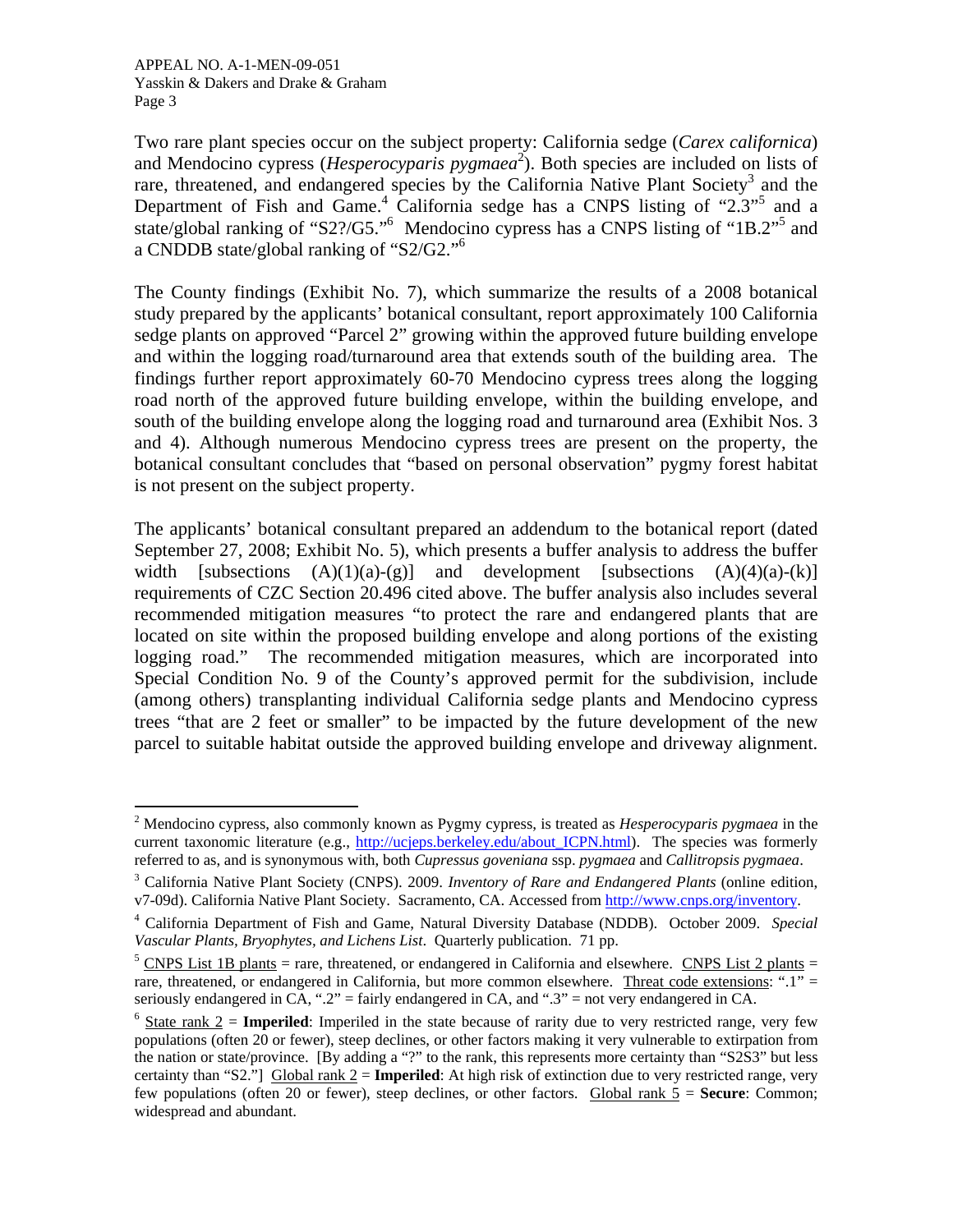According to the recommended mitigation measure, cypress trees that are larger than 2 feet "would not be suitable for transplanting and would therefore constitute a taking."

As set forth below and in Appendix B, CZC Section 20.496.010 defines environmentally sensitive habitat areas (ESHA) and includes habitats of rare and endangered plants. Therefore, as ESHA, rare plant habitat is subject to the ESHA buffer requirements of LUP Policy 3.1-7 and CZC Section 20.496.020. According to these policies, a buffer area of a minimum of 100 feet shall be established adjacent to all ESHAs, unless an applicant can demonstrate, after consultations and agreement with the California Department of Fish and Game (CDFG) that 100 feet is not necessary to protect the resources of that particular habitat area from possible significant disruption caused by the proposed development. The policies state that in that event, the buffer shall not be less than 50 feet in width. CZC Section 20.496.020 states that the standards for determining the appropriate width of the buffer area are the seven standards of subsections (a) through (g) of subsection  $(A)(1)$  of that section, including (a) the biological significance of adjacent lands, (b) sensitivity of species to disturbance, (c) susceptibility of parcel to erosion, (d) use of natural topographic features to locate development, (e) use of existing cultural features to locate buffer zones, (f) lot configuration and location of existing development, and (g) the type and scale of the development proposed. LUP Policy 3.1-7 and CZC Section 20.496.020(A)(4)(b) further require that development permitted within an ESHA buffer area shall generally be the same as those uses permitted in the adjacent ESHA, and that structures are allowable within the buffer area only if there is no other feasible site available on the parcel.

The approval of the subject minor subdivision raises a substantial issue regarding the ESHA policies of the certified LCP including LUP Policies 3.1-7 and 3.1-32 and CZC Section 20.496.020, because (a) the subdivision will result in future residential development of the new parcel within and directly adjacent to rare plant ESHA without maintaining any buffer, (b) the County did not consider feasible alternative sites or configurations for the development that would avoid locating future development within the ESHA or ESHA buffer, and (c) the approved subdivision will result in a parcel that has not been demonstrated to have an adequate building site which would allow for the development of the building site consistent with LUP Policy 3.1-7.

The County's approval is based on a determination of the botanical impact analysis prepared for the project that the California sedge habitat and Mendocino cypress habitat on the project site do not constitute ESHA as defined in the LCP (cited above) because "the habitat [where the rare plants occur] was created artificially due to past logging practices and is currently dying out from the shade caused by natural revegetation in the area." The County findings conclude that "[g]iven the ESHA determination, the 100 foot buffer requirements would not apply in areas outside of the riparian habitat. However, due to the rare nature of the species identified, protective measures were recommended by both the project botanist and DFG staff which include efforts to relocate or replace healthy specimens which may be damaged by project related development."

ESHA, as defined in Section 30107.5 of the Coastal Act, Section 3.1 of the certified Mendocino County LUP, and CZC Section 20.308.040(F) is *"…any area in which plant or*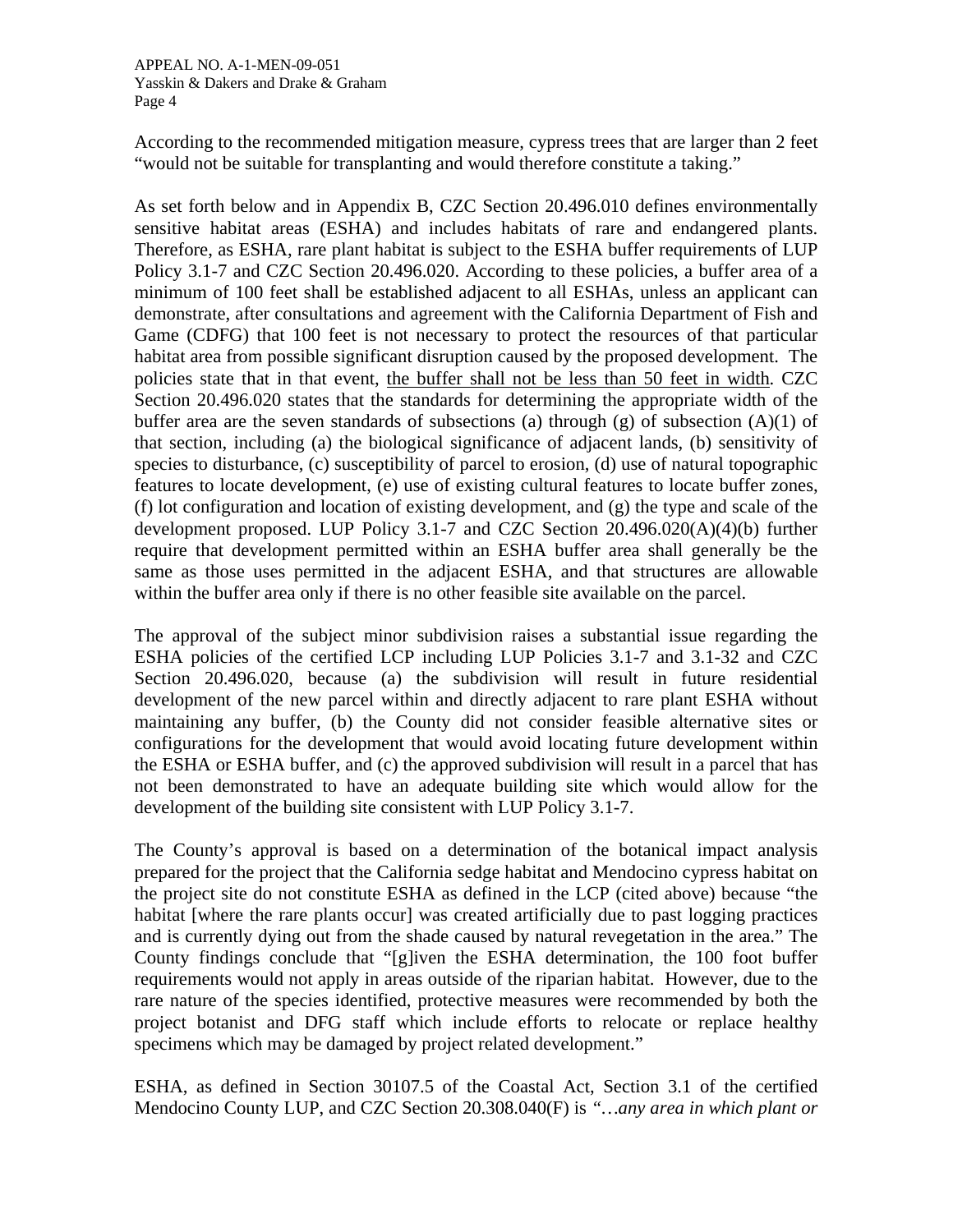*animal life or their habitats are either rare or especially valuable because of their special nature or role in an ecosystem and which could be easily disturbed or degraded by human activities."* Thus, Coastal Act Section 30107.5, LUP Section 3.1, and CZC Section 20.308.040(F) set up a two part test for determining an ESHA. The first part is determining whether an area includes plants or animals or their habitats that are either: (a) rare; or (b) especially valuable because of their special nature or role in an ecosystem. If so, then the second part asks whether such plants, animals, or habitats could be easily disturbed or degraded by human activities. If so, then the area where such plants, animals, or habitats are located is deemed ESHA by Section 30107.5, LUP Section 3.1, and CZC Section 20.308.040(F).

The first test for determining ESHA under Section 30107.5, LUP Section 3.1, and CZC Section  $20.308.040(F)$  is whether an <u>area</u> including plants or animals or their habitats is either (a) rare, or (b) especially valuable because of its special nature or role in an ecosystem. As discussed above, two rare plant species occur on the subject property: California sedge (*Carex californica*) and Mendocino cypress (*Hesperocyparis pygmaea*). Both species are included on lists of rare, threatened, and endangered species by the California Native Plant Society and the CDFG. California sedge has a CNPS listing of "2.3" and a state/global ranking of "S2?/G5" (see above footnotes for ranking definitions). Mendocino cypress has a CNPS listing of "1B.2" and a state/global ranking of "S2/G2." Because of their relative rarity at the state and global levels, California sedge and Mendocino cypress as species meet the rarity test for designation as ESHA under the above cited Coastal Act and LCP policies. However, because ESHA refers to an "area" rather than an individual species, one must consider whether or not the proposed driveway and building site of the new parcel to be created constitute "areas" on the property where California sedge and Mendocino cypress ESHA occur.

As discussed above, at least 100 California sedge plants and 60-70 Mendocino cypress trees were documented on the project site. The large concentrations of California sedge and Mendocino cypress suggest that the future building site and driveway do constitute rare plant habitat and therefore meet the first test for determining ESHA under Section 30107.5 of the Coastal Act, LUP Section 3.1, and CZC Section 20.308.040(F).

The second test for determining ESHA under Coastal Act Section 30107.5 (Section 3.1 of the certified LUP) is whether the habitat could be easily disturbed or degraded by human activities and developments. The large concentrations of California sedge and Mendocino cypress plants in the proposed driveway and building site of the new parcel to be created could be easily disturbed or degraded by human activities and developments such as those that would be necessary to develop them for the residential use that would be accommodated by the approved subdivision including grading, paving, building construction, foot trampling, etc. Such activities would fragment or otherwise demolish the presently intact habitat, reduce habitat size, and degrade and alter habitat quality and conditions that are integral to the "special nature" of the existing habitat area. Therefore, the large concentrations of California sedge and Mendocino cypress in the proposed building site and driveway meet the second test for determining ESHA under Section 30107.5 of the Coastal Act, LUP Section 3.1, and CZC Section 20.308.040(F).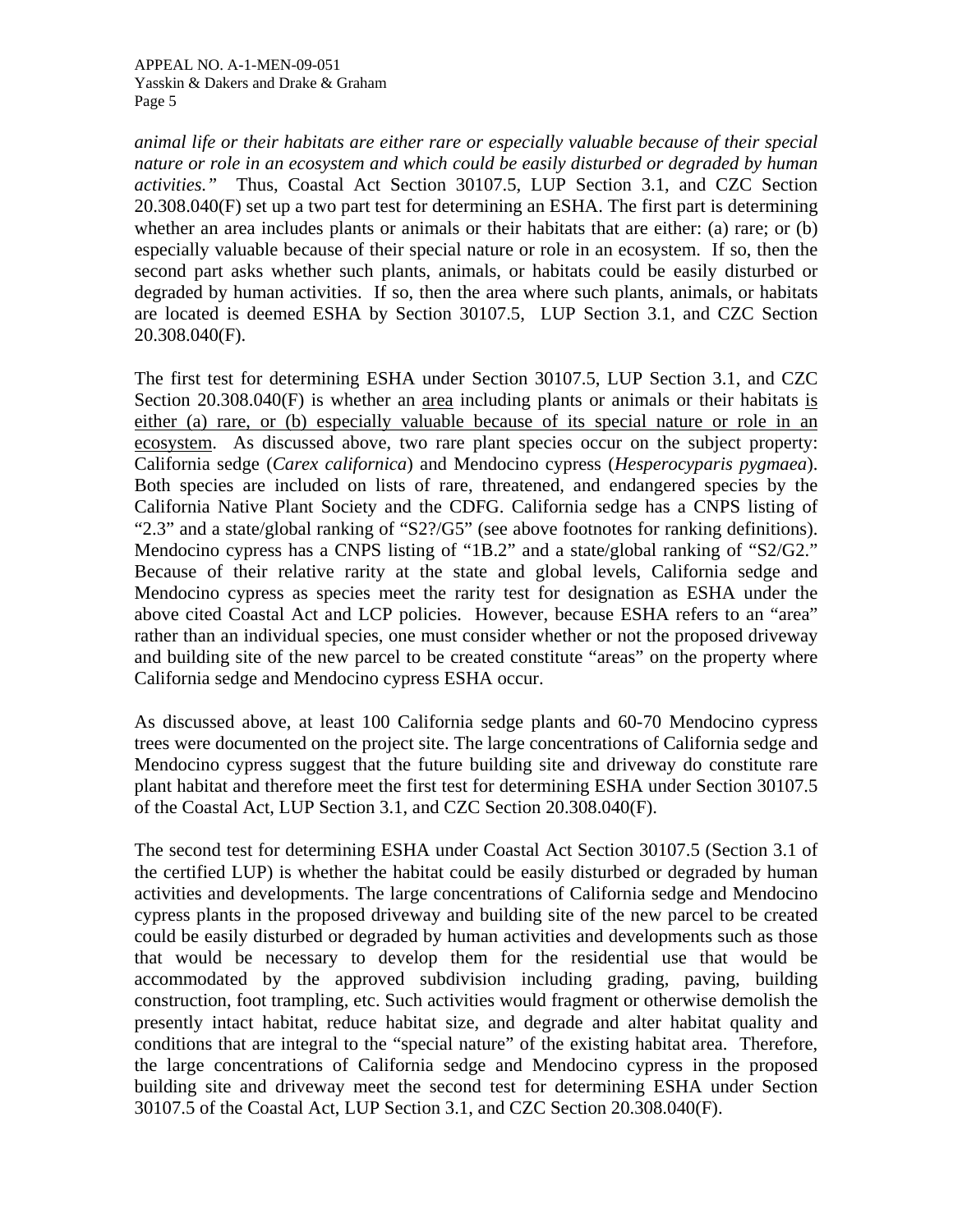The County's findings erroneously interpret the definition of ESHA to exclude areas that have been subject to past disturbance. Nothing in the ESHA definitions cited in LUP Section 3.1 or CZC Sections 20.308.040(F) and 20.496.010 state or imply that this is the case. In fact, CZC Sections 20.308.040(F) and 20.496.010 explicitly state that "…*Environmentally Sensitive Habitat Areas (ESHA's) include: anadromous fish streams, sand dunes, rookeries and marine mammal haul-out areas, wetlands, riparian areas, areas of pygmy vegetation which contain species of rare or endangered plants and habitats of rare and endangered plants and animals*" (emphasis added). This provision does not in any way exclude habitats of rare and endangered plants that occur in previously disturbed areas. Thus, the County has not adopted findings that provide factual and legal support for determining that no ESHA exists on the property.

By not recognizing two rare plant species on the property as ESHA, the County has not adopted findings that provide factual and legal support for addressing the consistency of the project with the ESHA buffer requirements of LUP Policy 3.1-7 and CZC Section 20.496.020 including (1) why a buffer width less than 100 feet may be appropriate, (2) how a reduced buffer is allowable based on analysis of the seven criteria specified in CZC Section  $20.496.020(A)(1)$  that must be applied in determining whether a potential reduction of the ESHA buffer is warranted, and (3) how a buffer less than the minimum of 50 feet required by LUP Policy 3.1-7 and CZC Section 20.496.020(A)(1) is allowable at all under the LCP. Furthermore, the County's approval acknowledges that a portion of the future residential development of the newly created parcel would be located within the 50 foot rare plant buffer area proper and that an unspecified number of rare plant individuals would be directly impacted by the development. The protection of ESHA in the coastal zone is an issue of statewide concern addressed by Section 30240 of the Coastal Act. Therefore, the Commission finds that the appeal raises a substantial issue regarding consistency of the approved development with the ESHA buffer policies of the certified LCP.

LUP Policy 3.1-7 and CZC Section 20.496.020 (A)(1) allow for development to be permitted within a buffer area if the development is for a use that is the same as those uses permitted in the adjacent environmentally sensitive habitat area, and if the development complies with specified standards as described in subsections (1)-(3) of LUP Policy 3.1-7 and 4(a)-(k) of Section 20.496.020. The LCP sets forth uses permitted in wetland and riparian ESHAs, but is silent with regard to allowable uses within rare plant ESHA, and thus allowable uses within the rare plant buffer. Nonetheless, even if a residential development was considered an allowable use in a rare plant buffer, LUP Policy 3.1-7 and CZC Section 20.496.020(A)(4) require permitted development within an ESHA buffer to comply with several standards. These standards include that structures be allowed within a buffer area only if there is no other feasible site available on the parcel, and that the development be sited and designed to prevent impacts that would significantly degrade the ESHA. The County's findings do not analyze alternative sites or project designs or demonstrate that the project as approved was sited and designed on the 23-acre parcel in a manner that would best protect the rare plant ESHA.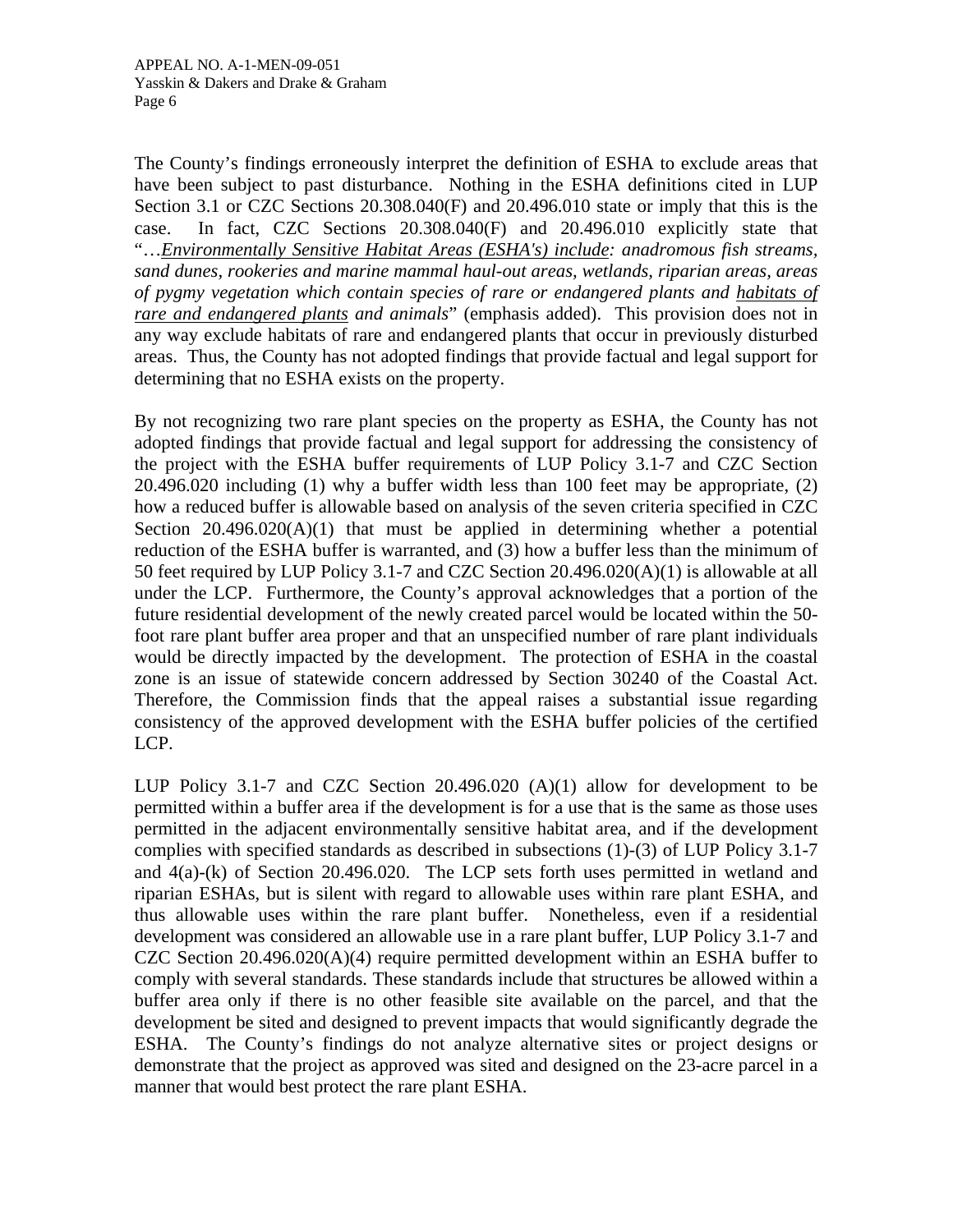APPEAL NO. A-1-MEN-09-051 Yasskin & Dakers and Drake & Graham Page 7

Therefore, because ESHA buffers are not allowed to be reduced to less than 50 feet, and because development is allowed within a buffer area only if it is demonstrated that there is no other feasible site available on the parcel, the Commission finds that the appeal raises a substantial issue regarding consistency of the approved development with the ESHA buffer policies of the certified LCP, including, but not limited to, LUP Policies 3.1-7 and 3.1-32 and CZC Section 20.496.020.

## **Information Needed for** *De Novo* **Review of Application**

Section 30621 of the Coastal Act instructs the Commission to provide for a *de novo* hearing on all appeals where it has determined that a substantial issue exists with respect to the grounds on which an appeal has been filed. If the Commission finds substantial issue as recommended above, staff also recommends that the Commission continue the *de novo* hearing to a subsequent date. The *de novo* portion of the appeal must be continued because the Commission does not have sufficient information to determine what, if any, development can be approved, consistent with the certified LCP.

Given that the project the Commission will be considering *de novo* has come to the Commission after an appeal of a local government action, the Commission has not previously been in the position to request information from the applicant needed to determine if the project can be found to be consistent with the certified LCP. Following is a discussion of the information needed to evaluate the development.

## **1. Alternatives Analysis for the Subdivision**

As discussed above, the appeal raises a substantial issue regarding consistency of the approved subdivision with LUP Policy 3.1-32, which requires that land divisions not be permitted if any parcel being created (1) is entirely within an ESHA, or (2) does not have an adequate building site which would allow for the development of the building site consistent with the ESHA buffer policies of the LCP. Thus, the Commission needs to receive an alternatives analysis that addresses alterative subdivision configurations which comply with the Policy 3.1-32. Specifically, for each alternative examined, the analysis should (1) describe what percentage of each parcel being created is occupied by ESHA (including the 100-foot ESHA buffer zone around each identified ESHA); and (2) identify an adequate building site(s) on each proposed new parcel which would allow for the development of the building site(s) (including all necessary development associated with a residence such as septic fields, driveway turnaround areas, vegetation maintenance zones for fire-safety purposes, etc.) consistent with the ESHA buffer policies of the LCP.

# **2. Alternatives Analysis for Proposed Wetland and Riparian Habitat Impacts**

The County findings discuss the existing old logging road on the property and the need for road improvements to convert the road to a driveway for the future residential development on proposed Parcel 2. The certified LCP provides for "road crossings" to be developed within riparian areas provided that no less environmentally damaging alternative route is feasible and provided that the development will not degrade the area or diminish its value as a natural resource. Thus, an alternatives analysis must be provided that addresses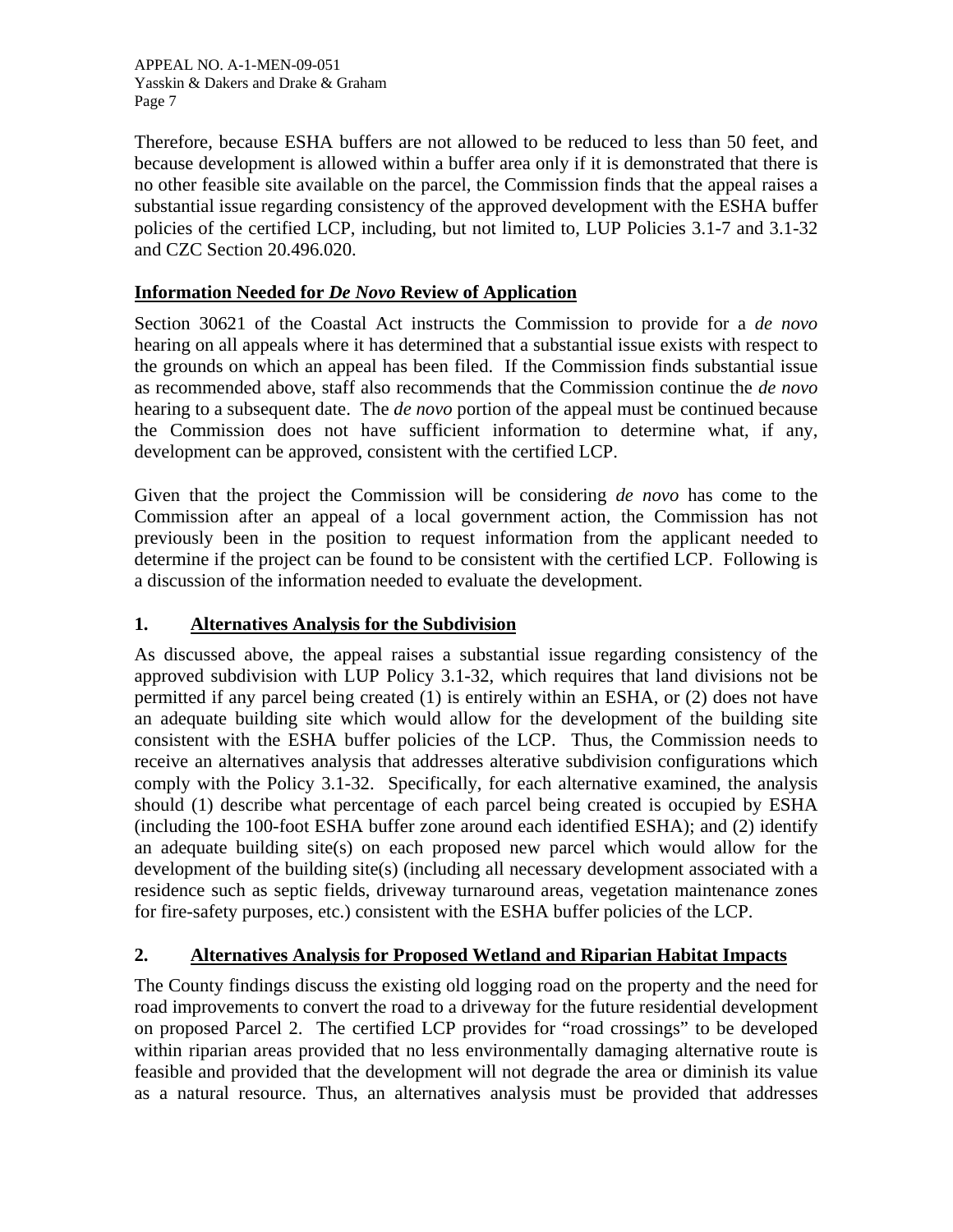different access alternatives for the site (including alternatives that avoid access through riparian habitat and the "no project" alternative), a detailed description of what access improvements would be needed for each alternative (e.g., amount of grading and filling, proposed watercourse crossing plans, drainage control measures, etc.), an analysis of riparian and wetland impacts associated with each alternative (e.g., amount of vegetation requiring removal, amount of wetland dredging and/or filling, etc.), and mitigation measures proposed for each alternative to minimize impacts to water quality, natural resources, and sensitive habitats.

## **3. Botanical Analysis Addressing the Presence of "Pygmy Vegetation" and Different Vegetation Types on the Property**

The County findings quote from the botanical report prepared by the applicants' consultant stating that "pygmy habitat" is not present on the subject property. However, no explanation for the basis of that conclusion is given. As "pygmy vegetation" is listed in CZC Sections 20.308.040 and 20.496.010 as a type of ESHA, the Commission needs to understand whether or not this type of habitat is present in the area, and if so, how the proposed subdivision may affect it. Therefore, a detailed botanical analysis must be provided that addresses the presence of "pygmy vegetation" on the subject property, where such vegetation is located on and/or in the vicinity of the subject property, and the basis for the conclusions reached. In addition, the analysis should be broad enough to include a detailed description of all of the existing vegetation types and soil types on the property, since the property supports various types of environmentally sensitive habitats including wetlands, watercourses, riparian habitat, a "spring area," red-legged frog habitat, and rare plant habitat. Each vegetation type and environmentally sensitive habitat area located on the property should be described in detail and depicted on a vegetation and ESHA map prepared for the subject site. Additionally, significant site features also should be shown in relation to the mapped vegetation and ESHA types including existing roads and development, existing and proposed property lines, 100-foot ESHA buffer boundaries, proposed future road improvement footprints and "Hammerhead-T" turnaround areas, and proposed future residential development areas and areas subject to associated CalFire (Department of Forestry and Fire Protection) and County Fire District fire regulations, including fire-safety vegetation maintenance zones.

Without the above information, the Commission cannot reach a final determination concerning the project's consistency with the policies of the LCP. Therefore, before the Commission can act on the proposed project *de novo*, the applicant must submit the aboveidentified information.

# **APPENDICES**

APPENDIX A: Commission's Appeal Jurisdiction Over Project APPENDIX B: Excerpts from the Mendocino County Local Coastal Program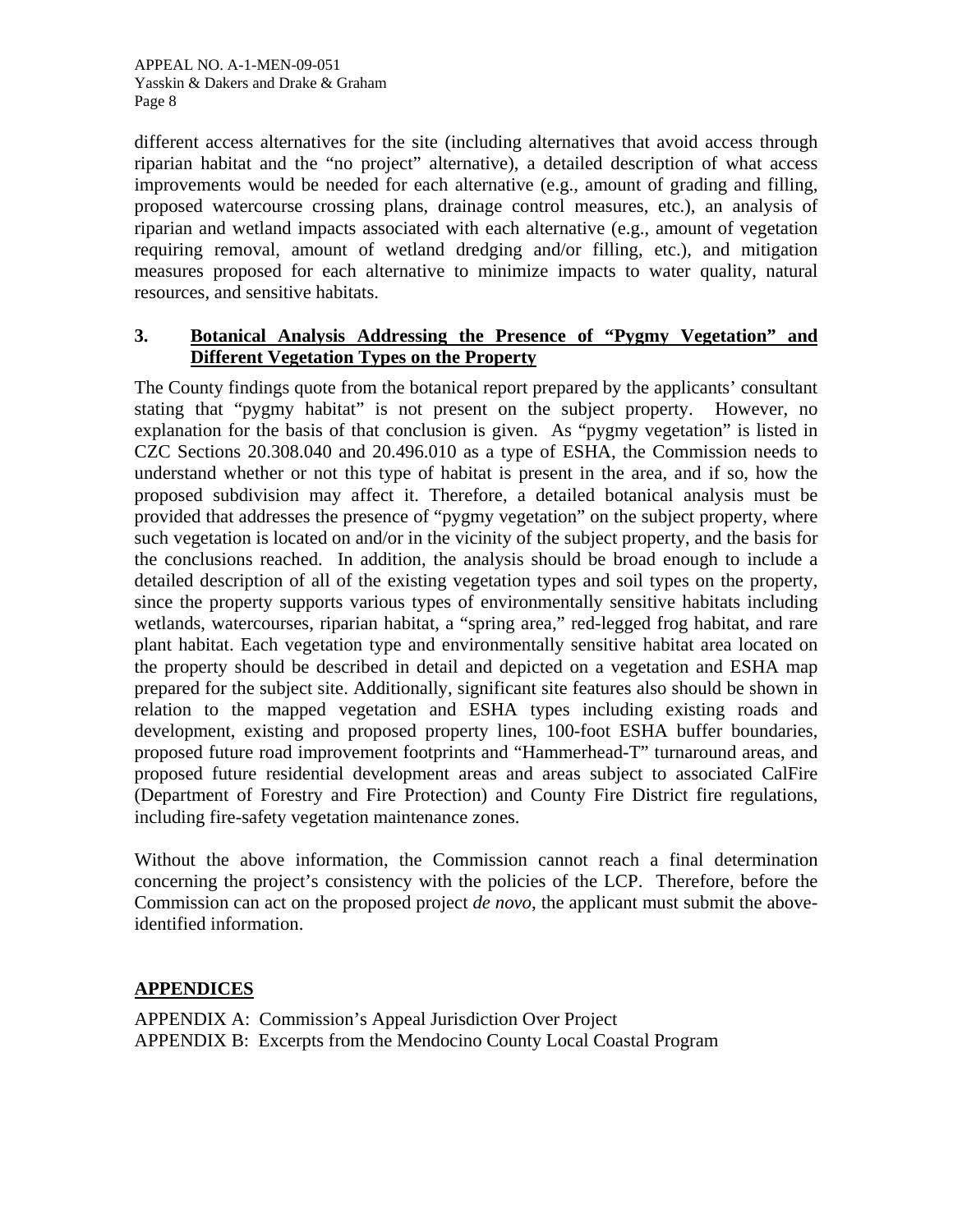APPEAL NO. A-1-MEN-09-051 Yasskin & Dakers and Drake & Graham Page 9

## **EXHIBITS**

- 1. Regional Location Map
- 2. Vicinity Map<br>3. Approved Sub
- Approved Subdivision Map
- 4. Rare Plant Location Map
- 5. Botanical Mitigation Measures
- 6. Appeal
- 7. Notice of Final Local Action and Findings for Approval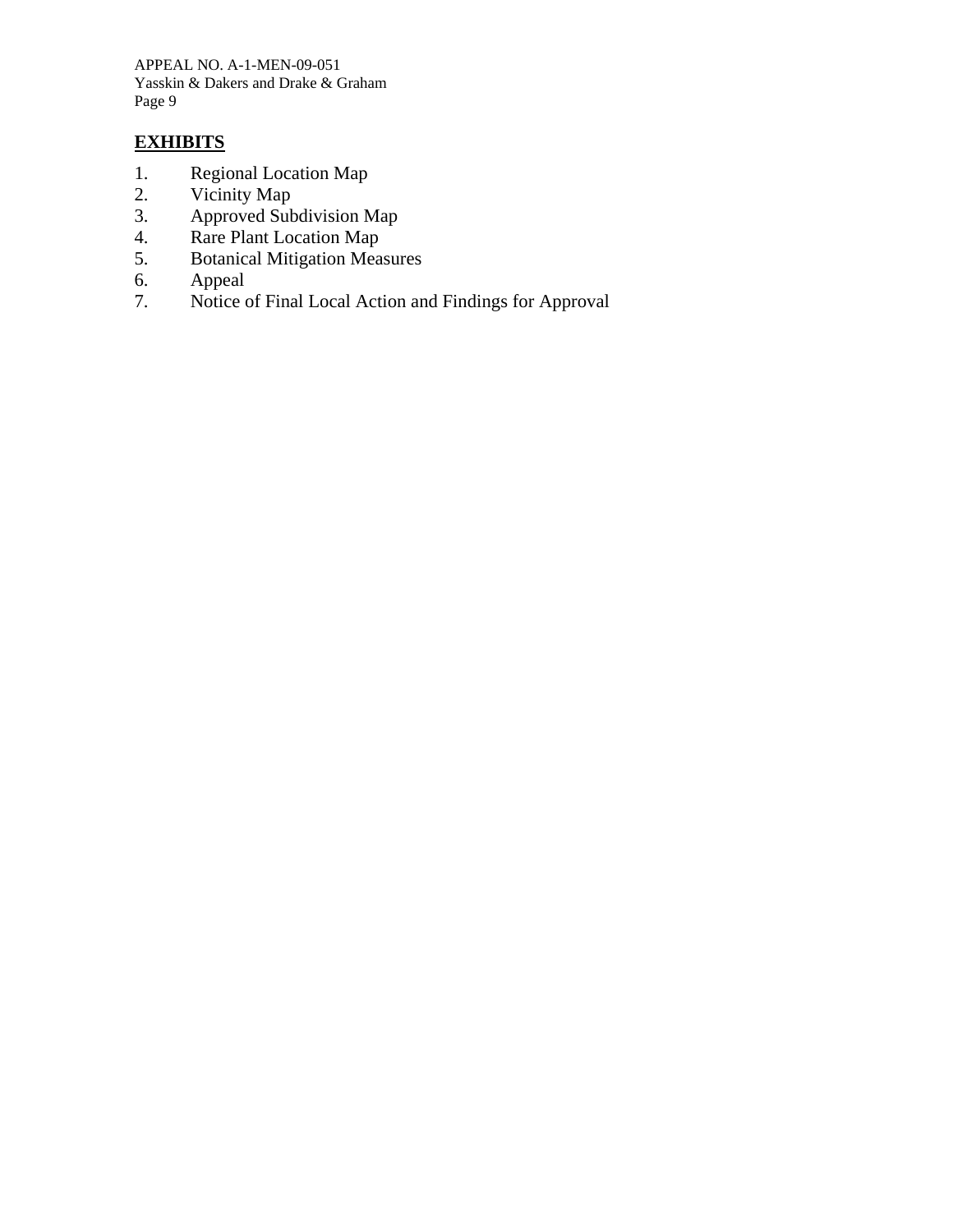## **APPENDIX A**

## **COMMISSION'S APPEAL JURISDICTION OVER THE PROJECT**

On November 19, 2009, the Mendocino County Planning Commission conditionally approved Coastal Development Minor Subdivision Permit #CDMS 23-2008 for the minor subdivision of an approximately 22.82-acre parcel to create two parcels of approximately 10.9 acres and 11.93 acres in size. The approved permit imposed 33 special conditions.

After certification of Local Coastal Programs (LCPs), the Coastal Act provides for limited appeals to the Coastal Commission of certain local government actions on coastal development permits (Coastal Act Section 30603). Section 30603 states that an action taken by a local government on a coastal development permit application may be appealed to the Commission for certain kinds of developments, including developments located within certain geographic appeal areas, such as those located between the sea and the first public road paralleling the sea, or within three hundred feet of the inland extent of any beach, or of the mean high tide line of the sea where there is no beach, or within one hundred feet of any wetland or stream, or within three hundred feet of the top of the seaward face of any coastal bluff, or those located in a sensitive coastal resource area, such as designated "special communities." Furthermore, developments approved by counties may be appealed if they are not designated the "principal permitted use" under the certified LCP. Finally, developments which constitute major public works or major energy facilities may be appealed, whether approved or denied by the city or county. The grounds for an appeal are limited to an allegation that the development does not conform to the standards set forth in the certified local coastal program and, if the development is located between the first public road and the sea, the public access policies set forth in the Coastal Act.

The subject development is appealable to the Commission pursuant to Section 30603 of the Coastal Act because (1) the approved subdivision is a form of development that is not designated as a "principal permitted use" under the certified LCP, (2) the approved development is located within 100 feet of a wetland or stream (see below); and (3) the approved development is located within a sensitive coastal resource area pursuant to Section 30603(a)(3) of the Coastal Act (see below).

The decision of the County Planning Commission was not appealed at the local level to the County Board of Supervisors. The County then issued a Notice of Final Action, which was received at the Commission's North Coast District Office on December 7, 2009 (Exhibit No. 7). Section 13573 of the Commission's regulations allows for appeals of local approvals to be made directly to the Commission without first having exhausted all local appeals when, as here, the local jurisdiction charges an appeal fee for the filing and processing of local appeals.

One appeal was filed from Commissioners Sara Wan and Kruer on December 21, 2009 (Exhibit No. 6). The appeal was filed with the Commission in a timely manner, within 10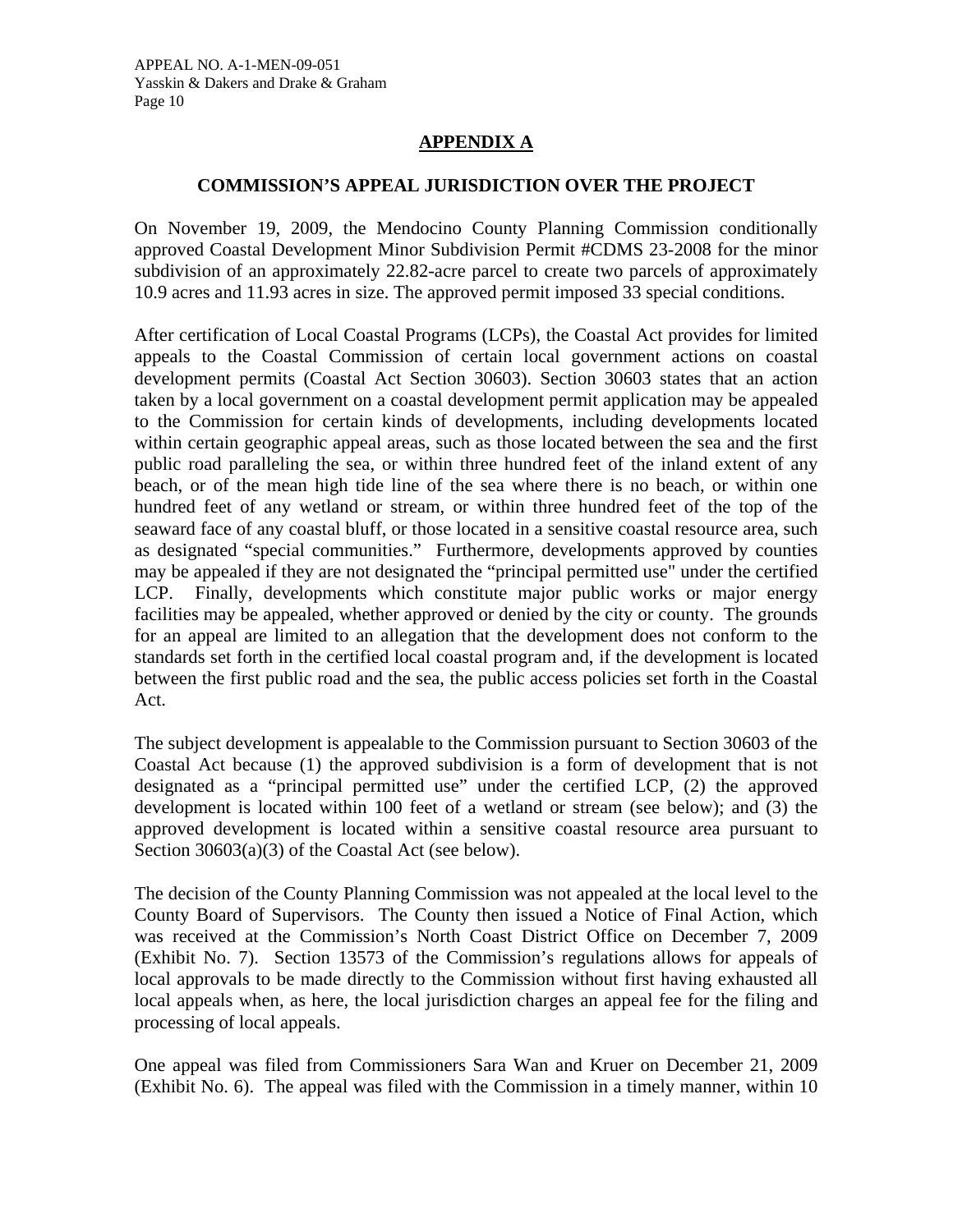APPEAL NO. A-1-MEN-09-051 Yasskin & Dakers and Drake & Graham Page 11

working days of receipt by the Commission of the County's Notice of Final Action on December 7, 2009 (Exhibit No. 7).

## **The Approved Development is Located Within 100 Feet of a Wetland or Stream**

The County findings for approval of the subdivision development describe Beal Creek as bisecting approved Parcel 1. An additional seasonal drainage runs parallel to the creek approximately 150 feet to the south within approved Parcel 1. Moreover, a "spring area" is located to the north of Beal Creek within approved Parcel 1. Therefore, as portions of the approved development are located within 100 feet of a wetland or stream, the subject development is appealable to the Commission pursuant to Section 30603 of the Coastal Act.

## **The Approved Development is Located Within a Sensitive Coastal Resource Area**

Section 30116 of the Coastal Act defines "Sensitive Coastal Resource Areas" as follows:

*"Sensitive coastal resource areas" means those identifiable and geographically bounded land and water areas within the coastal zone of vital interest and sensitivity. "Sensitive coastal resource areas" include the following:* 

 *(a) Special marine and land habitat areas, wetlands, lagoons, and estuaries as mapped and designated in Part 4 of the coastal plan.* 

 *(b) Areas possessing significant recreational value.* 

 *(c) Highly scenic areas.* (emphasis added)

 *(d) Archaeological sites referenced in the California Coastline and Recreation Plan or as designated by the State Historic Preservation Officer.* 

 *(e) Special communities or neighborhoods which are significant visitor destination areas.* 

 *(f) Areas that provide existing coastal housing or recreational opportunities for low- and moderate-income persons.* 

 *(g) Areas where divisions of land could substantially impair or restrict coastal access.* 

Section 30502 of the Coastal Act indicates that sensitive coastal resource areas are areas within the coastal zone where the protection of coastal resources and public access requires, in addition to the review and approval of zoning ordinances, the review and approval by the Commission of other implementing actions to protect coastal resources. Sensitive coastal resource areas (SCRAs) can be designated either by the Commission pursuant to Section 30502 of the Coastal Act, or by local government by including such a designation in its Local Coastal Program (LCP).

Section 30502 directs the Commission to designate SCRAs not later than September 1, 1977, pursuant to a report which must contain the following information:

*(1) A description of the coastal resources to be protected and the reasons why the area has been designated as a sensitive coastal resource area;* 

*(2) A specific determination that the designated area is of regional or statewide significance;* 

*(3) A specific list of significant adverse impacts that could result from development where zoning regulations alone may not adequately protect coastal resources or access; (4) A map of the area indicating its size and location.*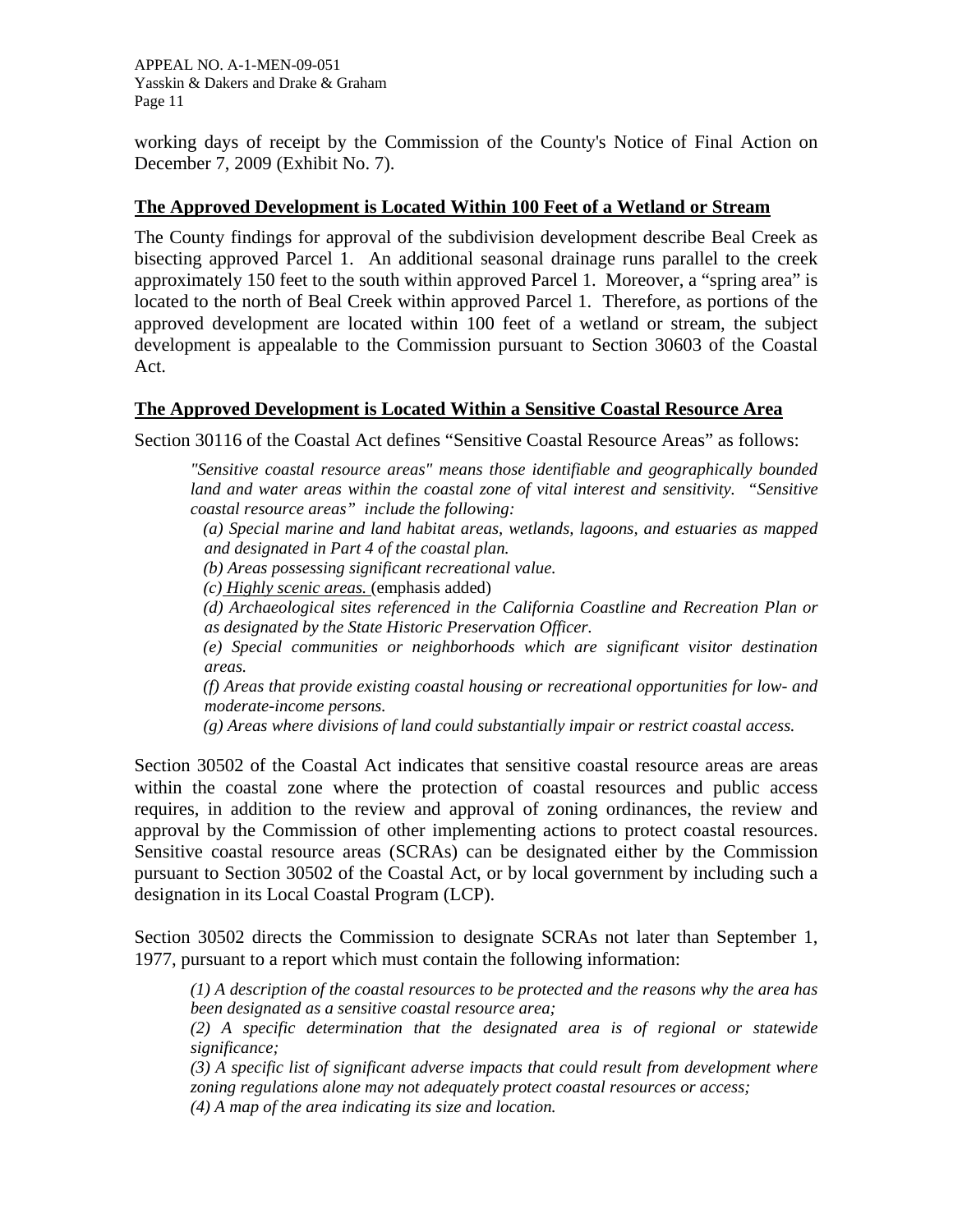The Commission did not ultimately designate SCRAs or make recommendations to the Legislature, as contemplated by Section 30502 and 30502.5. Because it did not designate SCRAs, the Commission does not have the authority to require local governments to adopt such additional implementing actions. Nothing in Sections 30502 or 30502.5, however, overrides other provisions in the Coastal Act that assign primary responsibility to local governments for determining the contents of LCPs and that authorize local governments to take actions that are more protective of coastal resources than required by the Coastal Act. Such Coastal Act provisions support the position that the Commission does not have the exclusive authority to designate SCRAs. In 1977, the Attorney General's Office advised the Commission that if the Commission decided not to designate SCRAs, local government approvals of development located in SCRAs delineated in LCPs would nonetheless be appealable to the Commission.

The ability of local governments to designate SCRAs in LCPs is further supported by the legislative history of changes to Section 30603. In 1982, after the 1978 deadline for the Commission to designate SCRAs, the Legislature amended the provisions of Section 30603 that relate to appeals of development located in SCRAs. (Cal. Stats. 1982, c. 43, sec. 19 (AB 321 - Hannigan). The Legislature's 1982 revisions to the SCRA appeal process demonstrate that the Commission's decision not to designate SCRAs did not have the effect of preventing local governments from designating SCRAs through the LCP process. If the Commission's decision not to designate SCRAs rendered the Coastal Act provisions that relate to SCRAs moot, the Legislature's action in 1982 would have been a futile and meaningless exercise. Instead, by deliberately refining the SCRA appeal process, the Legislature confirmed that local governments continue to have the authority to designate SCRAs.

Although a city or county is not required to designate SCRAs in their LCP, at least four local governments have chosen to do so. The Commission has certified LCPs that contain SCRA designations from the City of Grover Beach (1982), San Luis Obispo County (1987), the City of Dana Point (1989) and the segment of Mendocino County's LCP that covers areas outside of the town of Mendocino (1992).

Designation of SCRAs in this manner is consistent with the reservation of local authority, under Section 30005, to enact certain regulations more protective of coastal resources than what is required by the Act. As noted above, the Coastal Act does not require local governments to designate SCRAs, but local governments are allowed to designate such areas.

The appeal of Mendocino County Coastal Development Permit CDMS No. 23-2008 was accepted by the Commission in part, on the basis that the project site is located in a sensitive coastal resource area designated by Mendocino County and certified by the Commission when the County's LCP was certified in 1992.

The applicable designation of sensitive coastal resource areas was accomplished in the LCP by defining sensitive coastal resource areas within the LCP to include "highly scenic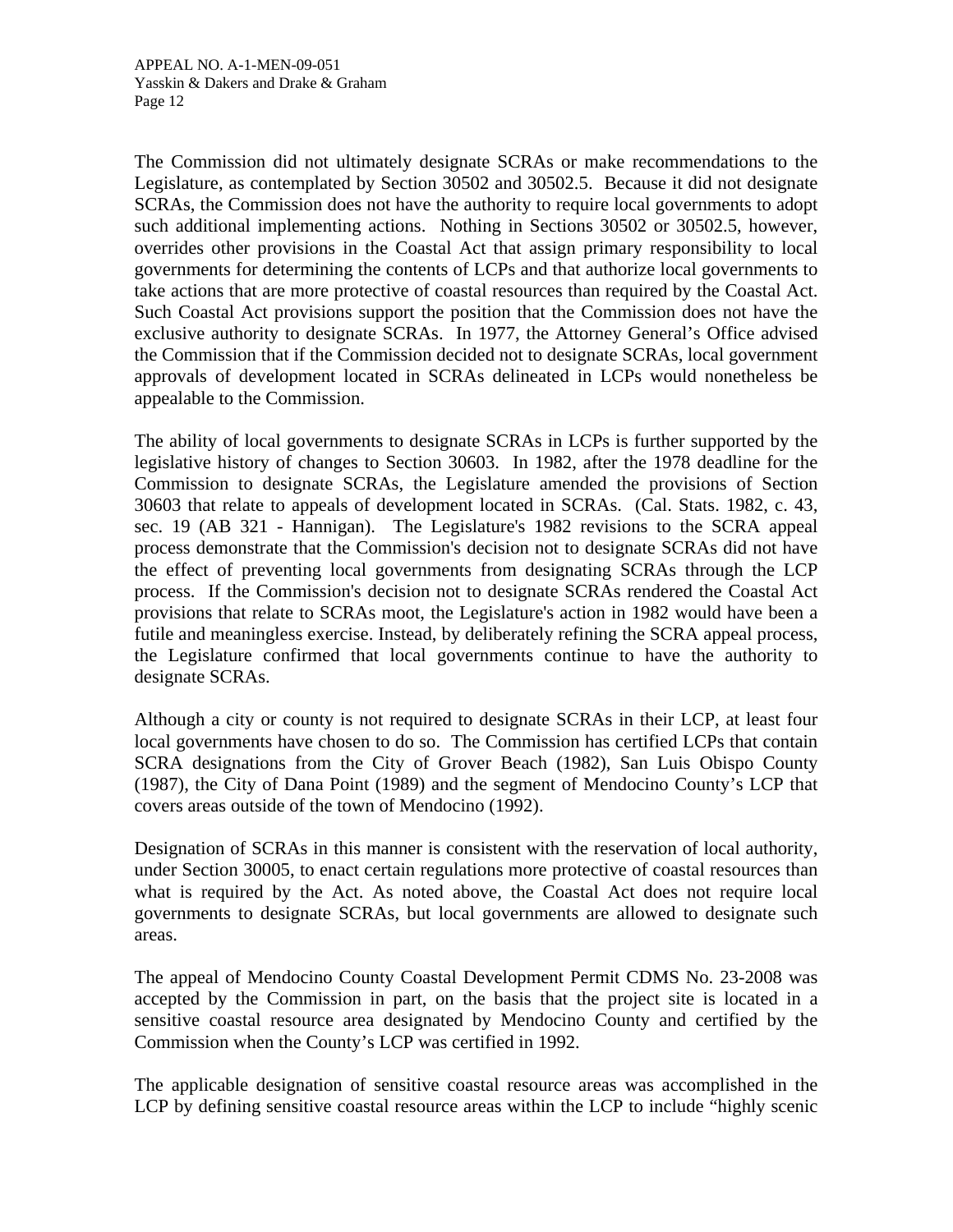APPEAL NO. A-1-MEN-09-051 Yasskin & Dakers and Drake & Graham Page 13

areas," and by mapping specific geographic areas on the certified Land Use Maps as "highly scenic." Chapter 5 of the Mendocino County General Plan Coastal Element (the certified Land Use Plan) and Division II of Title 20, Section 20.308.105(6) of the Mendocino County Coastal Zoning Code (CZC), both define "*Sensitive Coastal Resource Areas*" to mean "*those identifiable and geographically bounded land and water areas within the coastal zone of vital interest and sensitivity*." Subparts (c) of these sections include "*highly scenic areas*." This definition closely parallels the definition of SCRA contained in Section 30116 of the Coastal Act. Mendocino LUP Policy 3.5 defines highly scenic areas to include, in applicable part, "*those* [areas] *identified on the Land Use Maps as they are adopted.*" Adopted Land Use Map No. 18 designates the area inclusive of the site that is the subject of Mendocino County CDP No. 57-2008 as highly scenic. Therefore, it is clear that by defining sensitive coastal resource areas to include highly scenic areas, and by then mapping designated highly scenic areas on the adopted Land Use Maps, the County intended that highly scenic areas be considered sensitive coastal resource areas.

Section 30603 of the Coastal Act states that "*after certification of its local coastal program, an action taken by a local government on a coastal development permit may be appealed to the Commission…*" Included in the list of appealable developments are developments approved within sensitive coastal resource areas. Additionally, Division II of Title 20, Section 20.544.020(B)(6) of the certified Mendocino County Coastal Zoning Code specifically includes developments approved "*located in a sensitive coastal resource area*" as among the types of developments appealable to the Coastal Commission.

Therefore, for all of the above reasons, the Commission finds that as (1) highly scenic areas are designated and mapped in the certified LCP as a sensitive coastal resource area, and (2) approved development located in a sensitive coastal resource area is specifically included among the types of development appealable to the Commission in the certified LCP, Mendocino County's approval of local CDP No. CDMS 23-2008 is appealable to the Commission under Section 30603(a)(3) of the Coastal Act and Section 20.544.020(B)(6) of the certified Mendocino County Coastal Zoning Code.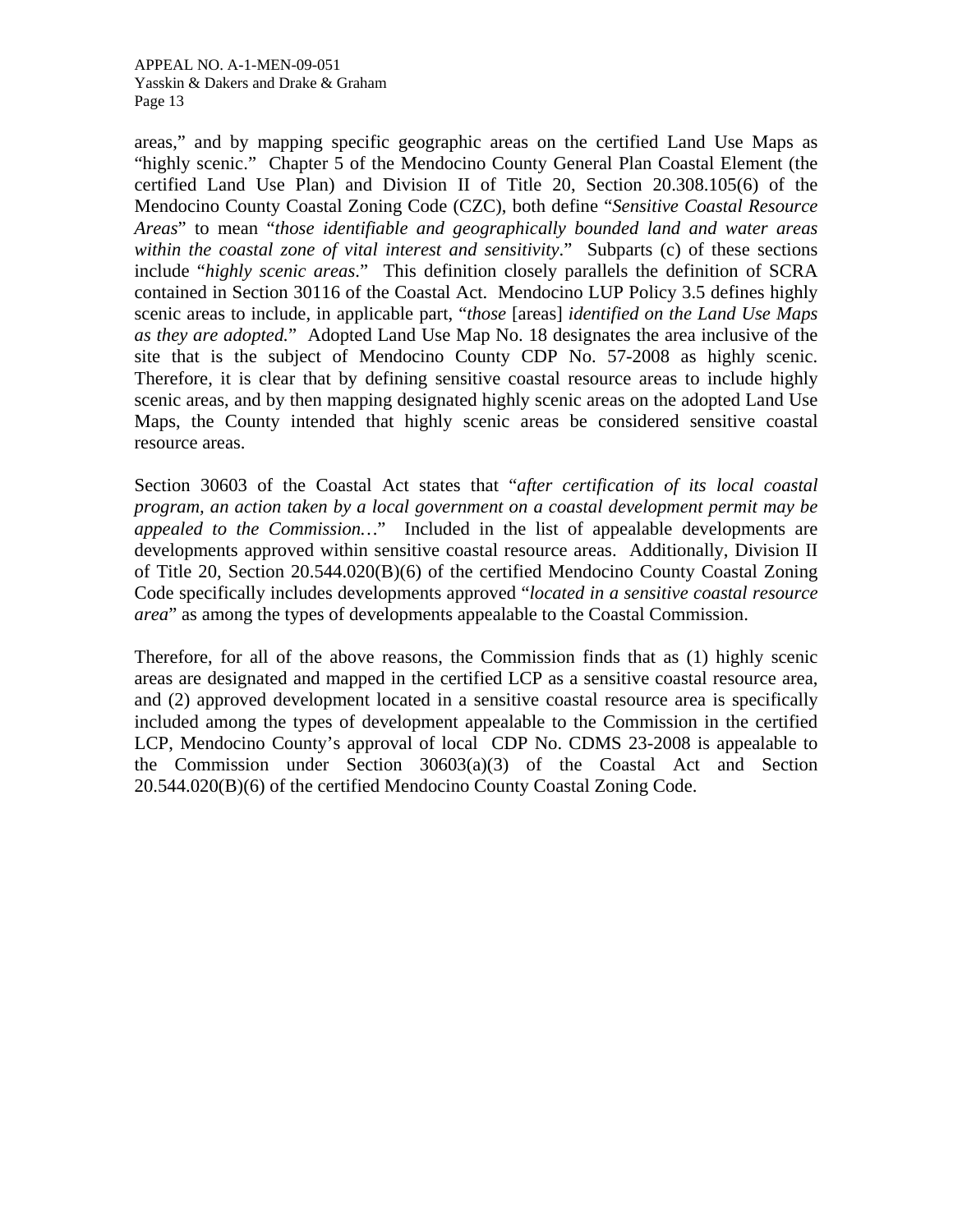## **APPENDIX B**

## **EXCERPTS FROM THE MENDOCINO COUNTY CERTIFIED LCP**

Environmentally Sensitive Habitat Areas (ESHA) are defined in **Section 3.1 of the Mendocino County Land Use Plan (LUP)** as follows:

*Any areas in which plant or animal life or their habitats are either rare or especially valuable because of their special nature or role in an ecosystem and which could be easily disturbed or degraded by human activities and developments.* 

**Coastal Zoning Code (CZC) Section 20.308.040** "*Definitions (E)*" defines ESHA as follows (emphasis added):

*"Environmentally Sensitive Habitat Area" means any areas in which plant or animal life or their habitats are either rare or especially valuable because of their special nature or role in an ecosystem and which could be easily disturbed or degraded by human activities and developments. In Mendocino County, environmentally sensitive habitat areas include, but are not limited to: anadromous fish streams, sand dunes, rookeries and marine mammal haul-out areas, wetlands, riparian areas, areas of pygmy vegetation that contain species of rare or endangered plants, and habitats of rare and endangered plants and animals.* 

**CZC Section 20.496.010** *"Environmentally Sensitive Habitat and other Resource Areas— Purpose"* states the following (emphasis added):

*…Environmentally Sensitive Habitat Areas (ESHA's) include: anadromous fish streams, sand dunes, rookeries and marine mammal haul-out areas, wetlands, riparian areas, areas of pygmy vegetation which contain species of rare or endangered plants and habitats of rare and endangered plants and animals.* 

**LUP Policy 3.1-7** states the following (emphasis added):

*A buffer area shall be established adjacent to all environmentally sensitive habitat areas. The purpose of this buffer area shall be to provide for a sufficient area to protect the environmentally sensitive habitat from significant degradation resulting from future developments. The width of the buffer area shall be a minimum of 100 feet, unless an applicant can demonstrate, after consultation and agreement with the California Department of Fish and Game, and County Planning Staff, that 100 feet is not necessary to protect the resources of that particular habitat area and the adjacent upland transitional habitat function of the buffer from possible significant disruption caused by the proposed development. The buffer area shall be measured from the outside edge of the environmentally sensitive habitat areas and shall not be less than 50 feet in width. New land division shall not be allowed which will create new parcels entirely within a buffer area. Developments permitted within a buffer area shall generally be the same as those uses permitted in the adjacent environmentally sensitive habitat area and must comply at a minimum with each of the following standards:* 

*1. It shall be sited and designed to prevent impacts which would significantly degrade such areas;*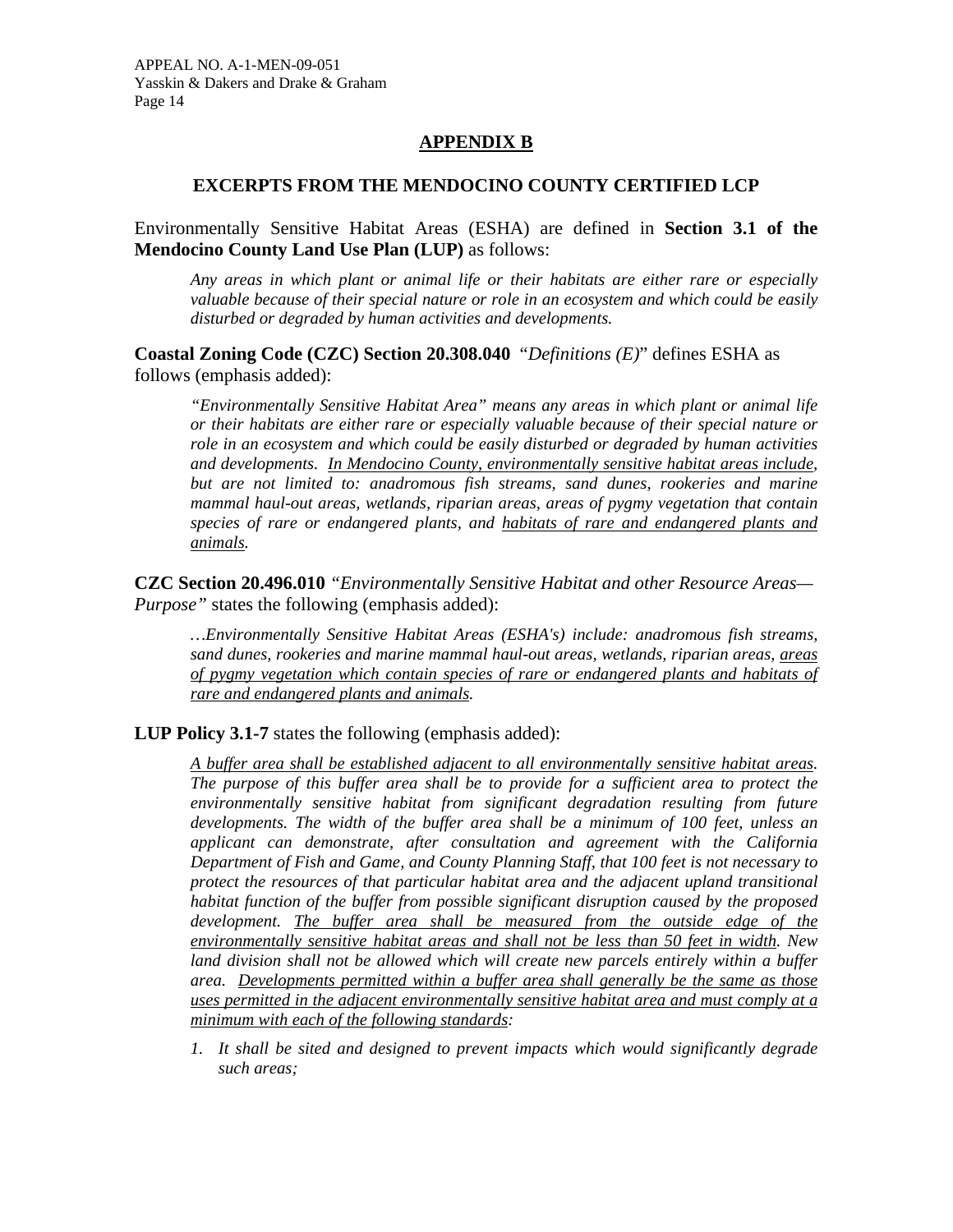- *2. It shall be compatible with the continuance of such habitat areas by maintaining their functional capacity and their ability to be self-sustaining and to maintain natural species diversity; and*
- *3. Structures will be allowed within the buffer area only if there is no other feasible site available on the parcel. Mitigation measures, such as planting riparian vegetation, shall be required to replace the protective values of the buffer area on the parcel, at a minimum ratio of 1:1, which are lost as a result of development under this solution.*

**LUP Policy 3.1-32** states the following (emphasis added):

*Land divisions, including lot line adjustments which are located within Environmentally Sensitive Habitat Area boundaries (which are shown on the Land Use Maps, and subject to Policy 3.1-1), will not be permitted if: (1) any parcel being created is entirely within an Environmentally Sensitive Habitat Area; or (2) if any parcel being created does not have an adequate building site which would allow for the development of the building site consistent with Policy 3.1-7.* 

**CZC Section 20.496.020** *"Environmentally Sensitive Habitat and other Resource Areas— Development Criteria"* states the following (emphasis added):

*(A) Buffer Areas. A buffer area shall be established adjacent to all environmentally sensitive habitat areas. The purpose of this buffer area shall be to provide for a sufficient area to protect the environmentally sensitive habitat from degradation resulting from future developments and shall be compatible with the continuance of such habitat areas.* 

*(1) Width. The width of the buffer area shall be a minimum of one hundred (100) feet, unless an applicant can demonstrate, after consultation and agreement with the California Department of Fish and Game, and County Planning staff, that one hundred (100) feet is not necessary to protect the resources of that particular habitat area from possible significant disruption caused by the proposed development. The buffer area shall be measured from the outside edge of the Environmentally Sensitive Habitat Areas and shall not be less than fifty (50) feet in width. New land division shall not be allowed which will create new parcels entirely within a buffer area. Developments permitted within a buffer area shall generally be the same as those uses permitted in the adjacent Environmentally Sensitive Habitat Area.*

*Standards for determining the appropriate width of the buffer area are as follows:* 

*(a) Biological Significance of Adjacent Lands. Lands adjacent to a wetland, stream, or riparian habitat area vary in the degree to which they are functionally related to these habitat areas. Functional relationships may exist if species associated with such areas spend a significant portion of their life cycle on adjacent lands. The degree of significance depends upon the habitat requirements of the species in the habitat area (e.g., nesting, feeding, breeding, or resting).* 

*Where a significant functional relationship exists, the land supporting this relationship shall also be considered to be part of the ESHA, and the buffer zone shall be measured from the edge of these lands and be sufficiently wide to protect these functional relationships. Where no significant functional relationships exist, the buffer shall be measured from the edge of the wetland, stream, or riparian habitat that is adjacent to the proposed development.*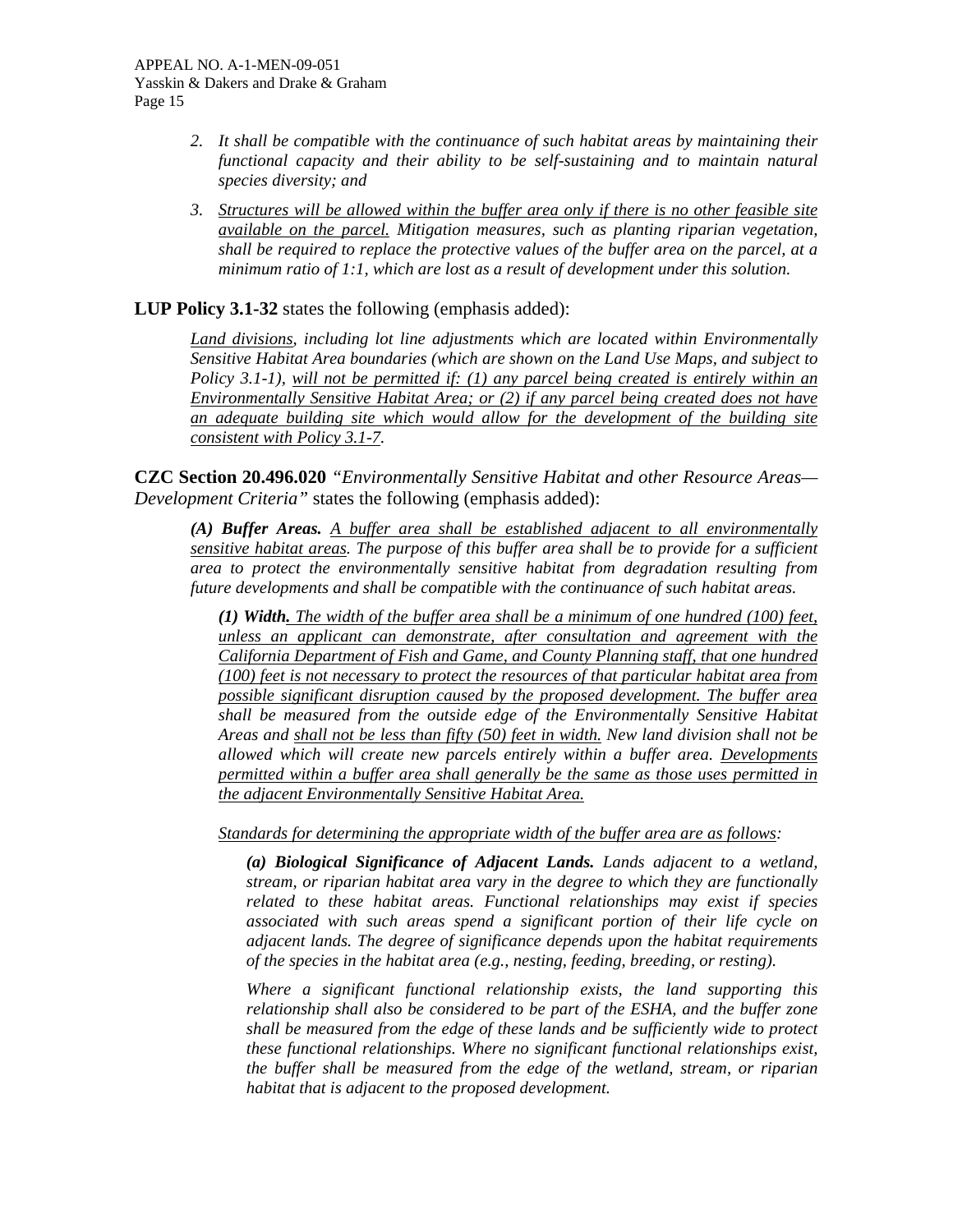*(b) Sensitivity of Species to Disturbance. The width of the buffer zone shall be based, in part, on the distance necessary to ensure that the most sensitive species of plants and animals will not be disturbed significantly by the permitted development. Such a determination shall be based on the following after consultation with the Department of Fish and Game or others with similar expertise:* 

- *(i) Nesting, feeding, breeding, resting, or other habitat requirements of both resident and migratory fish and wildlife species;*
- *(ii) An assessment of the short-term and long-term adaptability of various species to human disturbance;*
- *(iii) An assessment of the impact and activity levels of the proposed development on the resource.*

*(c) Susceptibility of Parcel to Erosion. The width of the buffer zone shall be based, in part, on an assessment of the slope, soils, impervious surface coverage, runoff characteristics, and vegetative cover of the parcel and to what degree the development will change the potential for erosion. A sufficient buffer to allow for the interception of any additional material eroded as a result of the proposed development should be provided.* 

*(d) Use of Natural Topographic Features to Locate Development. Hills and bluffs adjacent to ESHA's shall be used, where feasible, to buffer habitat areas. Where otherwise permitted, development should be located on the sides of hills away from ESHA's. Similarly, bluff faces should not be developed, but shall be included in the buffer zone.* 

*(e) Use of Existing Cultural Features to Locate Buffer Zones. Cultural features (e.g., roads and dikes) shall be used, where feasible, to buffer habitat areas. Where feasible, development shall be located on the side of roads, dikes, irrigation canals, flood control channels, etc., away from the ESHA.* 

*(f) Lot Configuration and Location of Existing Development. Where an existing subdivision or other development is largely built-out and the buildings are a uniform distance from a habitat area, at least that same distance shall be required as a buffer zone for any new development permitted. However, if that distance is less than one hundred (100) feet, additional mitigation measures (e.g., planting of native vegetation) shall be provided to ensure additional protection. Where development is proposed in an area that is largely undeveloped, the widest and most protective buffer zone feasible shall be required.* 

*(g) Type and Scale of Development Proposed. The type and scale of the proposed development will, to a large degree, determine the size of the buffer zone necessary to protect the ESHA. Such evaluations shall be made on a case-by-case basis depending upon the resources involved, the degree to which adjacent lands are already developed, and the type of development already existing in the area…* 

*(2) Configuration. The buffer area shall be measured from the nearest outside edge of the ESHA (e.g., for a wetland from the landward edge of the wetland; for a stream from the landward edge of riparian vegetation or the top of the bluff).* 

*(3) Land Division. New subdivisions or boundary line adjustments shall not be allowed which will create or provide for new parcels entirely within a buffer area.*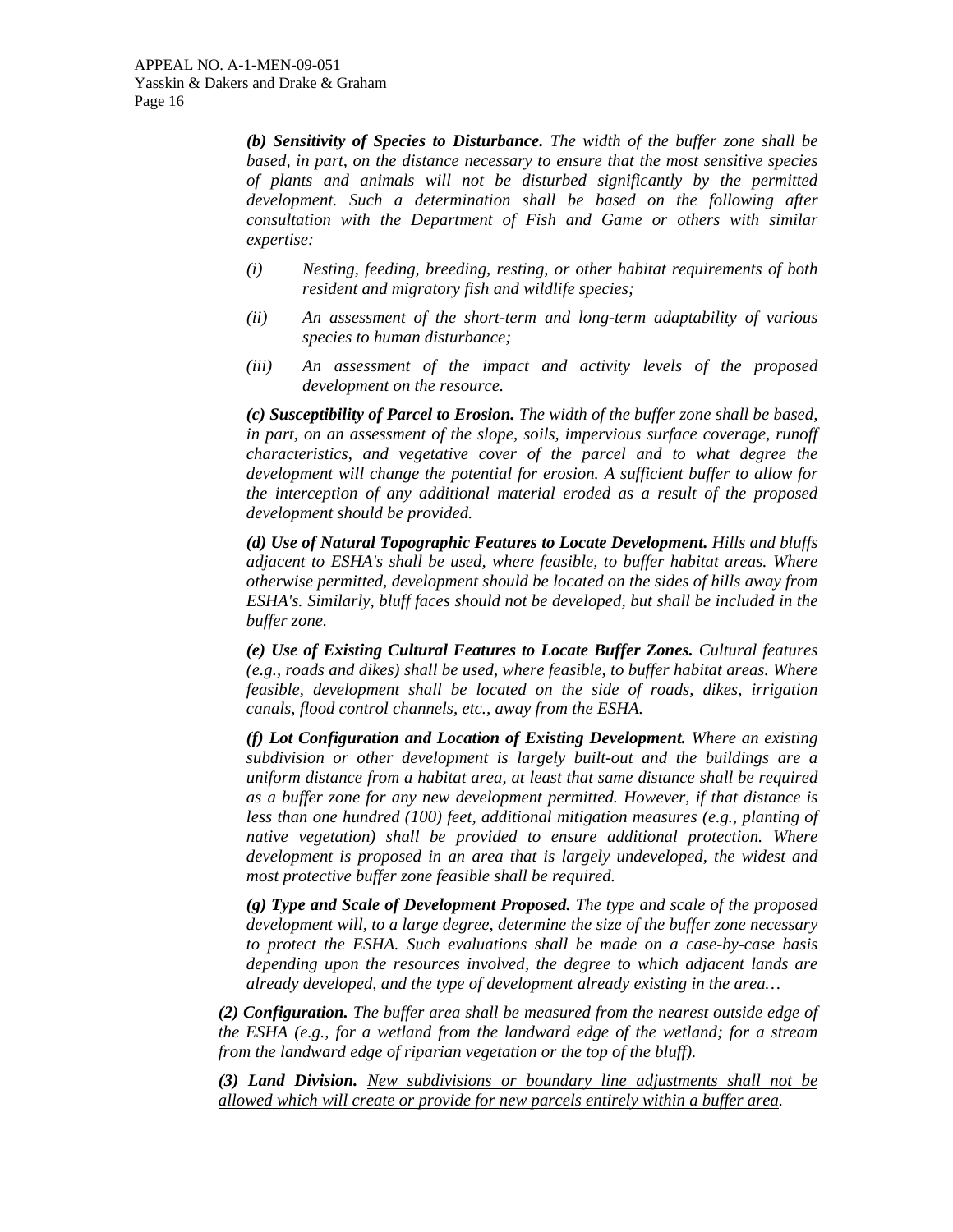*(4) Permitted Development. Development permitted within the buffer area shall comply at a minimum with the following standards:* 

*(a) Development shall be compatible with the continuance of the adjacent habitat area by maintaining the functional capacity, their ability to be self-sustaining and maintain natural species diversity.* 

*(b) Structures will be allowed within the buffer area only if there is no other feasible site available on the parcel.*

*(c) Development shall be sited and designed to prevent impacts which would degrade adjacent habitat areas. The determination of the best site shall include consideration of drainage, access, soil type, vegetation, hydrological characteristics, elevation, topography, and distance from natural stream channels. The term "best site" shall be defined as the site having the least impact on the maintenance of the biological and physical integrity of the buffer strip or critical habitat protection area and on the maintenance of the hydrologic capacity of these areas to pass a one hundred (100) year flood without increased damage to the coastal zone natural environment or human systems.* 

*(d) Development shall be compatible with the continuance of such habitat areas by maintaining their functional capacity and their ability to be self-sustaining and to maintain natural species diversity.* 

*(e) Structures will be allowed within the buffer area only if there is no other feasible site available on the parcel. Mitigation measures, such as planting riparian vegetation, shall be required to replace the protective values of the buffer area on the parcel, at a minimum ratio of 1:1, which are lost as a result of development under this solution.* 

*(f) Development shall minimize the following: impervious surfaces, removal of vegetation, amount of bare soil, noise, dust, artificial light, nutrient runoff, air pollution, and human intrusion into the wetland and minimize alteration of natural landforms.* 

*(g) Where riparian vegetation is lost due to development, such vegetation shall be replaced at a minimum ratio of one to one (1:1) to restore the protective values of the buffer area.* 

*(h) Aboveground structures shall allow peak surface water flows from a one hundred (100) year flood to pass with no significant impediment.* 

*(i) Hydraulic capacity, subsurface flow patterns, biological diversity, and/or biological or hydrological processes, either terrestrial or aquatic, shall be protected.* 

*(j) Priority for drainage conveyance from a development site shall be through the natural stream environment zones, if any exist, in the development area. In the drainage system design report or development plan, the capacity of natural stream environment zones to convey runoff from the completed development shall be evaluated and integrated with the drainage system wherever possible. No structure shall interrupt the flow of groundwater within a buffer strip. Foundations shall be situated with the long axis of interrupted impermeable vertical surfaces oriented parallel to the groundwater flow direction. Piers may be allowed on a case by case basis.*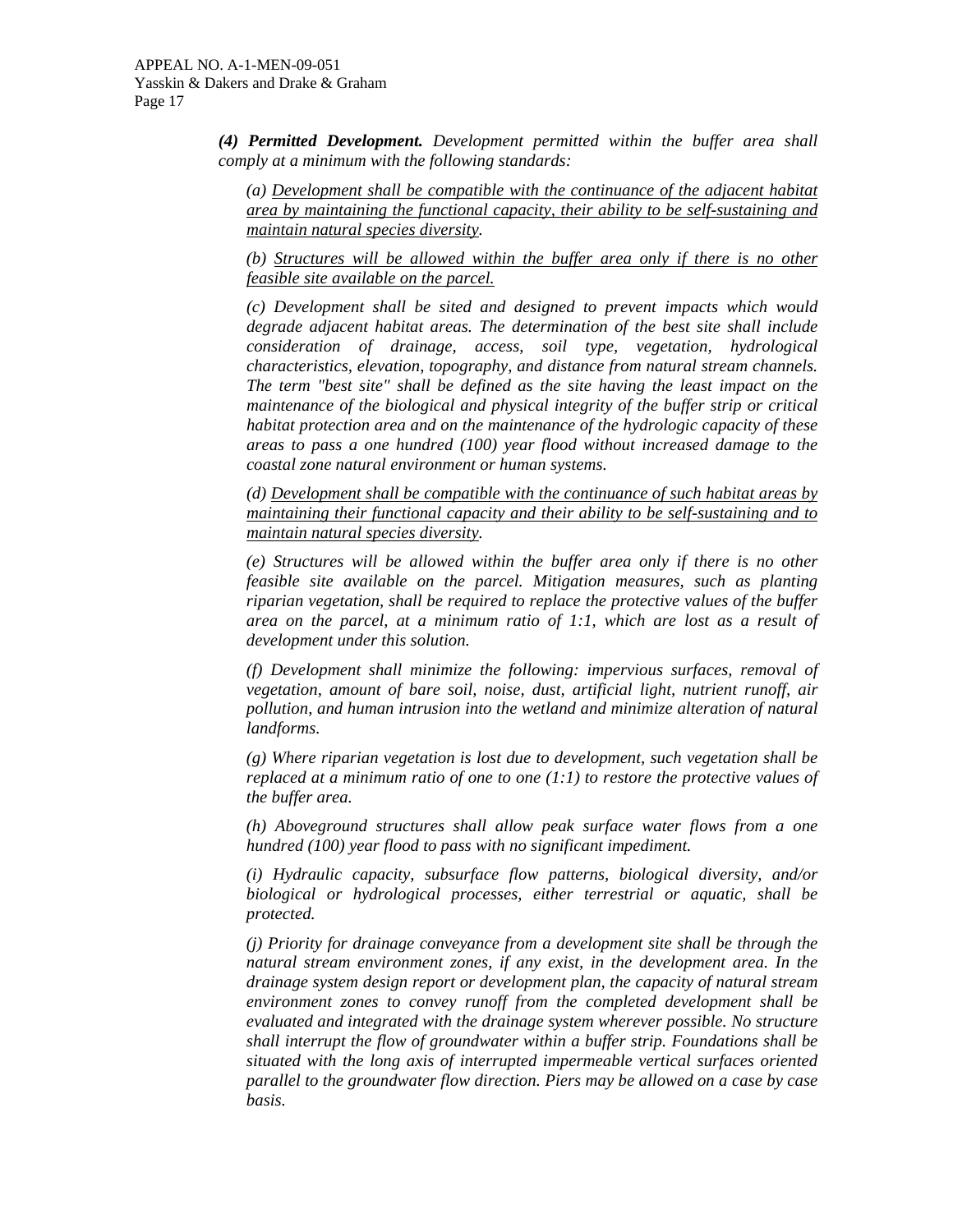*(k) If findings are made that the effects of developing an ESHA buffer area may result in significant adverse impacts to the ESHA, mitigation measures will be required as a condition of project approval. Noise barriers, buffer areas in permanent open space, land dedication for erosion control, and wetland restoration, including off-site drainage improvements, may be required as mitigation measures for developments adjacent to environmentally sensitive habitats. (Ord. No. 3785 (part), adopted 1991)*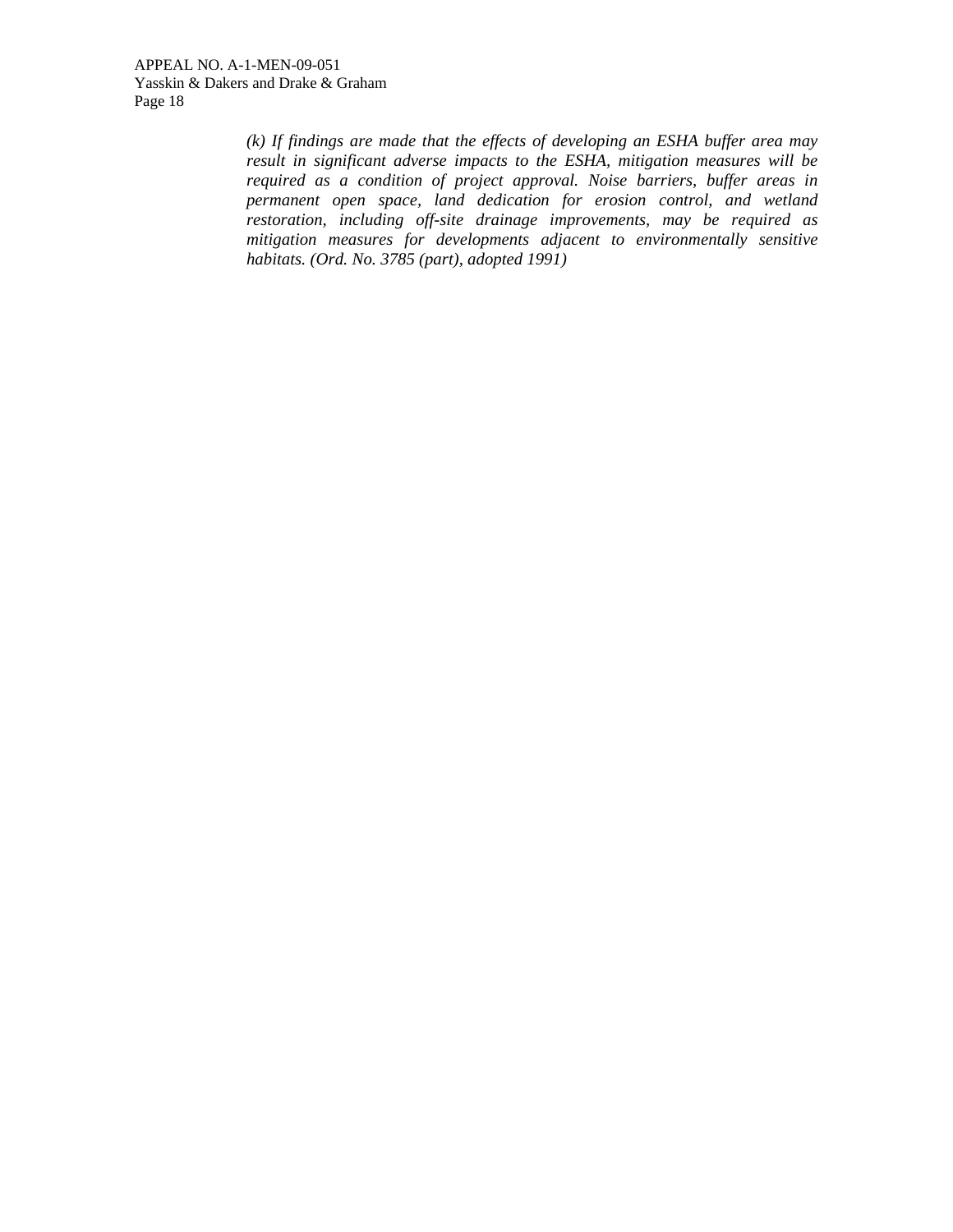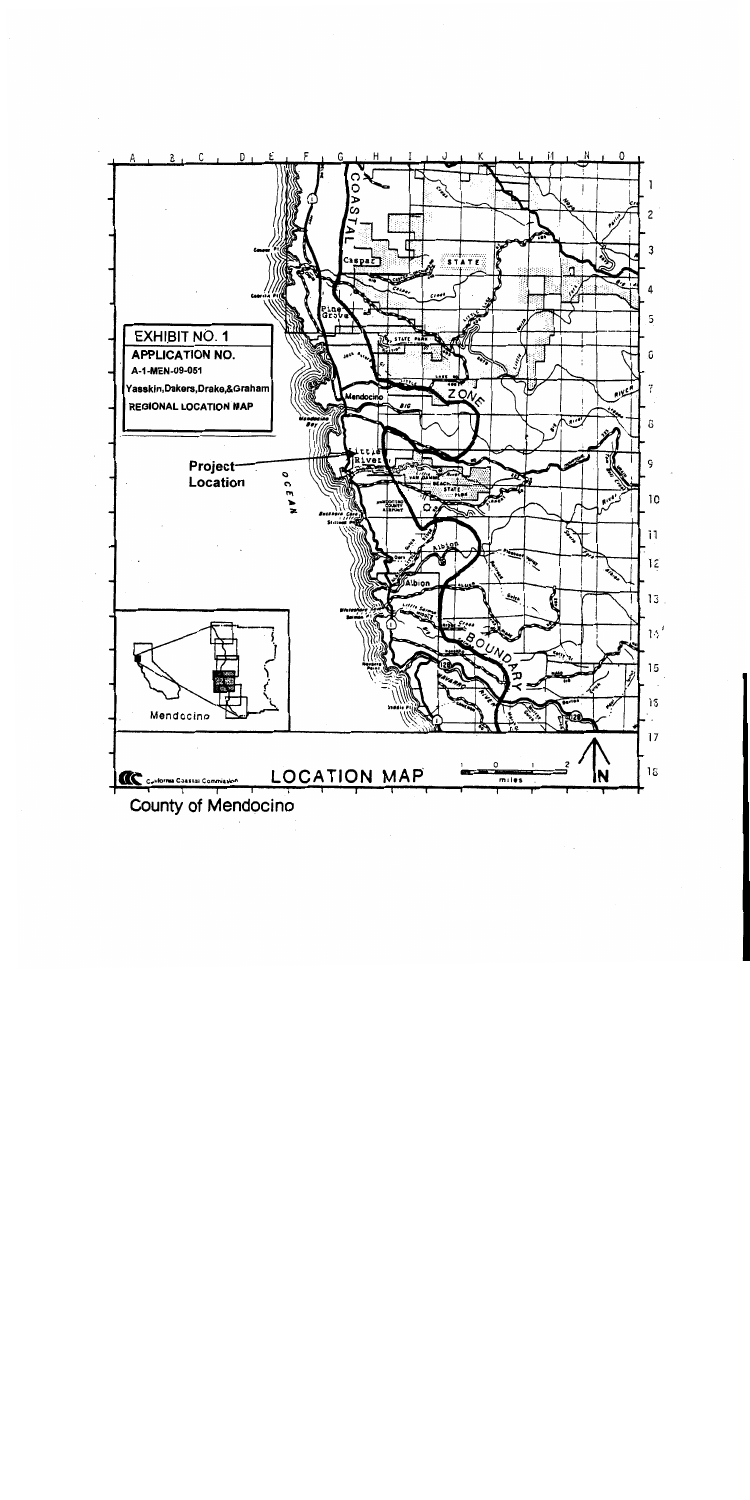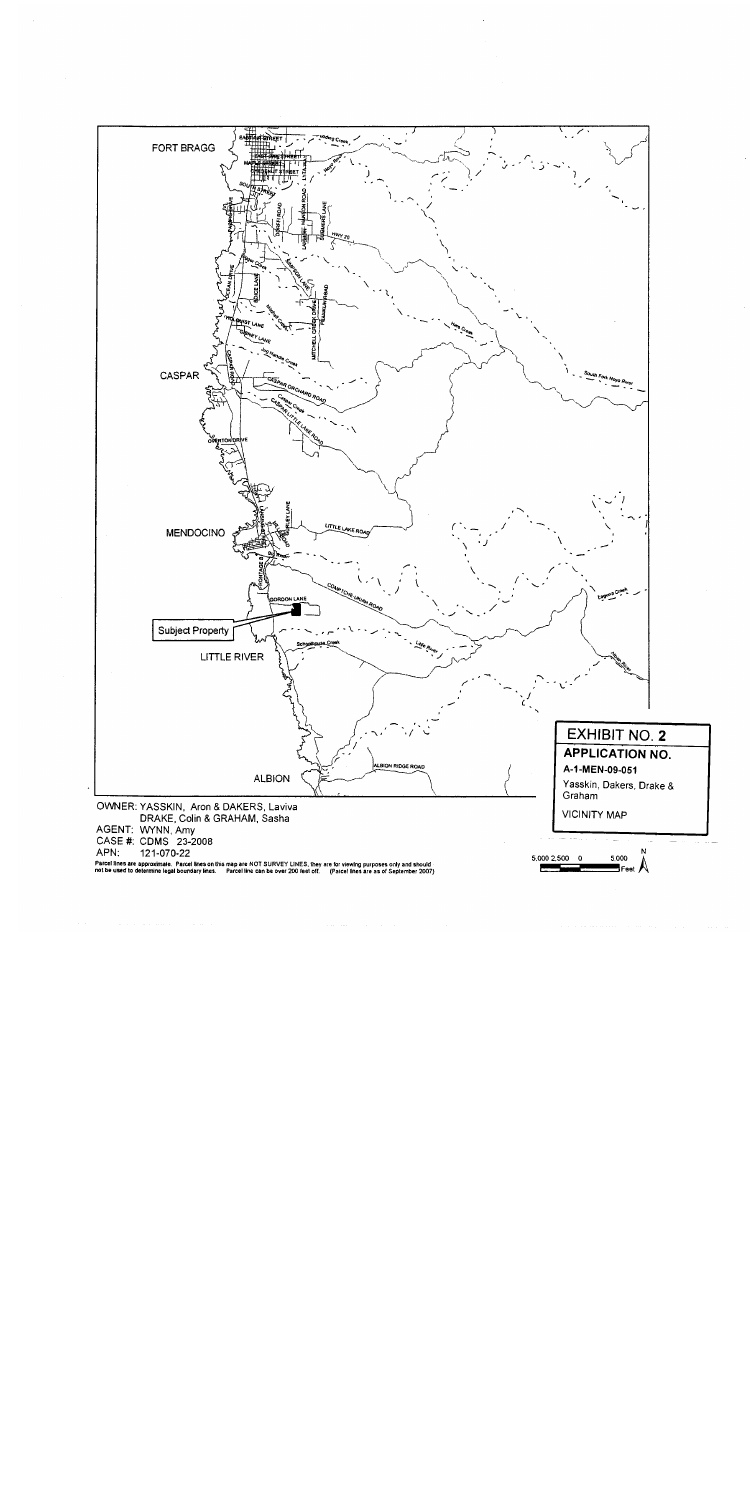

ţ.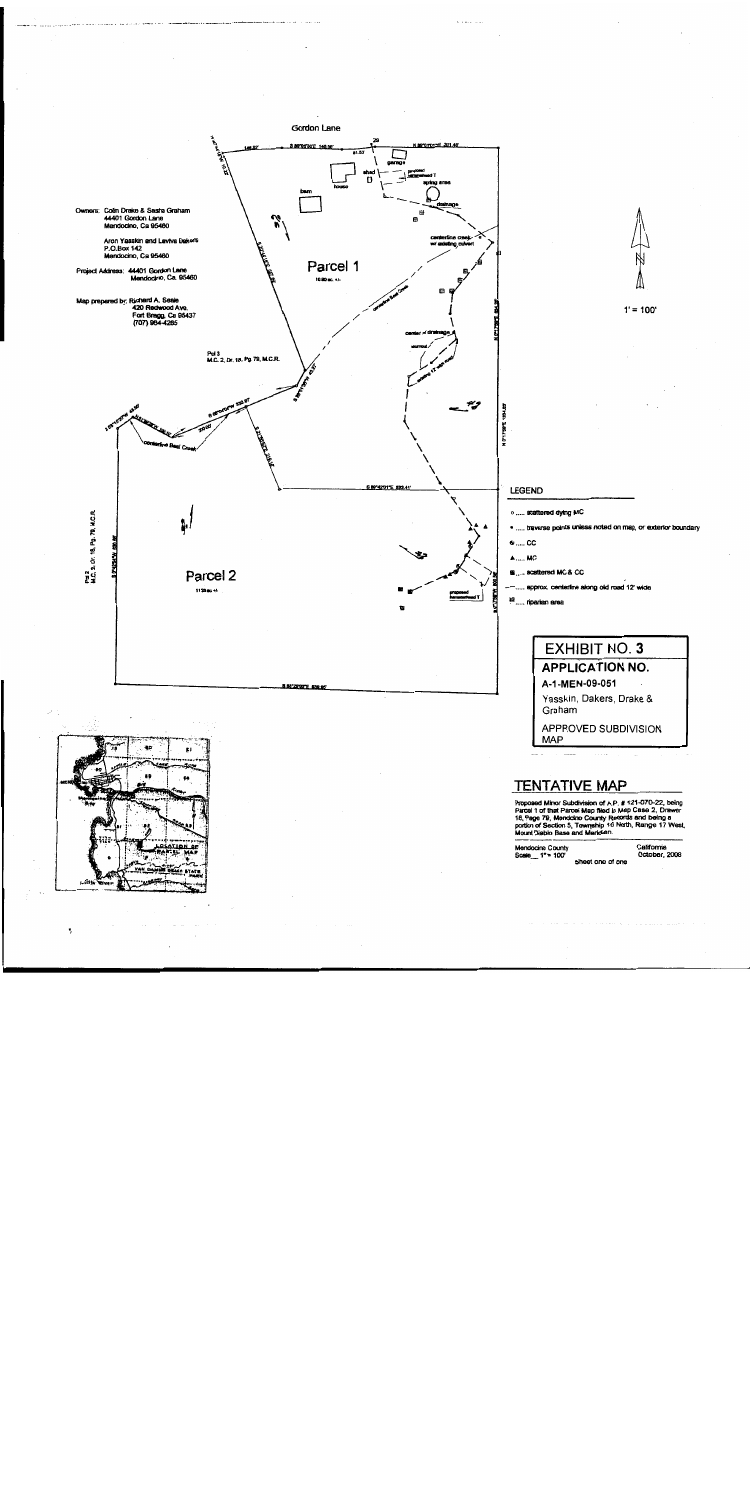

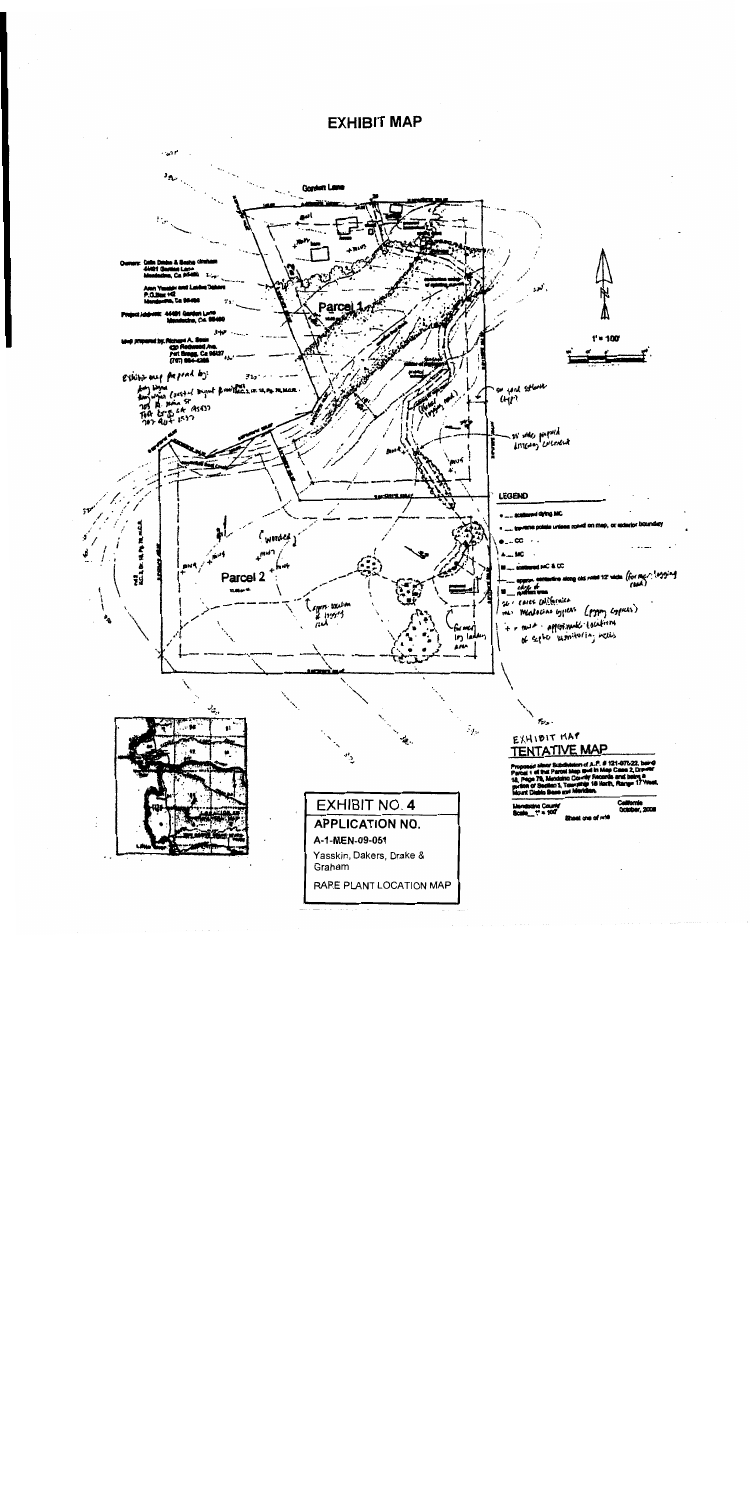## Playalina Nelson, Botanical Consultant P.O Box 5765 Santa Rosa, CA. 95402  $(707)$  357-1134 playalina@gmail.com

September 27, 2008

Teresa Spade Mendocino County Dept. of Planning & Building Services Coastal Planning Division 790 South Franklin Street Fort Bragg, CA. 95437

RE: An addendum to the completed botanical report dated June 2008 for the Yasskin property located at 44401 Gordon Lane, Mendocino, Mendocino County APN 121-070-22.

Dear Teresa.

Attached, please find a Buffer Analysis as part of the Coastal Zoning Code section 20.496.020, subparts  $(A)(1)(a) - (g)$  and  $(A)(4)(a) - (k)$ , which is required to address the proposed Minor Subdivision on this parcel. This Minor Subdivision would result in making improvements to the existing logging road (conversion to a driveway) that extends through riparian habitat associated with Beal Creek. This riparian habitat meets the definition of an ESHA according to the Mendocino County LCP, and therefore necessitates being addressed with a Buffer Analysis.

In addition - though not as part of the Buffer Analysis, mitigation measures are being recommended in order to protect the rare and endangered plants that are located on site within the proposed building envelope and along portions of the existing logging road. Based on interpretation of the Mendocino County LCP and feedback from the County, the plants located on site may not meet the definition of an ESHA though they may warrant protections based on CEQA and DFG guidelines.

I believe that the following Buffer Analysis and recommended mitigation measures are sufficient to address guidelines based on the California Coastal Commission, the Mendocino County's Local Coastal Plan, the Department of Fish & Game and. Please let me know if any further analysis is required.

Sincerely,

(Cor ploguma Nelson) Plavalina/Nelsor

Botanical Consultant PO Box 5765 Santa Rosa, Ca. 95402

**EXHIBIT NO. 5 APPLICATION NO.** A-1-MEN-09-051 Yasskin, Dakers, Drake & Graham

BOTANICAL MITIGATION MEASURES (1 of 6)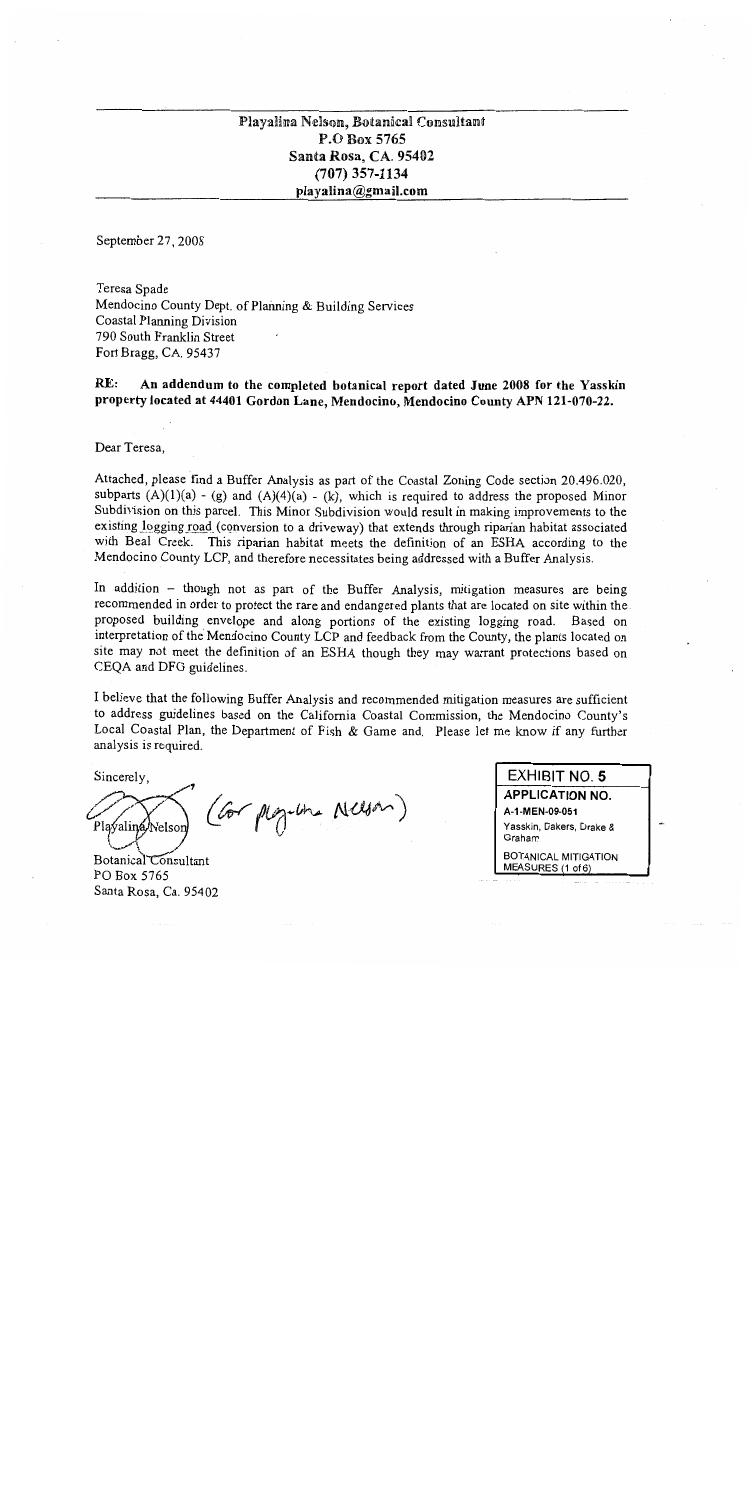Mitigation measures to reduce adverse impacts that the proposed improvements to the existing logging road (conversion to a driveway) may have on the riparian habitat associated with Beal Creek, the wetland/spring and the seasonal drainage that flows into Beal Creek based on the Coastal Zoning Code section 20.496.020, subparts (A)(1)(a) through (g) and  $(A)(4)(a)$  through  $(k)$ :

1. The proposed improvements to the existing logging road (conversion to a driveway) may cause the delivery of sediment to enter Beal Creek through erosion and run-off: The conversion of the existing logging road into a driveway will require that it be graveled; however, it is possible that converting the portion of the logging road into a driveway that is just north of the riparian habitat will require that it be paved due to the steepness of its slope in this area.

This conversion will not require that the logging road be widened more than its current 10' width within the riparian habitat or within its buffer. South of the riparian habitat, and beyond its buffer area, a portion of the logging road would need to be widened in order to accommodate a required driveway turnout. There is scattered vegetation within the logging road that has re-vegetated since logging operations have ceased and the road has been under-utilized. Currently, the logging road is 10' wide and does not need to be widened in order to convert it into a driveway; however, according to CalFire requirements, there would be one turnout and two hammer-head Ts. The hammer-head T north of Beal Creek would be located close to Gordon Lane, where a small barn is currently located; the turnout would be located south of Beal Creek and the seasonal drainage that flows into it; the second hammer-head T would be located at the proposed building envelope. The hammer-head Ts and turnout would be at least 100' from the riparian habitat; therefore, outside of the ESHA and its buffer.

**Mitigation measure 1a:** The conversion of the logging road into a driveway should be designed by a civil engineer based on Best Management Practices (BMPs) in order to minimize sediment delivery into Beal Creek. Specifically, an erosion control plan should be written to include: seasonal restrictions for grading and graveling, the placement of wattles along the slope of the driveway, and the placement of a temporary construction fence along the creek. The construction fence should be placed prior to any development activity that would occur along the edge of the bank.

The driveway conversion should be designed utilizing out-sloping so that stormwater sheets off the road and follows the overall natural topography rather than being directed into ditches, which is currently why there are alders and other hydrophytic vegetation established along the driveway. By having stormwater sheet off of the driveway following the overall natural topography, erosion will be highly reduced and run-off will be more dispersed into the vegetation and the soil.

*Mitigation measure 1b:* No excess soil as the result of this conversion activity shall be placed down the riparian slope; any excess soil should be taken off site or regraded into the driveway. No gravel, cement or excess soil from grading or other materials should be placed down the riparian slope. A qualified botanist should make a site visit following any future grading, graveling or paving. The purpose of this site visit would be to determine that disturbance to the riparian habitat has not occurred. Particularly, the botanist should inspect for any placement of gravel, cement or other materials down the riparian slope; the



Playalina Nelson, Botanical Consultant

2016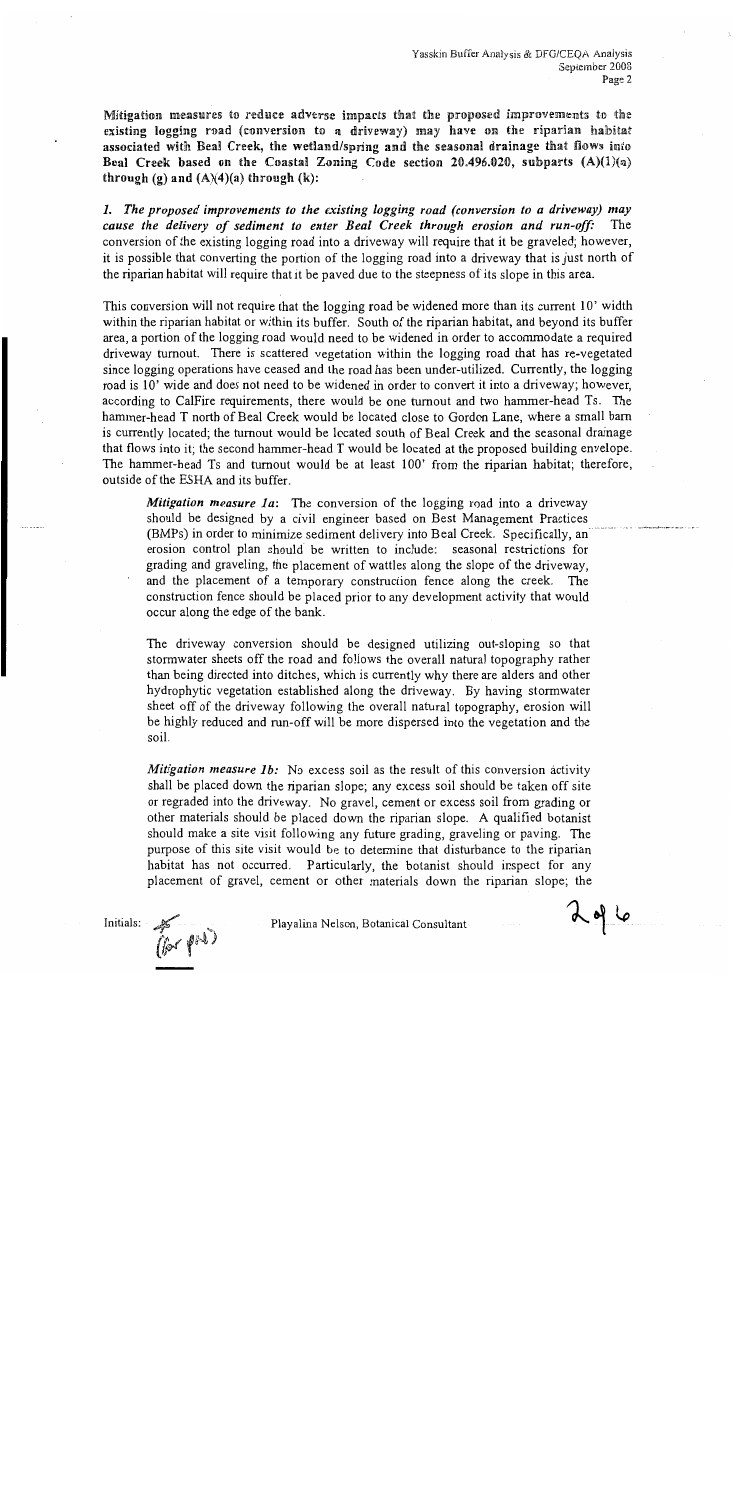botanist should also inspect for any potential vegetation removal along the existing logging road.

Mitigation measure 1c: Several (3-5) photos points should be established and photos taken from within the gulch in order to monitor potential erosion and any degradation that may occur along the gulch. These photo points should be assessed every 2 years for a period of 4 years. Should erosion be evident, then the driveway should be evaluated for improvements and re-vegetation or other restoration work should be performed.

**Mitigation measure 1d:** Every two years for a period of 4 years, in conjunction with assessing the photo points, the driveway should be surveyed to ensure that water is not flowing through or along the driveway or causing unnatural drainage patterns. This should be conducted by a qualified professional who can determine what improvements the driveway will need in order to maintain natural hydrology patterns as much as possible and to prevent directing unnatural water into the gulch.

2. The proposed road improvements may cause the removal or disturbance of riparian habitat that is adjacent to the driveway based on the minimal grading that will occur: As previously stated, the driveway will maintain approximately the current width of the logging road, which is 10'; however, it is anticipated that some widening in spots would need to occur that may remove riparian habitat. Also, the driveway will need some grading, which may move soil towards the riparian habitat.

**Mitigation measure 2a:** A re-vegetation plan should be written based on vegetation that is removed or disturbed as a result of the proposed driveway conversion. Any habitat that is disturbed should be cleaned and restored. Based on the LCP "Where riparian vegetation is lost due to development, such vegetation shall be replaced at a minimum ratio of one to one  $(l:1)$  to restore the protective values of the buffer area."

Vegetation that would be removed due to the driveway conversion should be salvaged  $-$  potted if necessary  $-$  and then transplanted along the slope when the driveway conversion is complete. The most suitable species that is currently growing along the slope is sword fern (Polystichum munitum), because it is dominant and can be transplanted. A minimum of 50% of sword ferm that is removed shall be salvaged and replanted. This should be overseen by a botanist or qualified restoration biologist as part of a re-vegetation plan; monitoring should be performed in order to ensure that re-vegetation efforts have been successfully implemented and carried out. Prior to driveway conversion, areas that would be impacted should be outlined and plants should be transplanted. Another site visit should be conducted following the conversion in order to determine if further transplanting or restoration is required to replace any riparian habitat that may have been disturbed.

3. A portion of the spring/wetland that is within the riparian area and feeds water into Beal Creek would be partially removed as a result of driveway conversion: Water from the spring feeds into Beal Creek. Currently, there is a ditch across the existing logging road that directs water from the spring to Beal Creek; there is currently a footbridge over this ditch. This ditch and footbridge would need to be replaced with a culvert in order to direct water under the driveway.

Initials:

Plavalina Nelson, Botanical Consultant

ろりし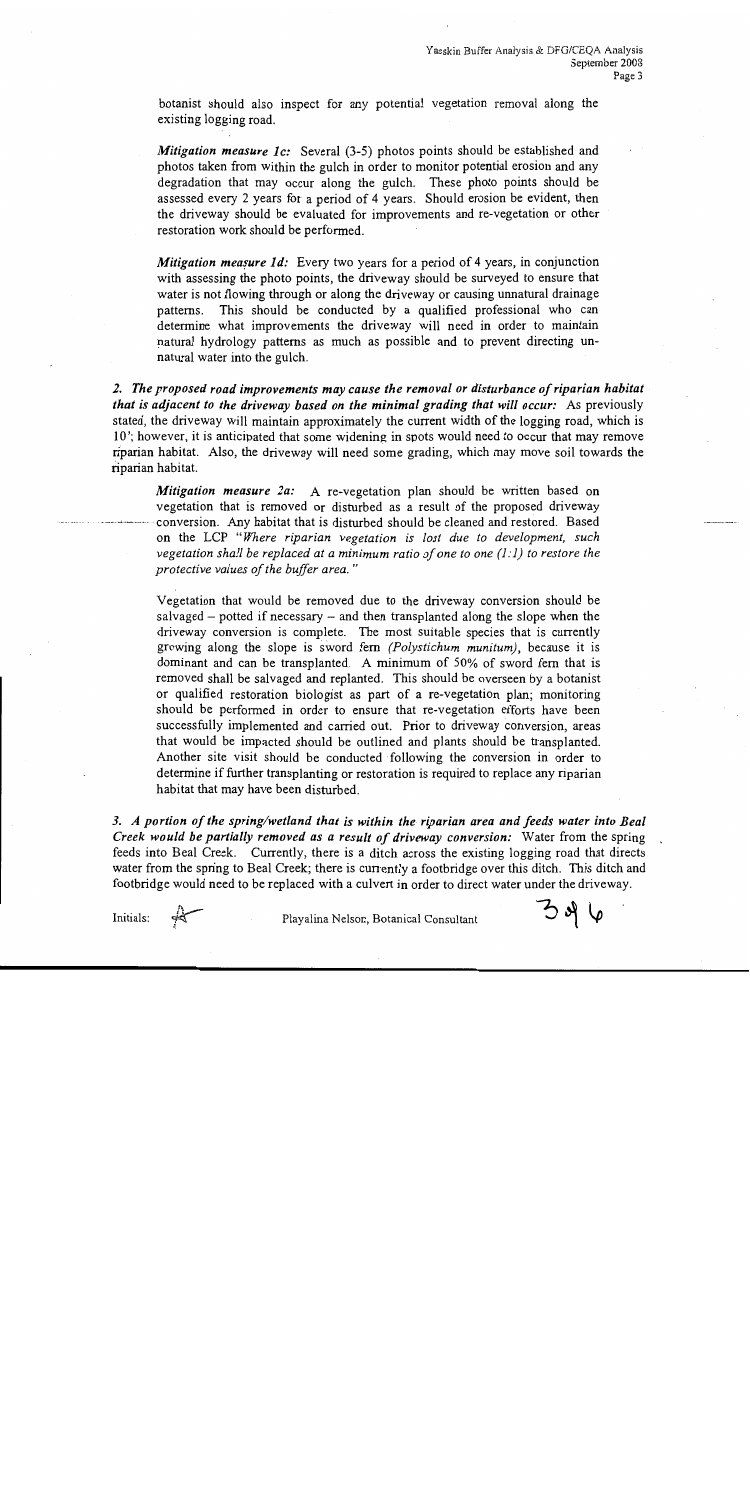Mitigation measure 3a. Measures should be implemented to replace riparian habitat that may be lost through the conversion of the driveway and the installation of the culvert. Based on the LCP "Where riparian vegetation is lost due to development, such vegetation shall be replaced at a minimum ratio of one to one  $(1:1)$  to restore the protective values of the buffer area." Based on any feedback from DFG, a larger area of may need to be restored to meet CEQA guidelines.

Efforts should be made to minimize habitat disturbance to the greatest extent possible, avoiding disturbance when possible. A minimum of 50% of the plants that would be impacted shall be salvaged and transplanted in the general vicinity of the disturbance. Most of the plants associated with the spring are suitable for transplanting. Transplanting efforts shall be assessed prior to any driveway conversion activity. Transplanting efforts shall be overseen by a qualified professional and carried out in conjunction with other relevant mitigation measures.

#### 4. Invasive plants may become established as a result of the driveway conversion and associated land disturbance:

Mitigation measure 4a: A site visit should be performed one year following the conversion of the driveway in order to determine if invasive plants have become established as a result of conversion activities. Should invasive plants become established, removal efforts should be conducted in accordance with an invasive plant removal plan.

Mitigation measure 4b: Several invasive species were located on site that include: ivy (Hedera caneriensis, Delairea-odorata or Hedera helix) and cotoneaster (Cotoneaster pannosus). Fox glove (Digitalis purpurea) was also found, which is less aggressive; nevertheless, it should be removed. These plants are not wide spread, though they are scattered throughout the project area. These invasive plants are manageable and should be removed as soon as possible.

Basic monitoring should be conducted in conjunction with other relevant mitigation measures in order to determine the scope of the removal efforts. It is expected that if the invasive plants are removed at least once a year for 4 years, their populations will be highly reduced. A basic invasive plant removal plan may need to be written that would include outlining removal objectives, methods for removal and a timeline. This may need to be done in conjunction with Mitigation measure 4a.

Mitigation measures recommended in order to reduce adverse impacts that the development may have on the Mendocino cypress and California sedge plants based on the California Environmental Quality Act (CEQA):

5. The proposed development would impact the California sedge (Carex californica). Approximately 30-50 plants were located growing within the proposed building envelope on Proposed parcel 2 and would be impacted by future development: Approximately 50 individuals were located growing within the logging road as it extends farther south, below Beal Creek. Additional individuals were located beyond the proposed building area within and along

Initials:

Playalina Nelson, Botanical Consultant

 $496$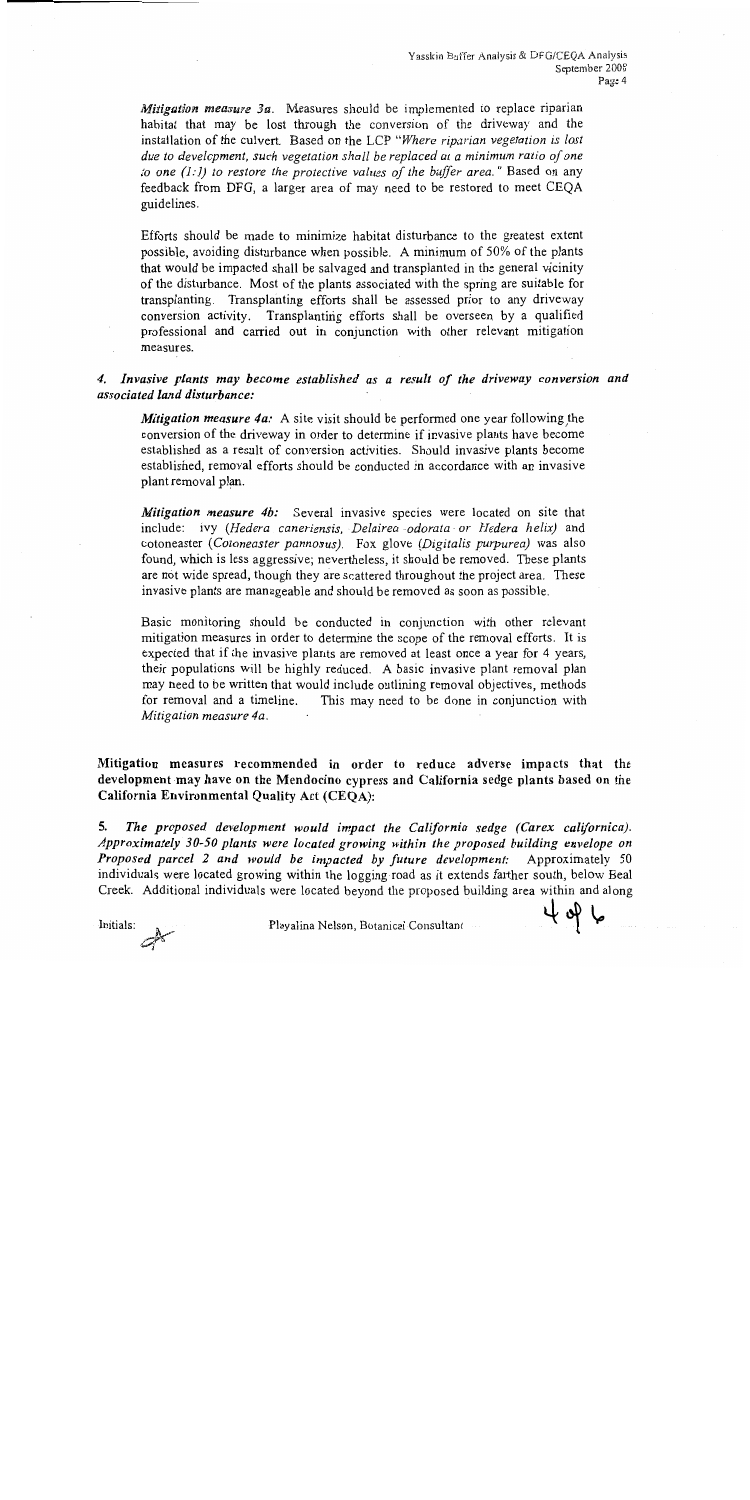the logging road. There is highly suitable habitat for transplanting the Carex beyond the proposed building envelope.

**Mitigation measure 5a:** Prior to any construction activity that would impact the California sedge, all individuals should be flagged, dug up and relocated (i.e., transplanted). All transplanting should be done as part of a transplanting and monitoring plan that should be completed by a qualified professional. Basic components of this plan should include:

A. Transplanting shall occur prior to any development activity that may impact the plants and after the first rains of the year when the ground is sufficiently wet, which is usually by October or November, though sometimes later in the year. If necessary, plants shall be watered after they are planted and until they are established.

B. Transplanted individuals shall be counted and documented in order to create an accurate assessment of their survival rates and to document any natural recruitment. The site shall be evaluated in spring and summer during the flowering period, and the numbers of individuals shall be counted annually in the spring and/or summer for three successive years.

C. Evaluation of the site shall continue for the life of the identified objectives. Threats to the viability of the transplanted plants (i.e., exotic weeds, lack of water, etc.) shall be addressed and documented.

D. Basic Objectives may include:

-One year following re-planting of California sedge, 75% or greater of the individual plants introduced to the restoration-sites-shall-have survived.

-Within 3 years of replanting, the species shall be re-established to a minimum of 90% of its pre-restoration occurrence, as determined through creation of the pre-restoration baseline.

-Within 4 years, or during the life restoration plan, which ever is greater, all exotic weeds identified for eradication shall be removed from the restoration area and shall not be a threat to any of the transplanted individuals.

*Mitigation measure 5b:* Construction materials and vehicles shall not use occupied California sedge habitat for storage or staging areas. Fluid materials such as concrete rinse water, fuels, and lubricants should not be disposed of onsite and should be stored or confined as necessary to prevent spillage into natural habitats, including the California sedge habitat and the adjacent areas.

As outlined in a recommended transplanting and monitoring plan, all necessary long-term monitoring shall be carried out and the necessary periodic updates shall be provided to either Department of Fish and Game or the County of Mendocino's Planning Department in order to ensure long-term protection of the California sedge and to prevent a net loss of individuals.

 $546$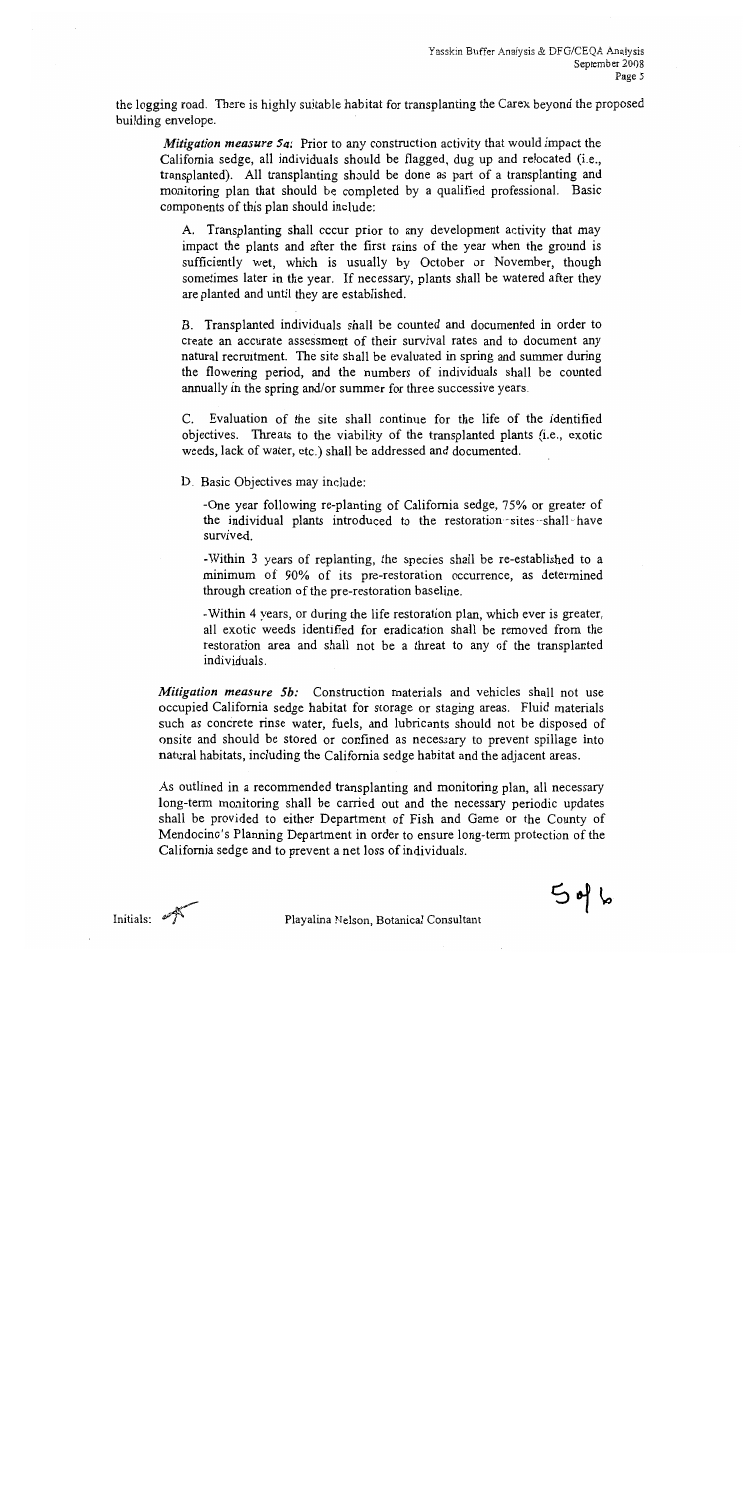Yasskin Buffer Analysis & DFG/CEQA Analysis September 2008 Page 6

б. The proposed development would impact the Mendocino Cypress (Cupressus goveniana ssp. pigmaea) located within the proposed building envelope and along the existing logging road: Approximately 10-15 mature and mostly dying individuals were located along the logging road, north of the proposed building envelope, 10-15 individuals were located within the proposed building envelope, and approximately 40 individuals were located south of the proposed building envelope along the logging road and turnaround. Generally, Mendocino cypress occurs as a key species associated with Pygmy habitat. Pygmy habitat is not present on the subject parcel. Pygmy habitat is present approximately 0.5 miles north, along Gordon Lane. Based on personal observation, isolated cypress trees generally occur within transitional areas between pygmy habitat and other plant communities, such as redwood forest, Bishop-pine forest or associated with disturbed areas within forested plant communities.

Mitigation measure 6a: Cypress trees that are 2 feet or smaller should be transplanted as part of a Transplanting Plan described and outlined as part of Mitigation measure 5a. It is expected that trees that are larger than 2 feet would not be suitable for transplanting and would therefore constitute a taking.

Mitigation measure 6b: Seedlings may be able to found at a local nursery for the purposes of planting on the property; however, based on the unnatural conditions and the lack of pygmy habitat, this may not be the best measure to offset the loss of cypress trees. It may be more beneficial and therefore appropriate to complete off-site mitigation measures that may include removing invasive plants that are within pygmy habitat on private property or State Property.

ہا ہو عا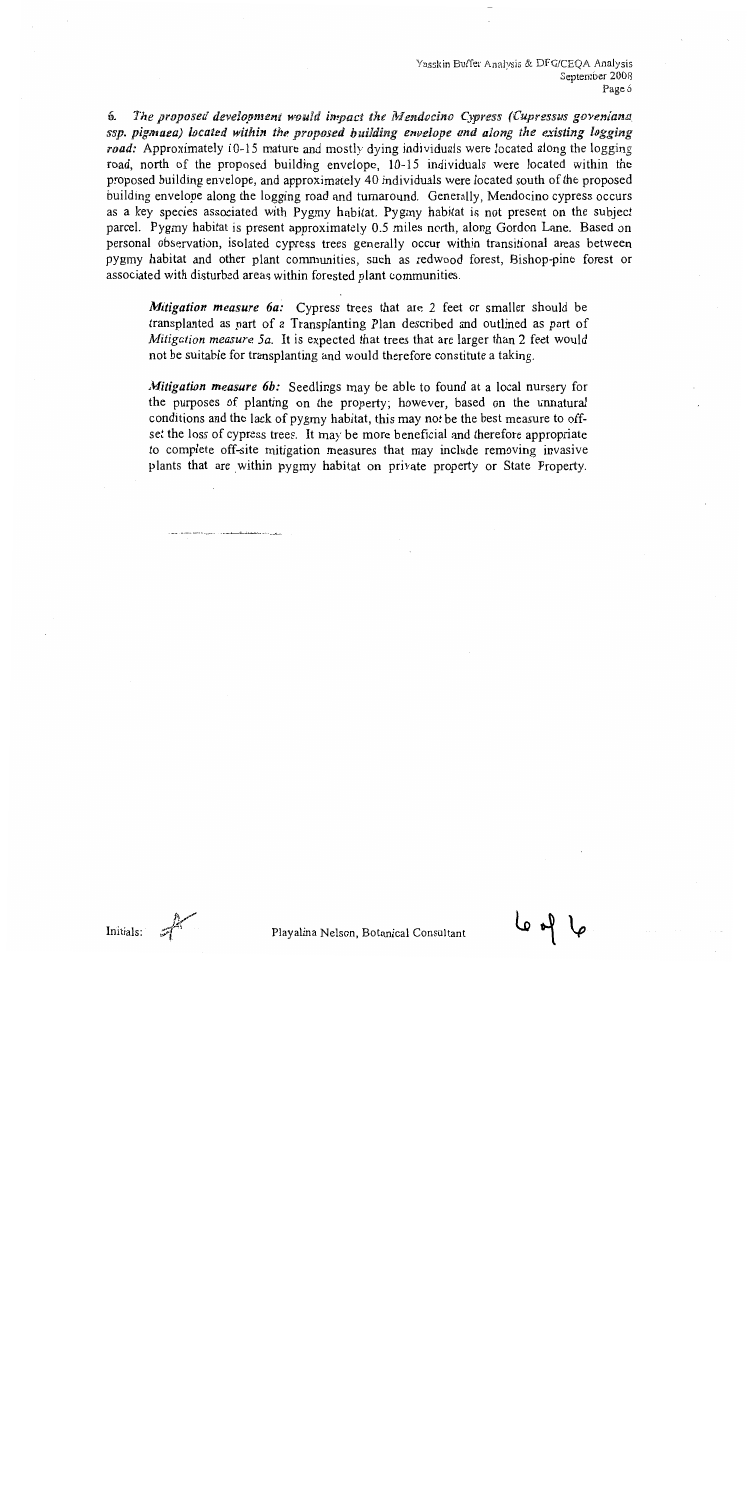STATE OF CALIFORNIA -- THE RESOURCES AGENCY

CALIFORNIA COASTAL COMMISSION NORTH COAST DISTRICT OFFICE 710 E STREET, SUITE 200 EUREKA, CA 95501 VOICE (707) 445-7833 FAX (707) 445-7877

## APPEAL FROM COASTAL PERMIT DECISION OF LOCAL GOVERNMENT

### Please Review Attached Appeal Information Sheet Prior To Completing This Form.

#### **SECTION I.** Appellant(s)

Name: See Attachment A

Mailing Address:

City:

Zip Code:

## **SECTION II.** Decision Being Appealed

1. Name of local/port government:

Mendocino County Department of Planning and Building Services

2. Brief description of development being appealed:

Coastal Development Minor Subdivision (CDMS 23-2008) issued to Aron Yasskin & Laviva Dakers and Colin Drake & Sasha Graham for the minor subdivision of an approximately 22.84-acre parcel to create two parcels of approximatley 10.9 acres and 11.93 acres.

3. Development's location (street address, assessor's parcel no., cross street, etc.):

44401 Gordon Lane, Mendocino (Mendocino County) (APN 121-070-22)

- 4. Description of decision being appealed (check one.):
- П Approval; no special conditions
- ⊠ Approval with special conditions:
- П Denial
	- Note: For jurisdictions with a total LCP, denial decisions by a local government cannot be appealed unless the development is a major energy or public works project. Denial decisions by port governments are not appealable.

| TO BE COMPLETED BY COMMISSION: |                                     |  |  |  |  |  |
|--------------------------------|-------------------------------------|--|--|--|--|--|
|                                | APPEAL NO: $A - 1 - mE N - Oq - O5$ |  |  |  |  |  |
| DATE FILED:                    | 12/a1<br>69                         |  |  |  |  |  |
| DISTRICT:                      | $f_{\text{e}}$ Coost                |  |  |  |  |  |
|                                |                                     |  |  |  |  |  |

**EXHIBIT NO. 6 APPLICATION NO.** A-1-MEN-09-051 Yasskin, Dakers, Drake & Graham APPEAL (1 of 15)

**RECEIVED** 

ULC 2 1 2009

**CALIFORNIA** 

COASTAL COMMISSION



Phone:

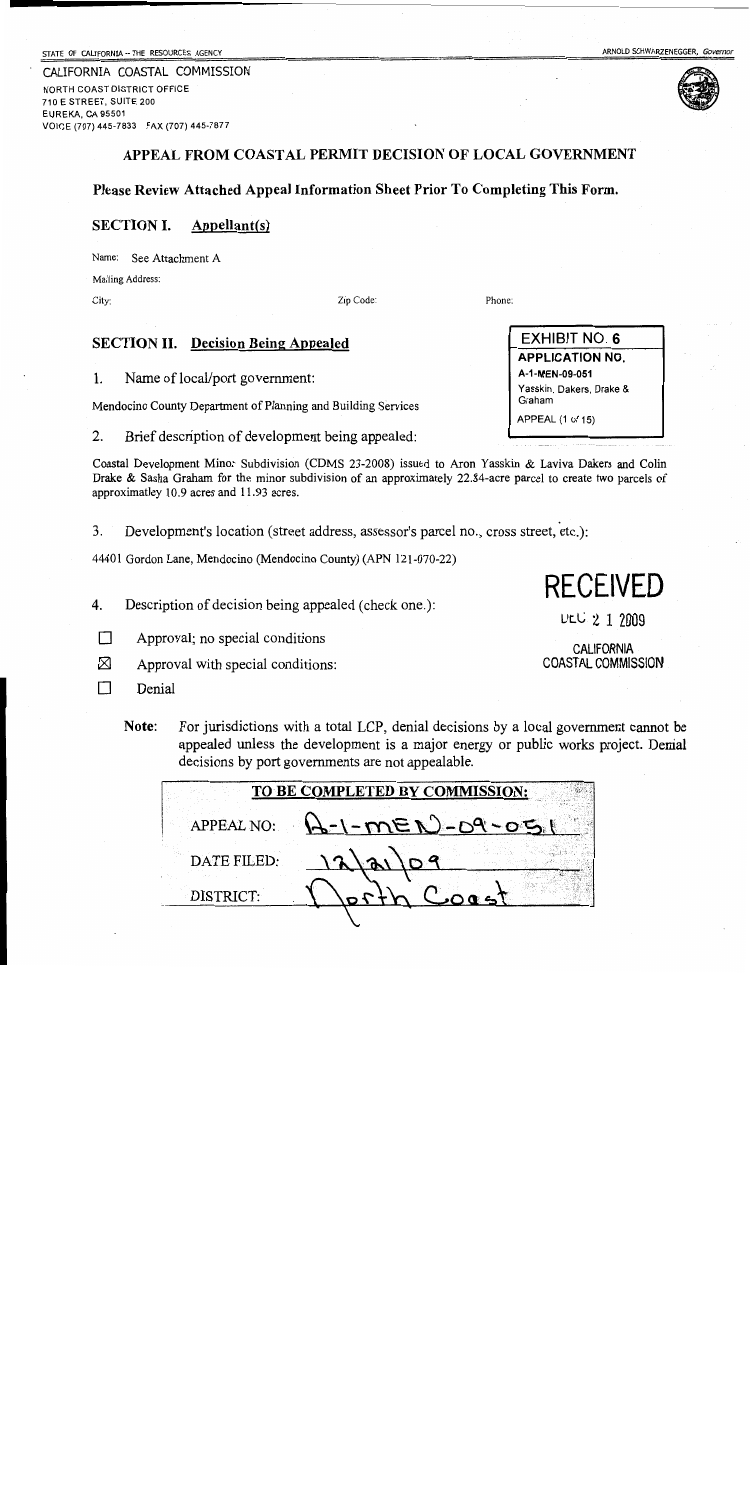## APPEAL FROM COASTAL PERMIT DECISION OF LOCAL GOVERNMENT (Page 2)

- 5. Decision being appealed was made by (check one):
- $\Box$ Planning Director/Zoning Administrator
- $\Box$ City Council/Board of Supervisors
- ⊠ Planning Commission
- $\Box$ Other

6. Date of local government's decision:

November 19, 2009

CDMS 23-2008  $7<sub>1</sub>$ Local government's file number (if any):

## **SECTION III. Identification of Other Interested Persons**

Give the names and addresses of the following parties. (Use additional paper as necessary.)

Name and mailing address of permit applicant: a.

Aron Yasskin & Laviva Dakers P.O. Box 142, Mendocino, CA 95460

Colin Drake & Sasha Graham 44401 Gordon Lane, Mendocino, CA 95460

b. Names and mailing addresses as available of those who testified (either verbally or in writing) at the city/county/port hearing(s). Include other parties which you know to be interested and should receive notice of this appeal.

 $\lambda$  of  $15$ 

 $(1)$  Amy Wynn, Agent 703 North Main Street Fort Bragg, CA 95437

 $(2)$ 

 $(3)$ 

 $(4)$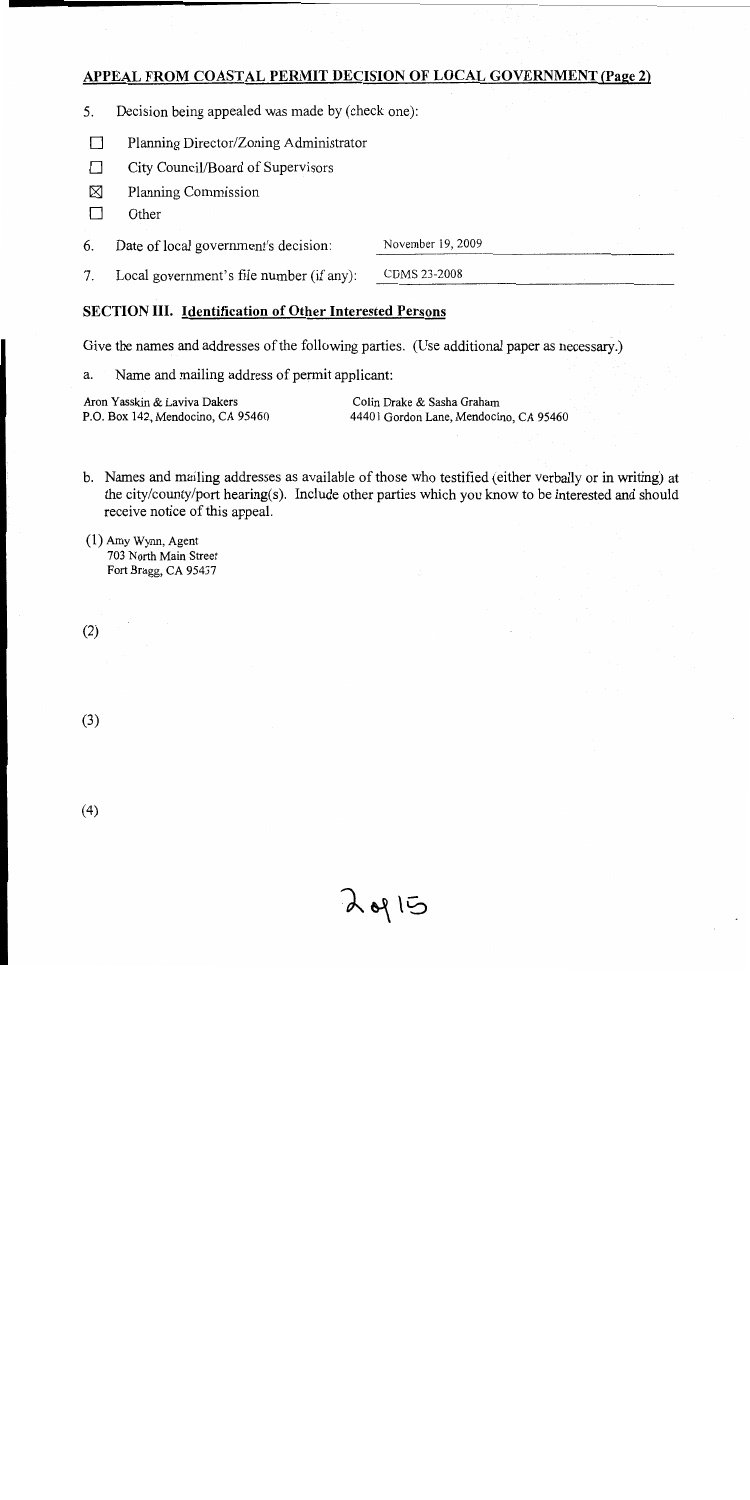## APPEAL FROM COASTAL PERMIT DECISION OF LOCAL GOVERNMENT (Page 3)

## **SECTION IV. Reasons Supporting This Appeal**

#### **PLEASE NOTE:**

- Appeals of local government coastal permit decisions are limited by a variety of factors and requirements of the Coastal  $\bullet$ Act. Please review the appeal information sheet for assistance in completing this section.
- State briefly your reasons for this appeal. Include a summary description of Local Coastal Program, Land Use Plan, or Port Master Plan policies and requirements in which you believe the project is inconsistent and the reasons the decision warrants a new hearing. (Use additional paper as necessary.)
- This need not be a complete or exhaustive statement of your reasons of appeal; however, there must be sufficient  $\bullet$ discussion for staff to determine that the appeal is allowed by law. The appellant, subsequent to filing the appeal, may submit additional information to the staff and/or Commission to support the appeal request.

#### See Attachment B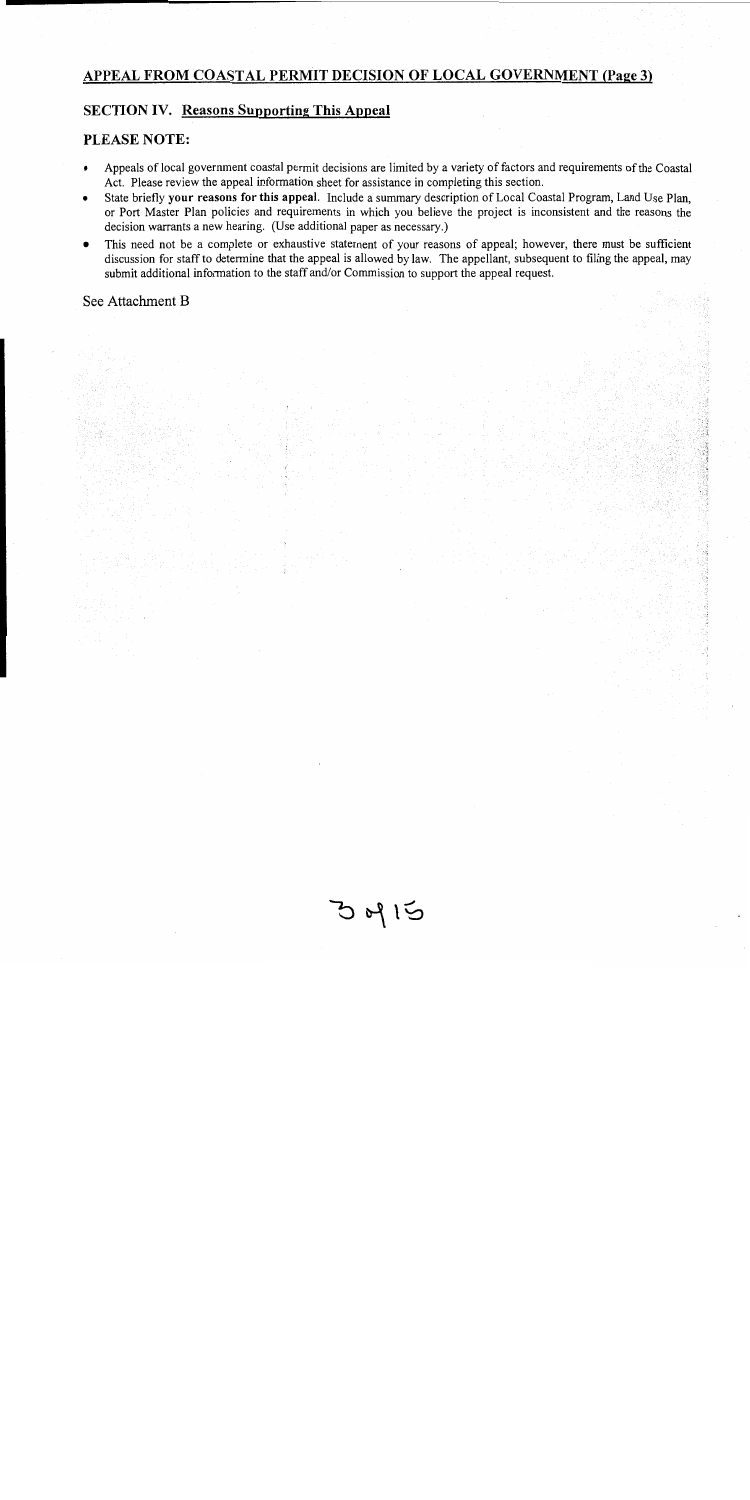### APPEAL FROM COASTAL PERMIT DECISION OF LOCAL GOVERNMENT

State briefly your reasons for this appeal. Include a summary description of Local Coastal Program, Land Use Plan, or Port Master Plan policies and requirements in which you believe the project is inconsistent and the reasons the decision warrants a new hearing. (Use additional paper as necessary.)

Note: The above description need not be a complete or exhaustive statement of your reasons of appeal; however, there must be sufficient discussion for staff to determine that the appeal is allowed by law. The appellant, subsequent to filing the appeal, may submit additional information to the staff and/or Commission to support the appeal request.

### SECTION V. Certification

| The information and family                   | e are correct to the best of my/our knowledge. |  |  |
|----------------------------------------------|------------------------------------------------|--|--|
| Signature on File<br>Signed:<br>Appellant or |                                                |  |  |
|                                              |                                                |  |  |
| Dated:<br>12/21/09                           |                                                |  |  |

Agent Authorization: I designate the above identified person(s) to act as my agent in all matters pertaining to this appeal.

4-14 15

Signed:

Dated: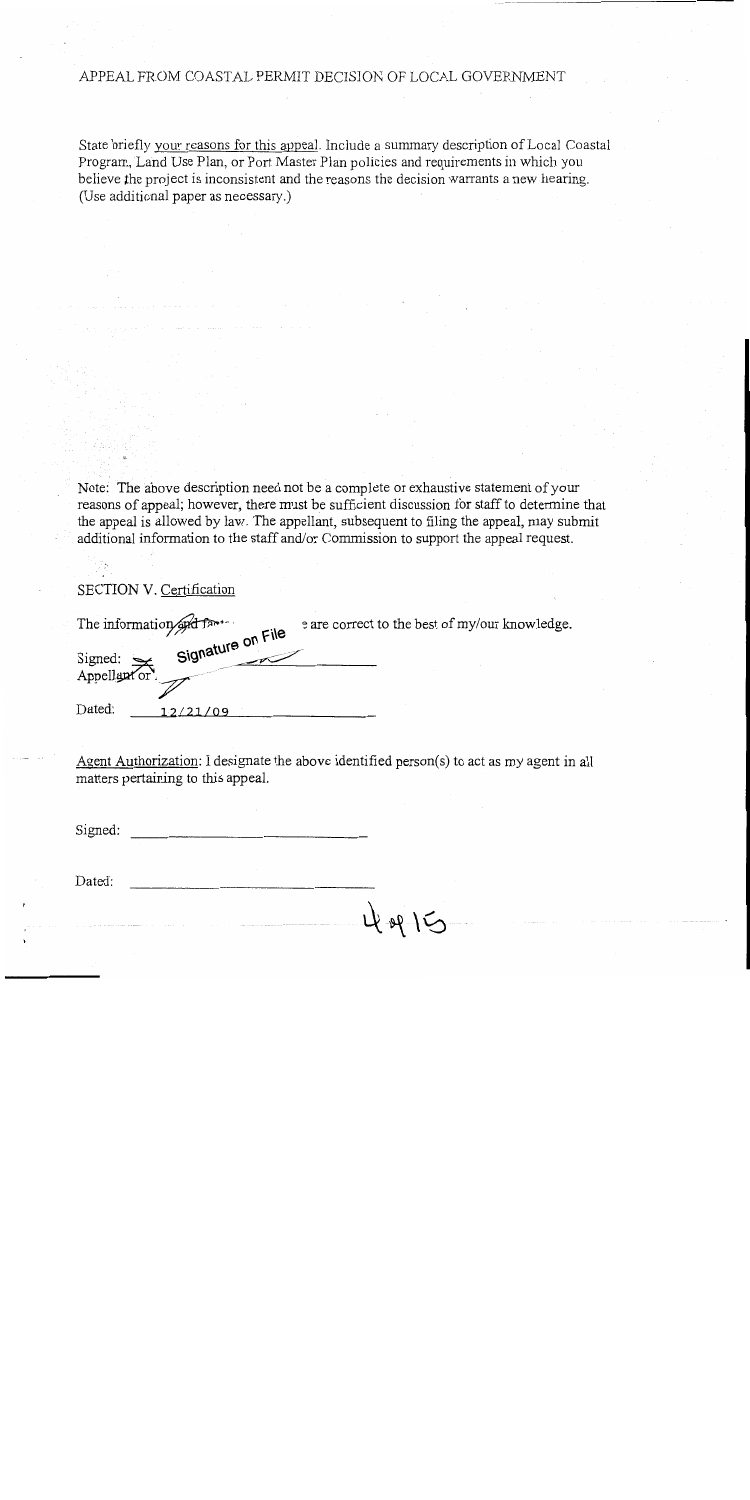#### APPEAL FROM COASTAL PERMIT DECISION OF LOCAL GOVERNMENT

State briefly your reasons for this appeal. Include a summary description of Local Coastal Program, Land Use Plan, or Port Master Plan policies and requirements in which you believe the project is inconsistent and the reasons the decision warrants a new hearing. (Use additional paper as necessary.)

The above description need not be a complete or exhaustive statement of your Note: reasons of appeal; however, there must be sufficient discussion for staff to determine that the appeal is allowed by law. The appellant, subsequent to filing the appeal, may submit additional information to the staff and/or Commission to support the appeal request.

-SECTION V. Certification

The information and facts stated above are correct to the best of my/our knowledge.

Signature on File Signed: Appellant or Agent

Date:  $12/21/09$ 

Agent Authorization: I designate the above identified person(s) to act as my agent in all matters pertaining to this appeal.

 $5415$ 

Signed:

Date:

(Document<sub>2</sub>)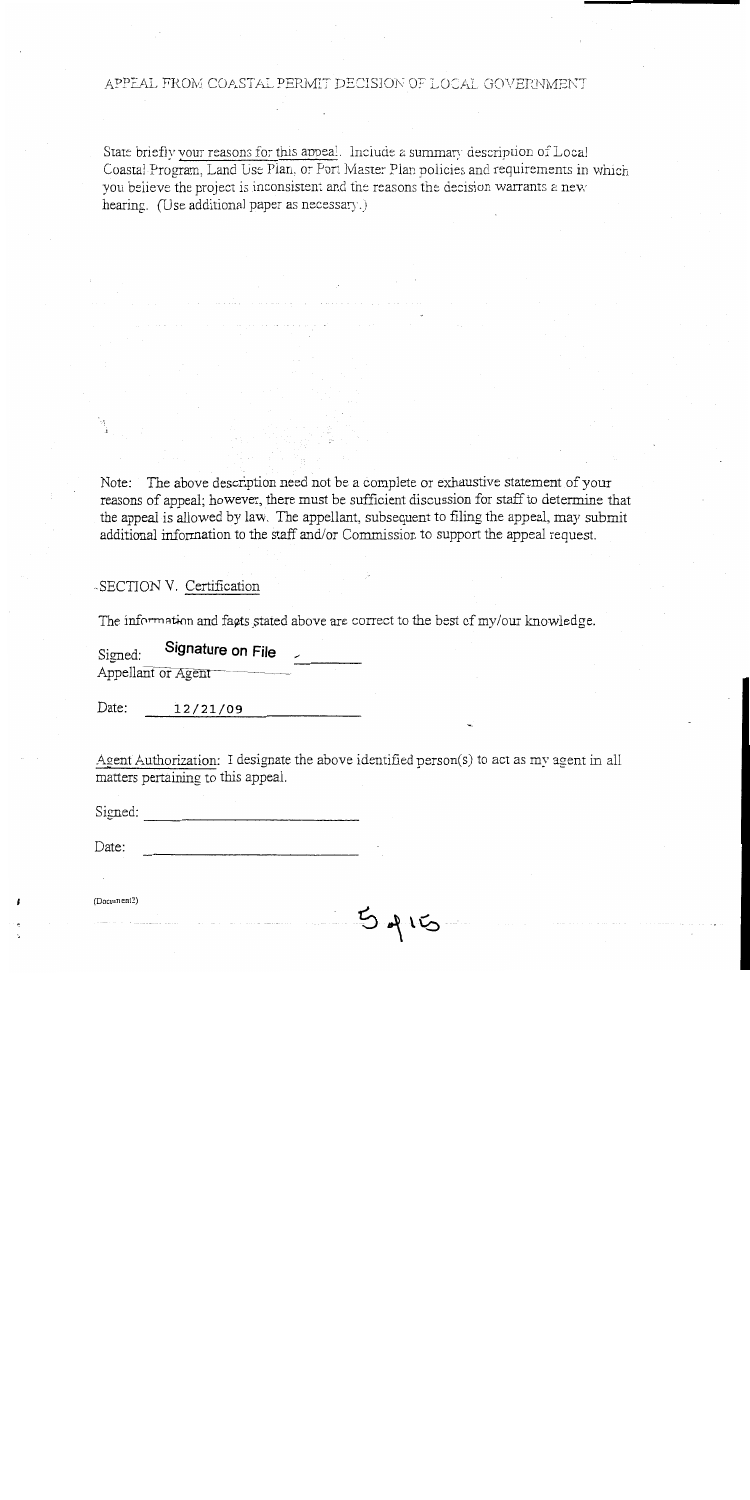## **ATTACHMENT A**

## SECTION I. Appellant(s)

 $1.$ Sara J. Wan 22350 Carbon Mesa Road Malibu, CA 90265

 $(415)$  904-5200

2. Patrick Kruer The Monarch Group 7727 Herschel Avenue LaJolla, CA 92037

 $(858) 551 - 4390$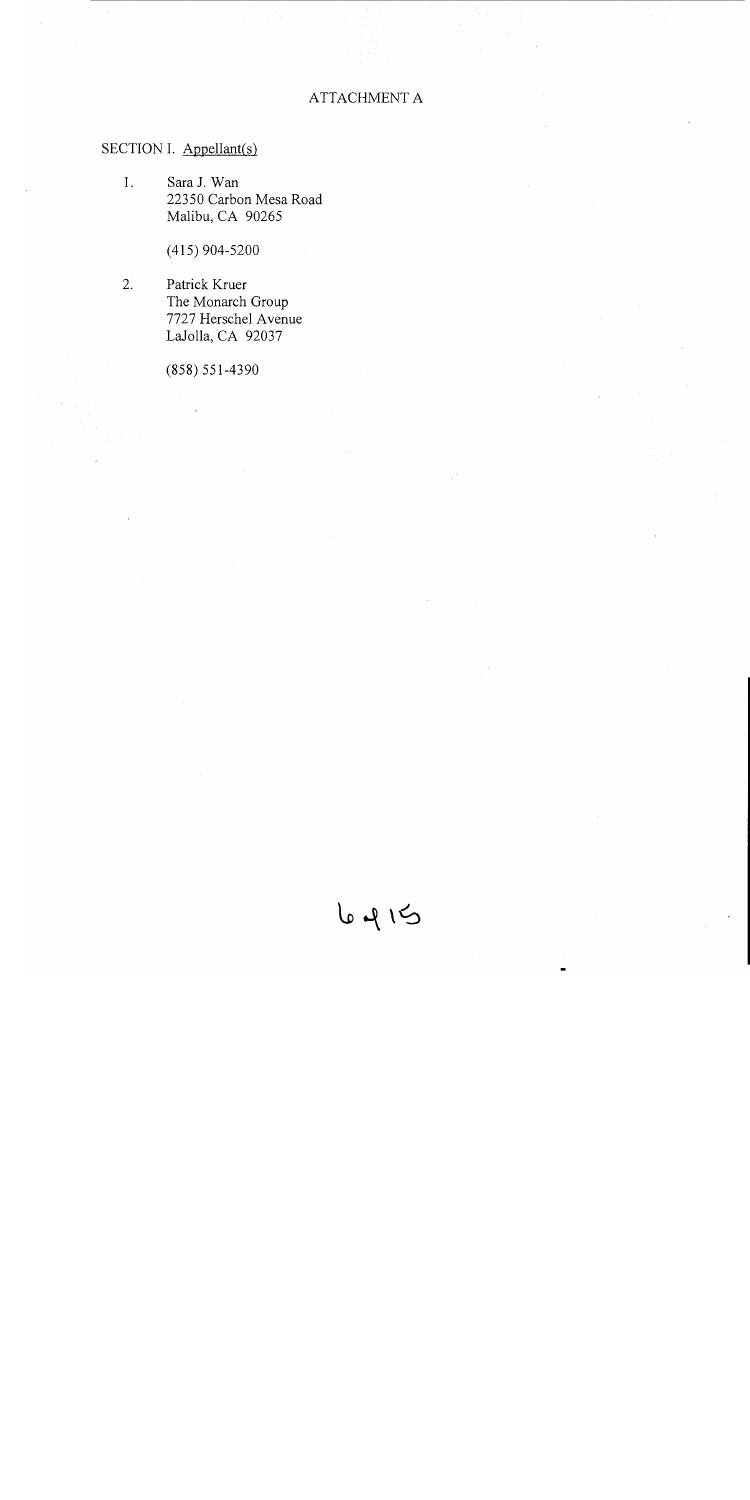## **ATTACHMENT B**

### **APPEALABLE PROJECT:**

After certification of Local Coastal Programs (LCPs), the Coastal Act provides for limited appeals to the Coastal Commission of certain local government actions on coastal development permits (Coastal Act Section 30603). Section 30603 states that an action taken by a local government on a coastal development permit application may be appealed to the Commission for certain kinds of developments, including developments located within certain geographic appeal areas, such as those located between the sea and the first public road paralleling the sea, or within 300 feet of the inland extent of any beach, or of the mean high tide line of the sea where there is no beach, or within 100 feet of any wetland or stream, or within 300 feet of the top of the seaward face of any coastal bluff, or those located in a sensitive coastal resource area. Furthermore, developments approved by counties may be appealed if they are not designated the "principal permitted use" under the certified LCP. Finally, developments which constitute major public works or major energy facilities may be appealed, whether approved or denied by the city or county. The grounds for an appeal are limited to an allegation that the development does not conform to the standards set forth in the certified local coastal program and, if the development is located between the first public road and the sea, the public access policies set forth in the Coastal Act.

The subject development is appealable to the Commission pursuant to Section 30603 of the Coastal Act because (1) the approved subdivision is a form of development not designated as the "principal permitted use" under the certified LCP, (2) the approved development is located within 100 feet of a wetland or stream; and (3) the approved development is located within a sensitive coastal resource area ("highly scenic area") pursuant to Section  $30603(a)(3)$  of the Coastal Act.

### **REASONS FOR APPEAL:**

The County of Mendocino approved Coastal Development Permit No. CDMS 23-2008 for a minor subdivision of an approximately 22.82-acre parcel to create two parcels of approximately 10.9 acres and 11.93 acres in size. The approved development is located within the coastal zone. approximately 1 mile northeast of Little River, on the south side of Gordon Lane, approximately 0.5-mile east of its intersection with State Highway One, at 44401 Gordon Lane (APN 121-070-22). The approval of CDMS 23-2008 by Mendocino County is inconsistent with the policies and standards of the certified Local Coastal Program (LCP) including, but not limited to, policies and standards regarding development within and adjacent to environmentally sensitive habitat areas (ESHA).

#### **LCP Policies on Environmentally Sensitive Habitat Areas:**

Environmentally Sensitive Habitat Areas (ESHA) are defined in Section 3.1 of the Mendocino County Land Use Plan (LUP) as follows:

Any areas in which plant or animal life or their habitats are either rare or especially valuable because of their special nature or role in an ecosystem and which could be easily disturbed or degraded by human activities and developments.

 $7015$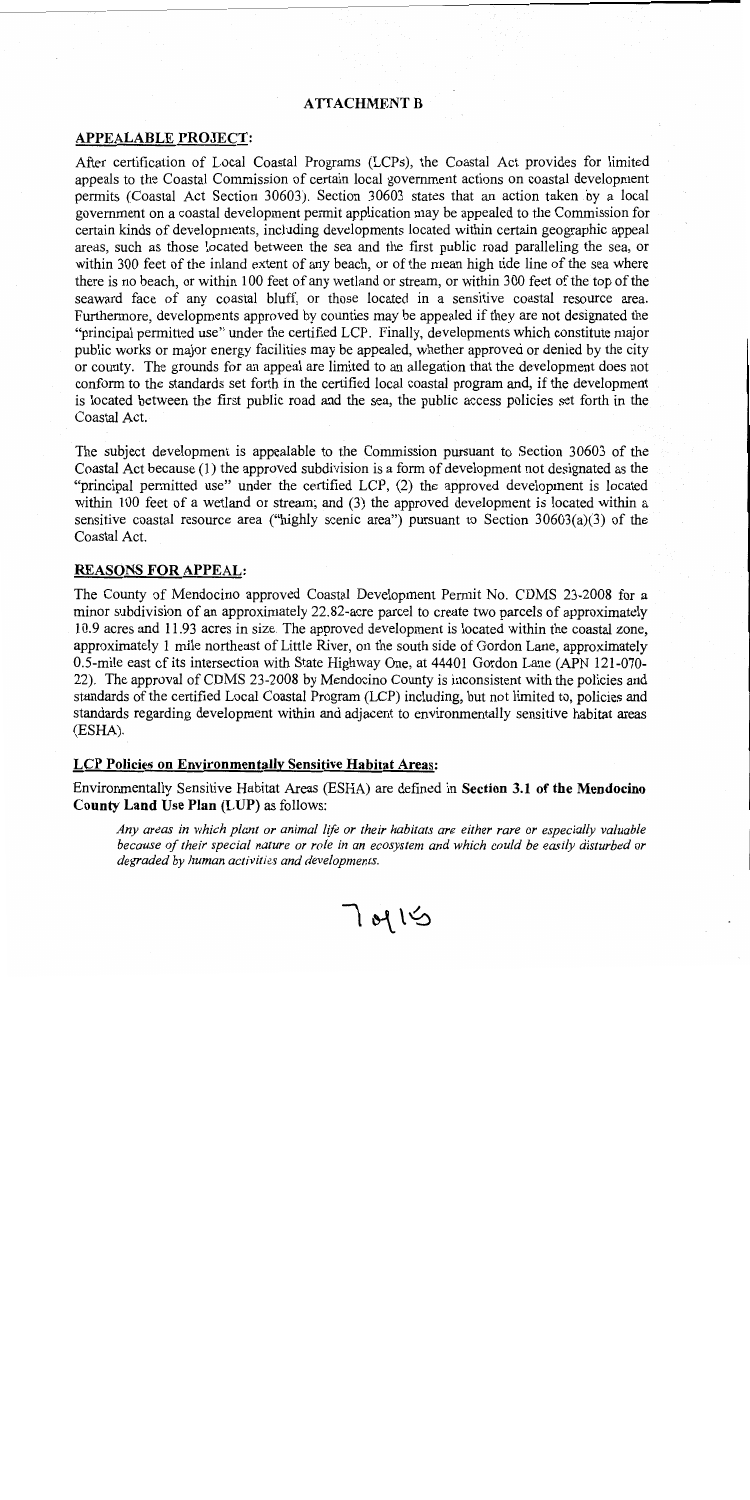YASSKIN & DAKERS and DRAKE & GRAHAM Appeal: Attachment B PAGE<sub>2</sub>

Coastal Zoning Code (CZC) Section 20.308.040 "Definitions (E)" defines ESHA as follows (emphasis added):

"Environmentally Sensitive Habitat Area" means any areas in which plant or animal life or their habitats are either rare or especially valuable because of their special nature or role in an ecosystem and which could be easily disturbed or degraded by human activities and developments. In Mendocino County, environmentally sensitive habitat areas include, but are not limited to: anadromous fish streams, sand dunes, rookeries and marine mammal haul-out areas. wetlands, riparian areas, areas of pygmy vegetation that contain species of rare or endangered plants, and habitats of rare and endangered plants and animals.

**CZC Section 20.496.010** "Environmentally Sensitive Habitat and other Resource Areas-*Purpose*" states the following (emphasis added):

...Environmentally Sensitive Habitat Areas (ESHA's) include: anadromous fish streams, sand dunes, rookeries and marine mammal haul-out areas, wetlands, riparian areas, areas of pygmy vegetation which contain species of rare or endangered plants and habitats of rare and endangered plants and animals.

#### LUP Policy 3.1-7 states the following (emphasis added):

A buffer area shall be established adjacent to all environmentally sensitive habitat areas. The purpose of this buffer area shall be to provide for a sufficient area to protect the environmentally sensitive habitat from significant degradation resulting from future developments. The width of the buffer area shall be a minimum of 100 feet, unless an applicant can demonstrate, after consultation and agreement with the California Department of Fish and Game, and County Planning Staff, that 100 feet is not necessary to protect the resources of that particular habitat area and the adjacent upland transitional habitat function of the buffer from possible significant disruption caused by the proposed development. The buffer area shall be measured from the outside edge of the environmentally sensitive habitat areas and shall not be less than 50 feet in width. New land division shall not be allowed which will create new parcels entirely within a buffer area. Developments permitted within a buffer area shall generally be the same as those uses permitted in the adjacent environmentally sensitive habitat area and must comply at a minimum with each of the following standards:

- 1. It shall be sited and designed to prevent impacts which would significantly degrade such areas:
- 2. It shall be compatible with the continuance of such habitat areas by maintaining their functional capacity and their ability to be self-sustaining and to maintain natural species diversity; and
- 3. Structures will be allowed within the buffer area only if there is no other feasible site available on the parcel. Mitigation measures, such as planting riparian vegetation, shall be required to replace the protective values of the buffer area on the parcel, at a minimum ratio of  $I: I$ , which are lost as a result of development under this solution.

LUP Policy 3.1-32 states the following (emphasis added):

Land divisions, including lot line adjustments which are located within Environmentally Sensitive Habitat Area boundaries (which are shown on the Land Use Maps, and subject to Policy 3.1-1), will not be permitted if: (1) any parcel being created is entirely within an Environmentally

 $8415$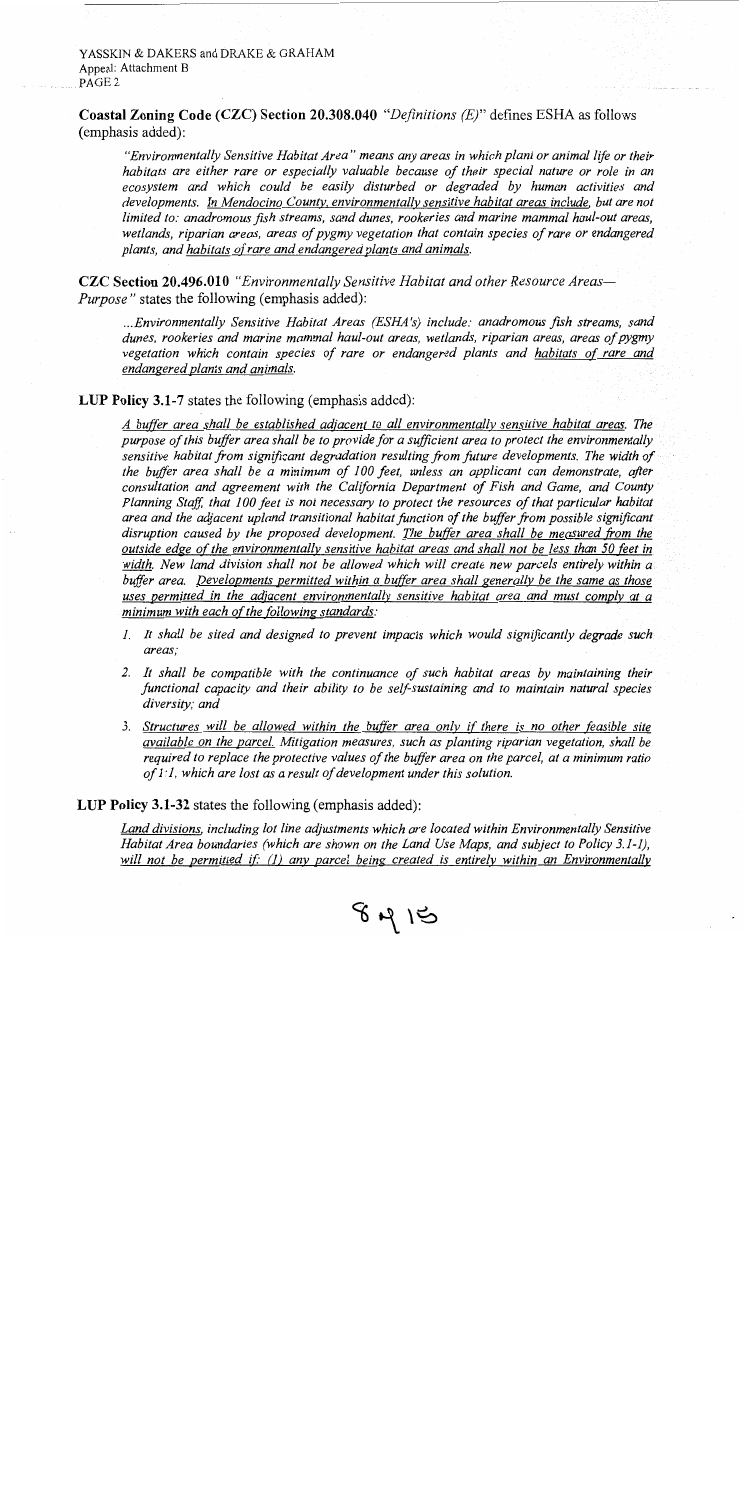YASSKIN & DAKERS and DRAKE & GRAHAM Appeal: Attachment B PAGE<sub>3</sub>

> Sensitive Habitat Area; or (2) if any parcel being created does not have an adequate building site which would allow for the development of the building site consistent with Policy 3.1-7.

CZC Section 20.496.020 "Environmentally Sensitive Habitat and other Resource Areas-Development Criteria" states the following (emphasis added):

(A) Buffer Areas. A buffer area shall be established adjacent to all environmentally sensitive habitat areas. The purpose of this buffer area shall be to provide for a sufficient area to protect the environmentally sensitive habitat from degradation resulting from future developments and shall be compatible with the continuance of such habitat areas.

(1) Width. The width of the buffer area shall be a minimum of one hundred  $(100)$  feet, unless an applicant can demonstrate, after consultation and agreement with the California Department of Fish and Game, and County Planning staff, that one hundred (100) feet is not necessary to protect the resources of that particular habitat area from possible significant disruption caused by the proposed development. The buffer area shall be measured from the outside edge of the Environmentally Sensitive Habitat Areas and shall not be less than fifty (50) feet in width. New land division shall not be allowed which will create new parcels entirely within a buffer area. Developments permitted within a buffer area shall generally be the same as those uses permitted in the adjacent Environmentally Sensitive Habitat Area.

Standards for determining the appropriate width of the buffer area are as follows:

(a) Biological Significance of Adjacent Lands. Lands adjacent to a wetland, stream, or riparian habitat area vary in the degree to which they are functionally related to these habitat areas. Functional relationships may exist if species associated with such areas spend a significant portion of their life cycle on adjacent lands. The degree of significance depends upon the habitat requirements of the species in the habitat area (e.g., nesting, feeding, breeding, or resting).

Where a significant functional relationship exists, the land supporting this relationship shall also be considered to be part of the ESHA, and the buffer zone shall be measured from the edge of these lands and be sufficiently wide to protect these functional relationships. Where no significant functional relationships exist, the buffer shall be measured from the edge of the wetland, stream, or riparian habitat that is adjacent to the proposed development.

(b) Sensitivity of Species to Disturbance. The width of the buffer zone shall be based, in part, on the distance necessary to ensure that the most sensitive species of plants and animals will not be disturbed significantly by the permitted development. Such a determination shall be based on the following after consultation with the Department of Fish and Game or others with similar expertise:

- $(i)$ Nesting, feeding, breeding, resting, or other habitat requirements of both resident and migratory fish and wildlife species;
- An assessment of the short-term and long-term adaptability of various species to  $(ii)$ human disturbance:
- $(iii)$ An assessment of the impact and activity levels of the proposed development on the resource.

(c) Susceptibility of Parcel to Erosion. The width of the buffer zone shall be based, in part, on an assessment of the slope, soils, impervious surface coverage, runoff

 $9.415$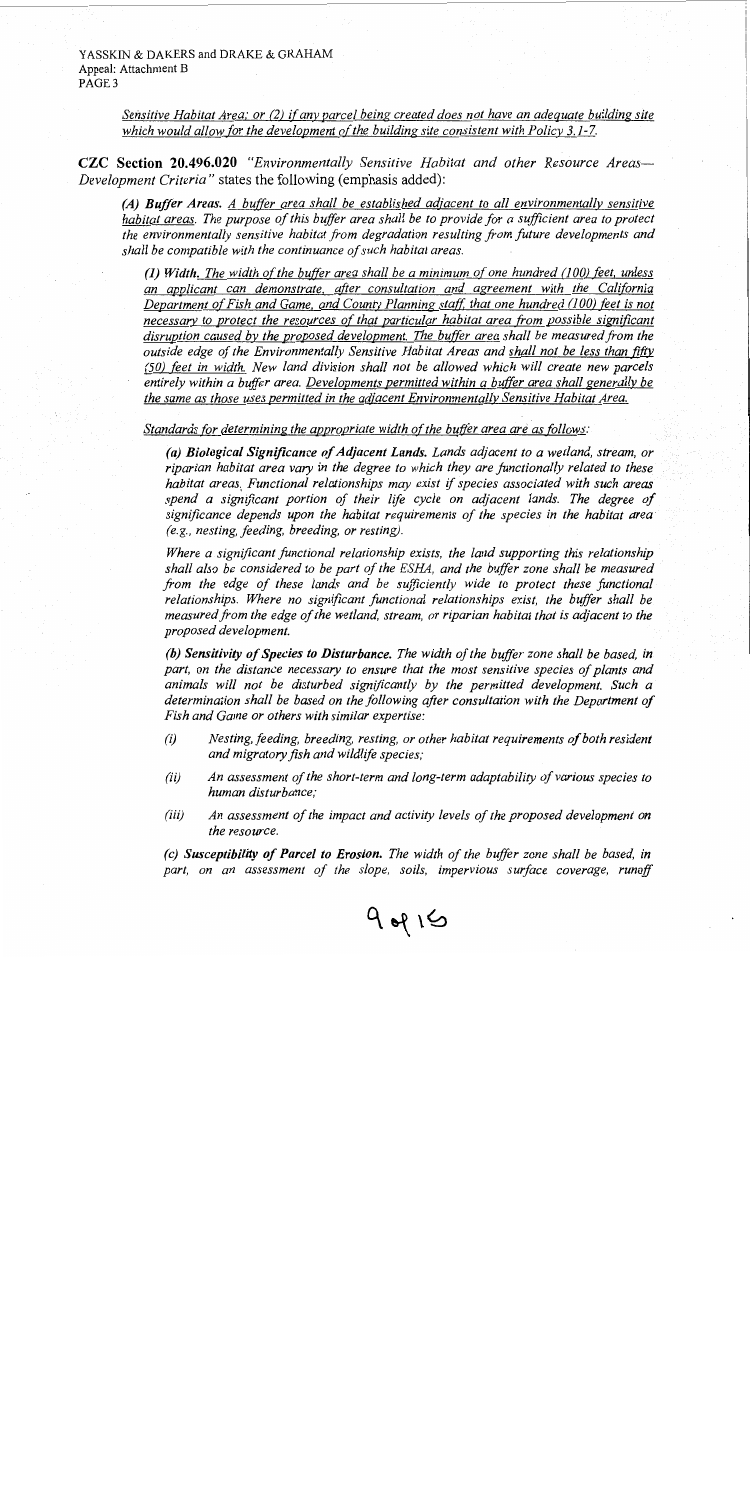#### YASSKIN & DAKERS and DRAKE & GRAHAM Appeal: Attachment B PAGE<sub>4</sub>

characteristics, and vegetative cover of the parcel and to what degree the development will change the potential for erosion. A sufficient buffer to allow for the interception of any additional material eroded as a result of the proposed development should be provided.

(d) Use of Natural Topographic Features to Locate Development. Hills and bluffs adjacent to ESHA's shall be used, where feasible, to buffer habitat areas. Where otherwise permitted, development should be located on the sides of hills away from ESHA's. Similarly, bluff faces should not be developed, but shall be included in the buffer zone.

(e) Use of Existing Cultural Features to Locate Buffer Zones. Cultural features (e.g., roads and dikes) shall be used, where feasible, to buffer habitat areas. Where feasible, development shall be located on the side of roads, dikes, irrigation canals, flood control channels, etc., away from the ESHA.

(f) Lot Configuration and Location of Existing Development. Where an existing subdivision or other development is largely built-out and the buildings are a uniform distance from a habitat area, at least that same distance shall be required as a buffer zone for any new development permitted. However, if that distance is less than one hundred (100) feet, additional mitigation measures (e.g., planting of native vegetation) shall be provided to ensure additional protection. Where development is proposed in an area that is largely undeveloped, the widest and most protective buffer zone feasible shall be required.

(g) Type and Scale of Development Proposed. The type and scale of the proposed development will, to a large degree, determine the size of the buffer zone necessary to protect the ESHA. Such evaluations shall be made on a case-by-case basis depending upon the resources involved, the degree to which adjacent lands are already developed, and the type of development already existing in the area...

(2) Configuration. The buffer area shall be measured from the nearest outside edge of the ESHA (e.g., for a wetland from the landward edge of the wetland; for a stream from the landward edge of riparian vegetation or the top of the bluff).

(3) Land Division. New subdivisions or boundary line adjustments shall not be allowed which will create or provide for new parcels entirely within a buffer area.

(4) Permitted Development. Development permitted within the buffer area shall comply at a minimum with the following standards:

(a) Development shall be compatible with the continuance of the adjacent habitat area by maintaining the functional capacity, their ability to be self-sustaining and maintain natural species diversity.

(b) Structures will be allowed within the buffer area only if there is no other feasible site available on the parcel.

(c) Development shall be sited and designed to prevent impacts which would degrade adjacent habitat areas. The determination of the best site shall include consideration of drainage, access, soil type, vegetation, hydrological characteristics, elevation, topography, and distance from natural stream channels. The term "best site" shall be defined as the site having the least impact on the maintenance of the biological and physical integrity of the buffer strip or critical habitat protection area and on the maintenance of the hydrologic capacity of these areas to pass a one hundred (100) year

10419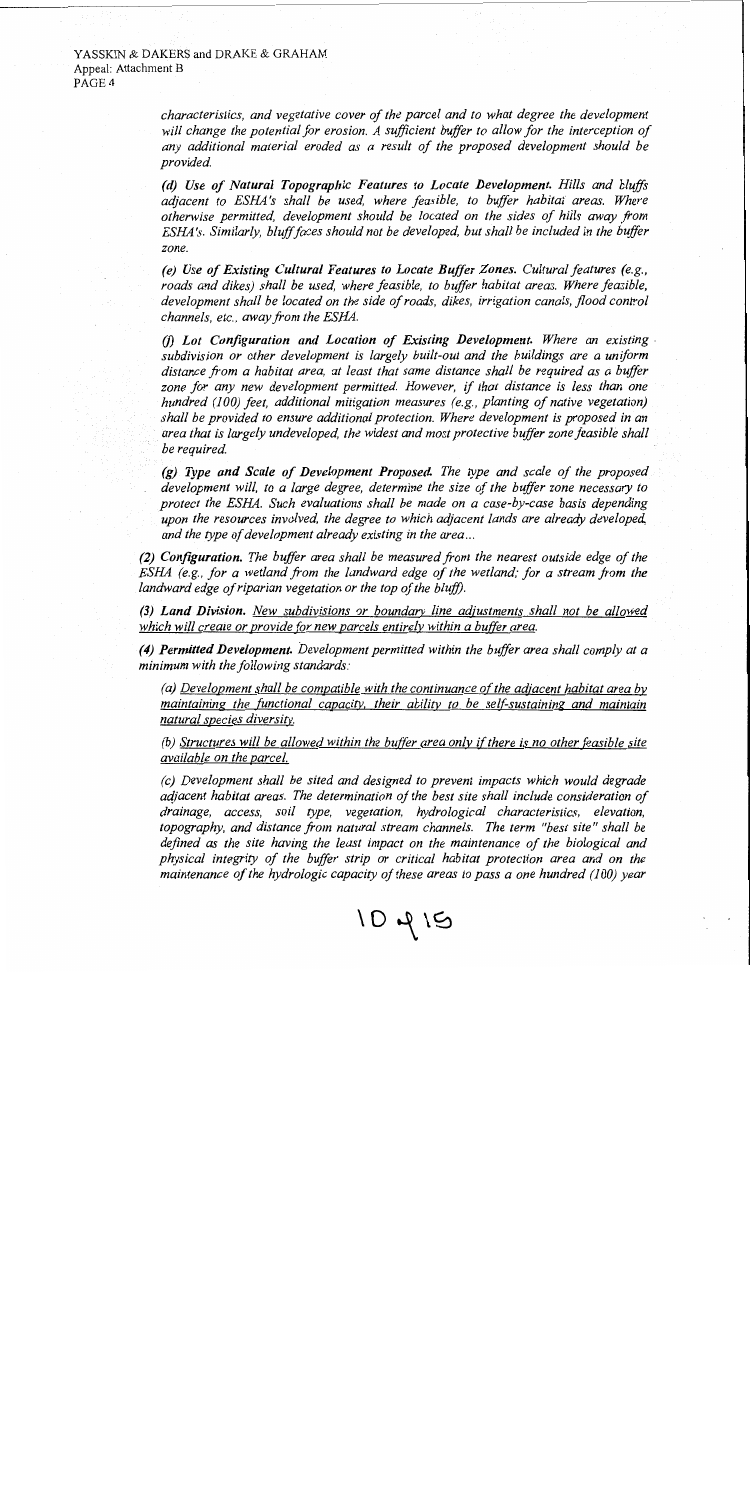flood without increased damage to the coastal zone natural environment or human systems.

(d) Development shall be compatible with the continuance of such habitat areas by maintaining their functional capacity and their ability to be self-sustaining and to maintain natural species diversity.

(e) Structures will be allowed within the buffer area only if there is no other feasible site available on the parcel. Mitigation measures, such as planting riparian vegetation, shall be required to replace the protective values of the buffer area on the parcel, at a minimum ratio of  $1:1$ , which are lost as a result of development under this solution.

(f) Development shall minimize the following: impervious surfaces, removal of vegetation, amount of bare soil, noise, dust, artificial light, nutrient runoff, air pollution, and human intrusion into the wetland and minimize alteration of natural landforms.

 $(g)$  Where riparian vegetation is lost due to development, such vegetation shall be replaced at a minimum ratio of one to one  $(1,1)$  to restore the protective values of the buffer area.

(h) Aboveground structures shall allow peak surface water flows from a one hundred  $(100)$  year flood to pass with no significant impediment.

(i) Hydraulic capacity, subsurface flow patterns, biological diversity, and/or biological or hydrological processes, either terrestrial or aquatic, shall be protected.

(i) Priority for drainage conveyance from a development site shall be through the natural stream environment zones, if any exist, in the development area. In the drainage system design report or development plan, the capacity of natural stream environment zones to convey runoff from the completed development shall be evaluated and integrated with the drainage system wherever possible. No structure shall interrupt the flow of groundwater within a buffer strip. Foundations shall be situated with the long axis of interrupted impermeable vertical surfaces oriented parallel to the groundwater flow direction. Piers may be allowed on a case by case basis.

(k) If findings are made that the effects of developing an ESHA buffer area may result in significant adverse impacts to the ESHA, mitigation measures will be required as a condition of project approval. Noise barriers, buffer areas in permanent open space, land dedication for erosion control, and wetland restoration, including off-site drainage improvements, may be required as mitigation measures for developments adjacent to environmentally sensitive habitats. (Ord. No. 3785 (part), adopted 1991)

#### **Consistency Analysis:**

Two rare plant species occur on the subject property: California sedge (Carex californica) and Mendocino cypress (*Hesperocyparis pygmaea*<sup>1</sup>). Both species are included on lists of rare, threatened, and endangered species by the California Native Plant Society<sup>2</sup> and the Department

 $11$  of  $15$ 

<sup>&</sup>lt;sup>1</sup> Mendocino cypress, also commonly known as Pygmy cypress, is treated as *Hesperocyparis pygmaea* in the current taxonomic literature (e.g., http://ucjeps.berkeley.edu/about ICPN.html). The species was formerly referred to as, and is synonymous with, both Cupressus goveniana ssp. pygmaea and Callitropsis pygmaea.

 $2$  California Native Plant Society (CNPS). 2009. Inventory of Rare and Endangered Plants (online edition, v7-09d). California Native Plant Society. Sacramento, CA. Accessed from http://www.cnps.org/inventory.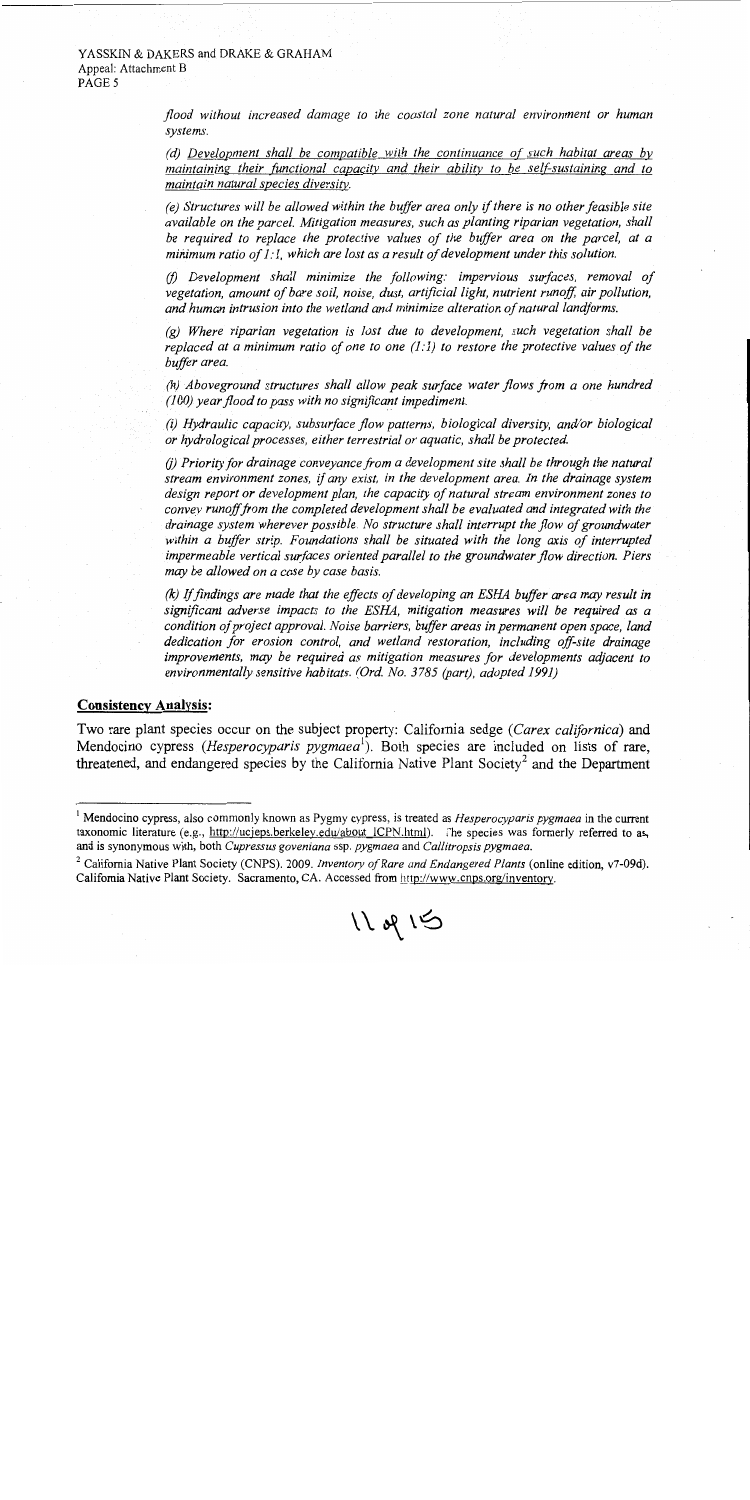YASSKIN & DAKERS and DRAKE & GRAHAM Appeal: Attachment B PAGE 6

of Fish and Game.<sup>3</sup> California sedge has a CNPS listing of "2.3"<sup>4</sup> and a state/global ranking of "S2?/G5."<sup>5</sup> Mendocino cypress has a CNPS listing of "1B.2"<sup>4</sup> and a CNDDB state/global ranking of " $S2/G2."$ 

The County findings, which summarize the results of a 2008 botanical study prepared by the applicants' botanical consultant, report approximately 100 California sedge plants on approved "Parcel 2" growing within the approved future building envelope and within the logging road/ turnaround area that extends south of the approved building area. The findings further report approximately 60-70 Mendocino cypress trees along the logging road north of the approved future building envelope, within the building envelope, and south of the building envelope along the logging road and turnaround area. Although numerous Mendocino cypress trees are present on the property, the botanical consultant concludes that "based on personal observation" pygmy forest habitat is not present on the subject property.

The applicants' botanical consultant prepared an addendum to the botanical report (dated September 27, 2008), which presents a buffer analysis to address the buffer width [subsections]  $(A)(1)(a)-(g)$ ] and development [subsections  $(A)(4)(a)-(k)$ ] requirements of CZC Section 20.496 cited above. The buffer analysis also includes several recommended mitigation measures "to protect the rare and endangered plants that are located on site within the proposed building envelope and along portions of the existing logging road." The recommended mitigation measures, which are incorporated into Special Condition No. 9 of the County's approved permit for the subdivision, include (among others) transplanting individual California sedge plants and Mendocino cypress trees "that are 2 feet or smaller" to be impacted by the future development of the new parcel to suitable habitat outside the approved building envelope and driveway alignment. According to the recommended mitigation measure, cypress trees that are larger than 2 feet "would not be suitable for transplanting and would therefore constitute a taking."

As cited in the policies above, CZC Section 20.496.010 defines environmentally sensitive habitat areas (ESHA) and includes habitats of rare and endangered plants. Therefore, as ESHA, rare plant habitat is subject to the ESHA buffer requirements of LUP Policy 3.1-7 and CZC Section 20.496.020. According to these policies, a buffer area of a minimum of 100 feet shall be established adjacent to all ESHAs, unless an applicant can demonstrate, after consultations and agreement with the California Department of Fish and Game (CDFG) that 100 feet is not necessary to protect the resources of that particular habitat area from possible significant disruption caused by the proposed development. The policies state that in that event, the buffer shall not be less than 50 feet in width. CZC Section 20.496.020 states that the standards for

<sup>&</sup>lt;sup>3</sup> California Department of Fish and Game, Natural Diversity Database (NDDB). October 2009. Special Vascular Plants, Bryophytes, and Lichens List. Quarterly publication. 71 pp.

<sup>&</sup>lt;sup>4</sup> CNPS List 1B plants = rare, threatened, or endangered in California and elsewhere. CNPS List 2 plants = rare, threatened, or endangered in California, but more common elsewhere. Threat code extensions: " $\cdot$ !" = seriously endangered in CA, ".2" = fairly endangered in CA, and ".3" = not very endangered in CA.

<sup>&</sup>lt;sup>5</sup> State rank  $2 =$  Imperiled: Imperiled in the state because of rarity due to very restricted range, very few populations (often 20 or fewer), steep declines, or other factors making it very vulnerable to extirpation from the nation or state/province. [By adding a "?" to the rank, this represents more certainty than "S2S3" but less certainty than "S2."] Global rank  $2 =$  Imperiled: At high risk of extinction due to very restricted range, very few populations (often 20 or fewer), steep declines, or other factors. Global rank  $5$  = Secure: Common; widespread and abundant.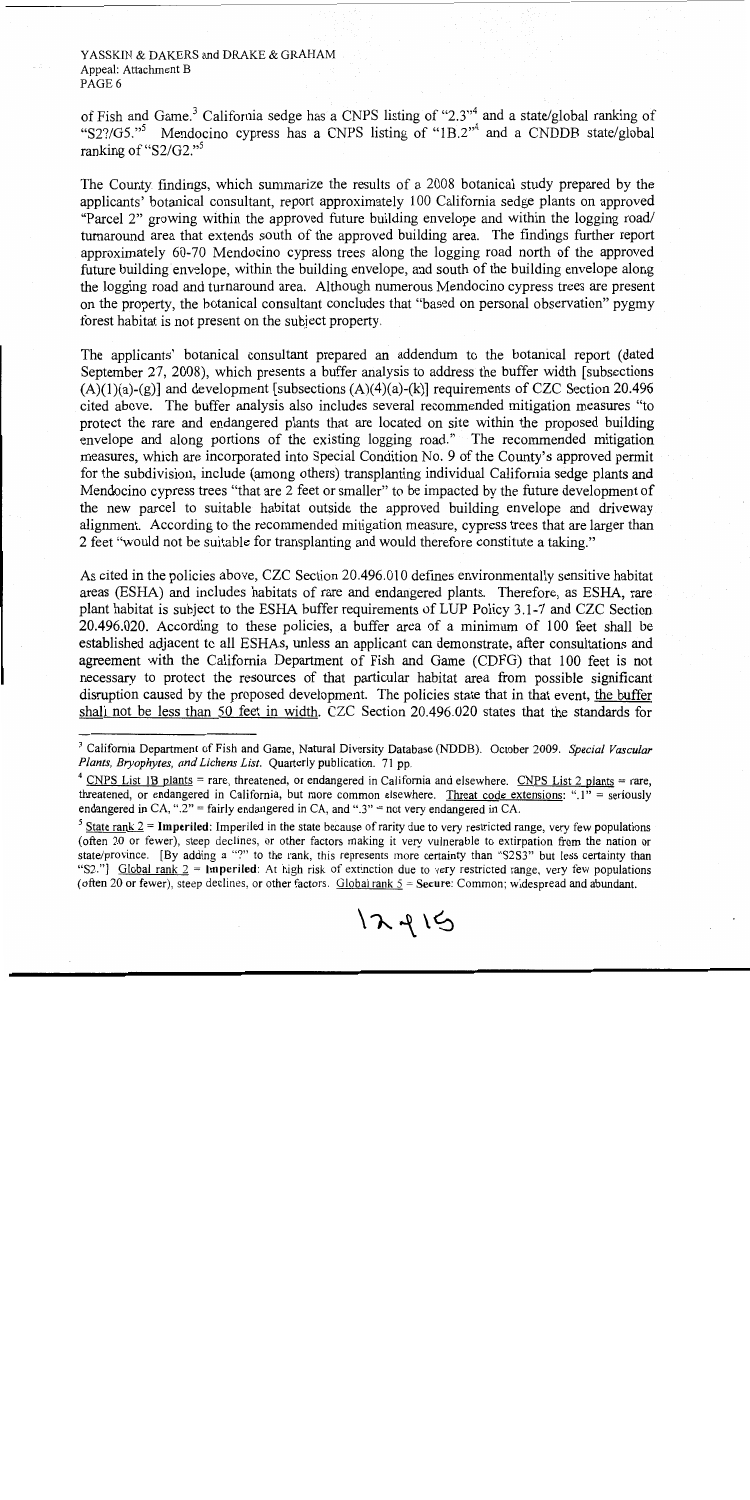YASSKIN & DAKERS and DRAKE & GRAHAM Appeal: Attachment B PAGE<sub>7</sub>

determining the appropriate width of the buffer area are the seven standards of subsections (a) through  $(g)$  of subsection  $(A)(1)$  of that section, including (a) the biological significance of adiacent lands, (b) sensitivity of species to disturbance, (c) susceptibility of parcel to erosion, (d) use of natural topographic features to locate development, (e) use of existing cultural features to locate buffer zones. (f) lot configuration and location of existing development, and  $(g)$  the type and scale of the development proposed. LUP Policy 3.1-7 and CZC Section  $20.496.020(A)(4)(b)$ further require that development permitted within an ESHA buffer area shall generally be the same as those uses permitted in the adjacent ESHA, and that structures are allowable within the buffer area only if there is no other feasible site available on the parcel.

The approval of the subject minor subdivision is inconsistent with the ESHA policies of the certified LCP including, but not limited to, LUP Policies 3.1-7 and 3.1-32 and CZC Section 20.496.020, because (a) the subdivision will result in future residential development of the new parcel within and directly adjacent to rare plant ESHA without maintaining any buffer, (b) the County did not consider feasible alternative sites or configurations for the development that would avoid locating future development within the ESHA or ESHA buffer, and (c) the approved subdivision will result in a parcel that has not been demonstrated to have an adequate building site which would allow for the development of the building site consistent with LUP Policy 3.1-7.

The County's approval is based on a determination of the botanical impact analysis prepared for the project that the California sedge habitat and Mendocino cypress habitat on the project site do not constitute ESHA as defined in the LCP (cited above) because "the habitat [where the rare plants occur) was created artificially due to past logging practices and is currently dying out from the shade caused by natural revegetation in the area." The County findings conclude that "[g]iven the ESHA determination, the 100 foot buffer requirements would not apply in areas outside of the riparian habitat. However, due to the rare nature of the species identified, protective measures were recommended by both the project botanist and DFG staff which include efforts to relocate or replace healthy specimens which may be damaged by project related development."

ESHA, as defined in Section 30107.5 of the Coastal Act, Section 3.1 of the certified Mendocino County LUP, and CZC Section 20.308.040(F) is "...any area in which plant or animal life or their habitats are either rare or especially valuable because of their special nature or role in an ecosystem and which could be easily disturbed or degraded by human activities." Thus, Coastal Act Section 30107.5, LUP Section 3.1, and CZC Section 20.308.040(F) set up a two part test for determining an ESHA. The first part is determining whether an area includes plants or animals or their habitats that are either: (a) rare; or (b) especially valuable because of their special nature or role in an ecosystem. If so, then the second part asks whether such plants, animals, or habitats could be easily disturbed or degraded by human activities. If so, then the area where such plants, animals, or habitats are located is deemed ESHA by Section 30107.5, LUP Section 3.1, and CZC Section 20.308.040(F).

The first test for determining ESHA under Section 30107.5, LUP Section 3.1, and CZC Section  $20.308.040(F)$  is whether an area including plants or animals or their habitats is either (a) rare, or (b) especially valuable because of its special nature or role in an ecosystem. As discussed

 $13415$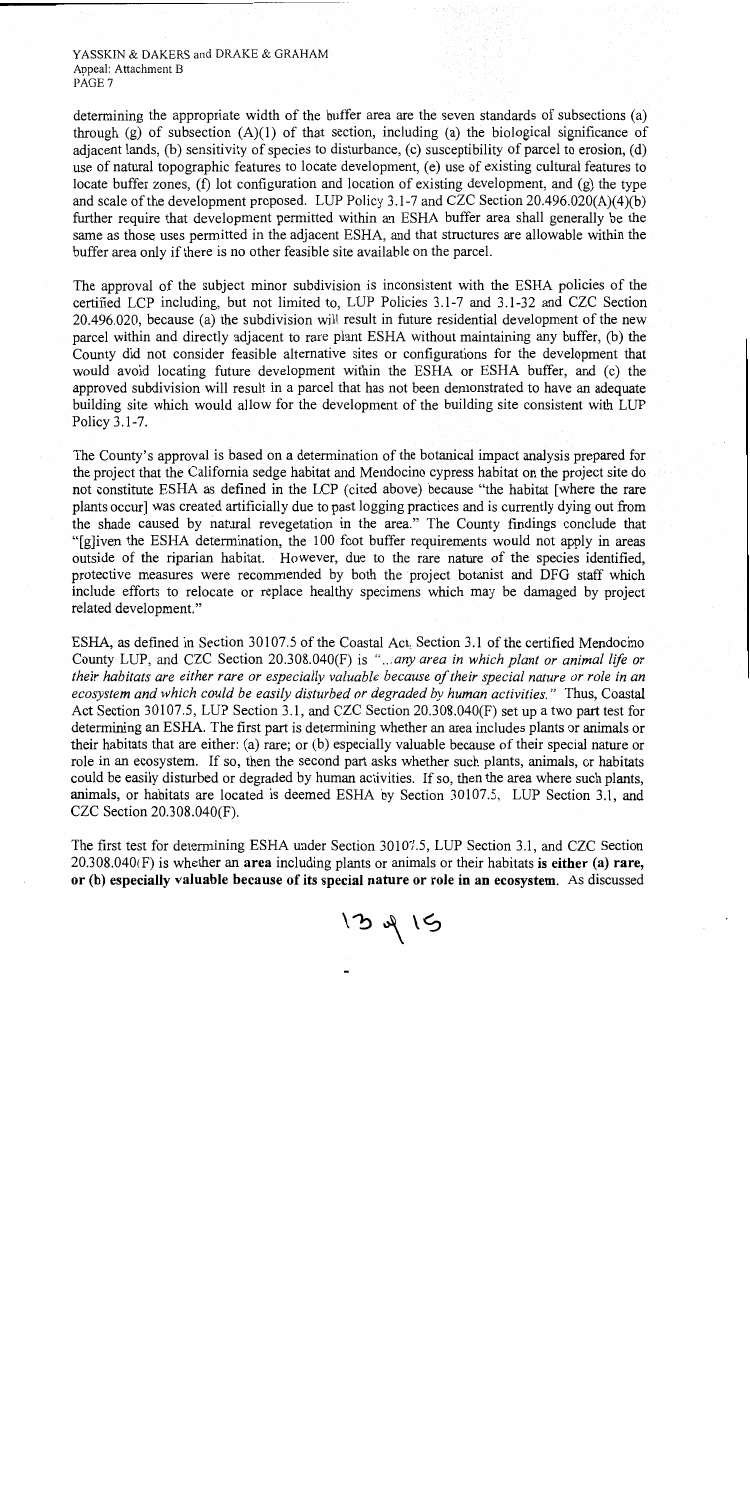YASSKIN & DAKERS and DRAKE & GRAHAM Appeal: Attachment B PAGE 8

above, two rare plant species occur on the subject property: California sedge (Carex californica) and Mendocino cypress (Hesperocyparis pygmaea). Both species are included on lists of rare, threatened, and endangered species by the California Native Plant Society and the CDFG. California sedge has a CNPS listing of "2.3" and a state/global ranking of "S2?/G5" (see above footnotes for ranking definitions). Mendocino cypress has a CNPS listing of "1B.2" and a state/global ranking of "S2/G2." Because of their relative rarity at the state and global levels, California sedge and Mendocino cypress as species meet the rarity test for designation as ESHA under the above cited Coastal Act and LCP policies. However, because ESHA refers to an "area" rather than an individual species, one must consider whether or not the proposed driveway and building site of the new parcel to be created constitute "areas" on the property where California sedge and Mendocino cypress ESHA occur.

As discussed above, at least 100 California sedge plants and 60-70 Mendocino cypress trees were documented on the project site. These large concentrations of California sedge and Mendocino cypress do constitute rare plant habitat and therefore meet the first test for determining ESHA under Section 30107.5 of the Coastal Act, LUP Section 3.1, and CZC Section  $20.308.040(F)$ .

The second test for determining ESHA under Coastal Act Section 30107.5 (Section 3.1 of the certified LUP) is whether the habitat could be easily disturbed or degraded by human activities and developments. The large concentrations of California sedge and Mendocino cypress plants in the proposed driveway and building site of the new parcel to be created could be easily disturbed or degraded by human activities and developments such as those that would be necessary to develop them for the residential use that would be accommodated by the approved subdivision including grading, paving, building construction, foot trampling, etc. Such activities would fragment or otherwise demolish the presently intact habitat, reduce habitat size, and degrade and alter habitat quality and conditions that are integral to the "special nature" of the existing habitat area. Therefore, the large concentrations of California sedge and Mendocino cypress in the proposed building site and driveway meet the second test for determining ESHA under Section 30107.5 of the Coastal Act, LUP Section 3.1, and CZC Section 20.308.040(F).

The County's findings erroneously interpret the definition of ESHA to exclude areas that have been subject to past disturbance. Nothing in the ESHA definitions cited in LUP Section 3.1 or CZC Sections 20.308.040(F) and 20.496.010 state or imply that this is the case. In fact, CZC Sections 20.308.040(F) and 20.496.010 explicitly state that "...*Environmentally Sensitive* Habitat Areas (ESHA's) include: anadromous fish streams, sand dunes, rookeries and marine mammal haul-out areas, wetlands, riparian areas, areas of pygmy vegetation which contain species of rare or endangered plants and habitats of rare and endangered plants and animals" (emphasis added). This provision does not in any way exclude habitats of rare and endangered plants that occur in previously disturbed areas.

Thus, in its failure to recognize two rare plant species on the property as ESHA, the County fails to address the consistency of the project with the ESHA buffer requirements of LUP Policy 3.1-7 and CZC Section 20.496.020 including (1) why a buffer width less than 100 feet may be appropriate, (2) how a reduced buffer is allowable based on analysis of the seven criteria specified in CZC Section  $20.496.020(A)(1)$  that must be applied in determining whether a

 $14$  of  $15$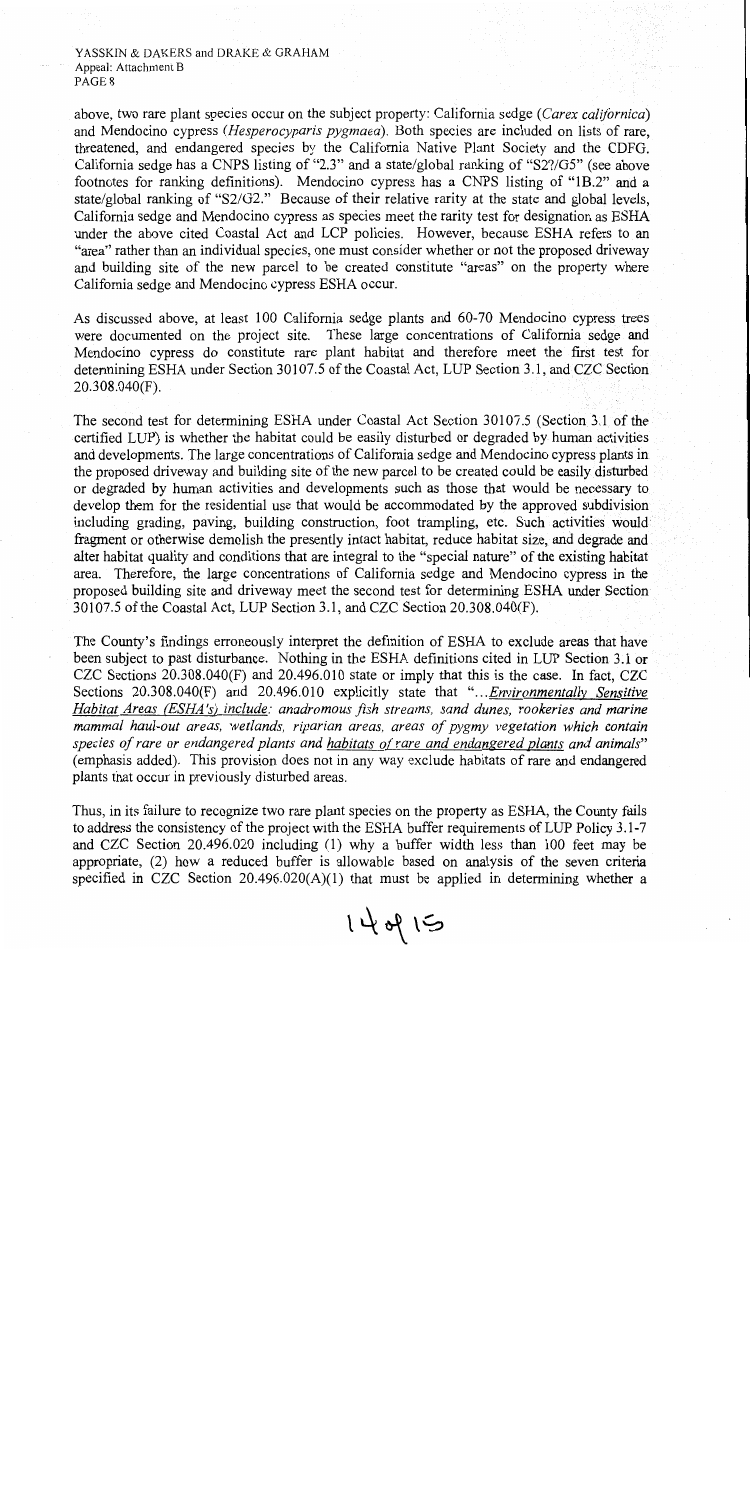YASSKIN & DAKERS and DRAKE & GRAHAM Appeal: Attachment B PAGE 9

potential reduction of the ESHA buffer is warranted, and (3) how a buffer less than the minimum of 50 feet required by LUP Policy 3.1-7 and CZC Section  $20.496.020(A)(1)$  is allowable at all under the LCP. Furthermore, the County's approval acknowledges that a portion of the future residential development of the newly created parcel would be located within the 50-foot rare plant buffer area proper and that an unspecified number of rare plant individuals would be directly impacted by the development.

LUP Policy 3.1-7 and CZC Section 20.496.020  $(A)(1)$  allow for development to be permitted within a buffer area if the development is for a use that is the same as those uses permitted in the adjacent environmentally sensitive habitat area, and if the development complies with specified standards as described in subsections (1)-(3) of LUP Policy 3.1-7 and  $4(a)$ -(k) of Section 20.496.020. The LCP sets forth uses permitted in wetland and riparian ESHAs, but is silent with regard to allowable uses within rare plant ESHA, and thus allowable uses within the rare plant buffer. Nonetheless, even if a residential development was considered an allowable use in a rare plant buffer, LUP Policy 3.1-7 and CZC Section  $20.496.020(A)(4)$  require permitted development within an ESHA buffer to comply with several standards. These standards include that structures be allowed within a buffer area only if there is no other feasible site available on the parcel, and that the development be sited and designed to prevent impacts that would significantly degrade the ESHA. The County's findings do not analyze alternative sites or project designs or demonstrate that the project as approved was sited and designed on the 23-acre parcel in a manner that would best protect the rare plant ESHA.

Therefore, because ESHA buffers are not allowed to be reduced to less than 50 feet, and because development is allowed within a buffer area only if it is demonstrated that there is no other feasible site available on the parcel, the project as approved by the County is inconsistent with the ESHA protection provisions of the certified LCP including, but not limited to, LUP Policy 3.1-7 and CZC Section 20.496.020.

#### $3.$ **Conclusion:**

The project, as approved by Mendocino County, is inconsistent with the policies of the certified LCP including, but not limited to, the following:

- LUP Policy 3.1-7 and CZC Section 20.496.020, which require that a buffer area of a minimum width of 50 feet be established around environmentally sensitive habitat areas, that development permitted within an ESHA buffer area shall generally be the same as those uses permitted in the adjacent ESHA, and that structures are allowable within the buffer area only if there is no other feasible site available on the parcel; and
- LUP Policy 3.1-32, which states that land divisions shall not be permitted if any parcel being created does not have an adequate building site which would allow for the development of the building site consistent with LUP Policy 3.1-7.

15015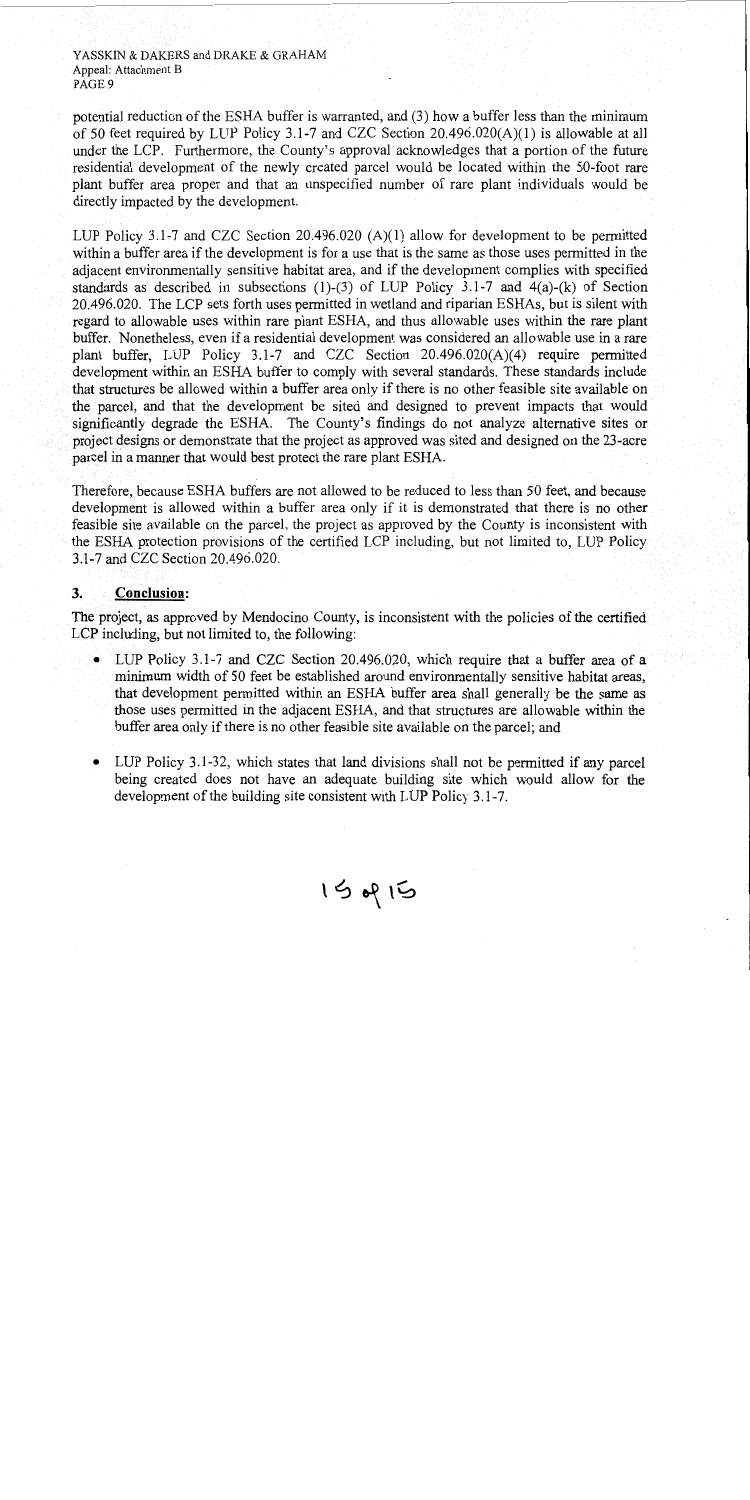

# **COUNTY OF MENDOCINO DEPARTMENT OF PLANNING AND BUILDING SERVICES**

**IGNACIO GONZALEZ, DIRECTOR** Telephone 707-463-4281 FAX 707-463-5709 pbs@co.mendocino.ca.us www.co.mendocino.ca.us/planning

501 LOW GAP ROAD · ROOM 1440 · UKIAH · CALIFORNIA · 95482

December 3, 2009

#### NOTICE OF FINAL ACTION

Action has been completed by the County of Mendocino on the below described project located within the Coastal Zone.

CASE#: CDMS 23-2008 DATE FILED: 11/14/2008 OWNER: COLIN DRAKE & SASHA GRAHAM AND ARON YASSKIN & LAVIVA DAKERS **APPLICANT: ARON YASSKIN & COLIN DRAKE AGENT: AMY WYNN** REQUEST: Minor Subdivision of a 22.84+/- acre parcel to create 2 parcels of approximately 10.9 +/acres and  $11.93 +/-$  acres. LOCATION: Within the Coastal Zone, 1+/- mile northeast of Little River, lying on the south side of Gordon Lane (CR# 404A), 0.5+/- miles east of its intersection with State Highway One, located at 44401 Gordon Lane: AP# 121-070-22. PROJECT COORDINATOR: JOHN SPEKA

#### **ACTION TAKEN:**

The Planning Commission, on November 19, 2009, approved the above described project. See attached documents for the findings and conditions in support of this decision.

The above project was not appealed at the local level.

This project is appealable to the Coastal Commission pursuant to Public Resources Code, Section 30603. An aggrieved person may appeal this decision to the Coastal Commission within 10 working days following Coastal Commission receipt of this notice. Appeals must be in writing to the appropriate Coastal Commission district office.

Attachments

CC:

COASTAL COMMISSION **ASSESSOR** 

RECEIVED CALIFORNIA COASTAL COMMISSION

**EXHIBIT NO. 7 APPLICATION NO.** A-1-MEN-09-051 Yasskin, Dakers, Drake & Graham NOTICE OF FINAL LOCAL **ACTION & FINDINGS FOR** 

APPROVAL (1 of 19)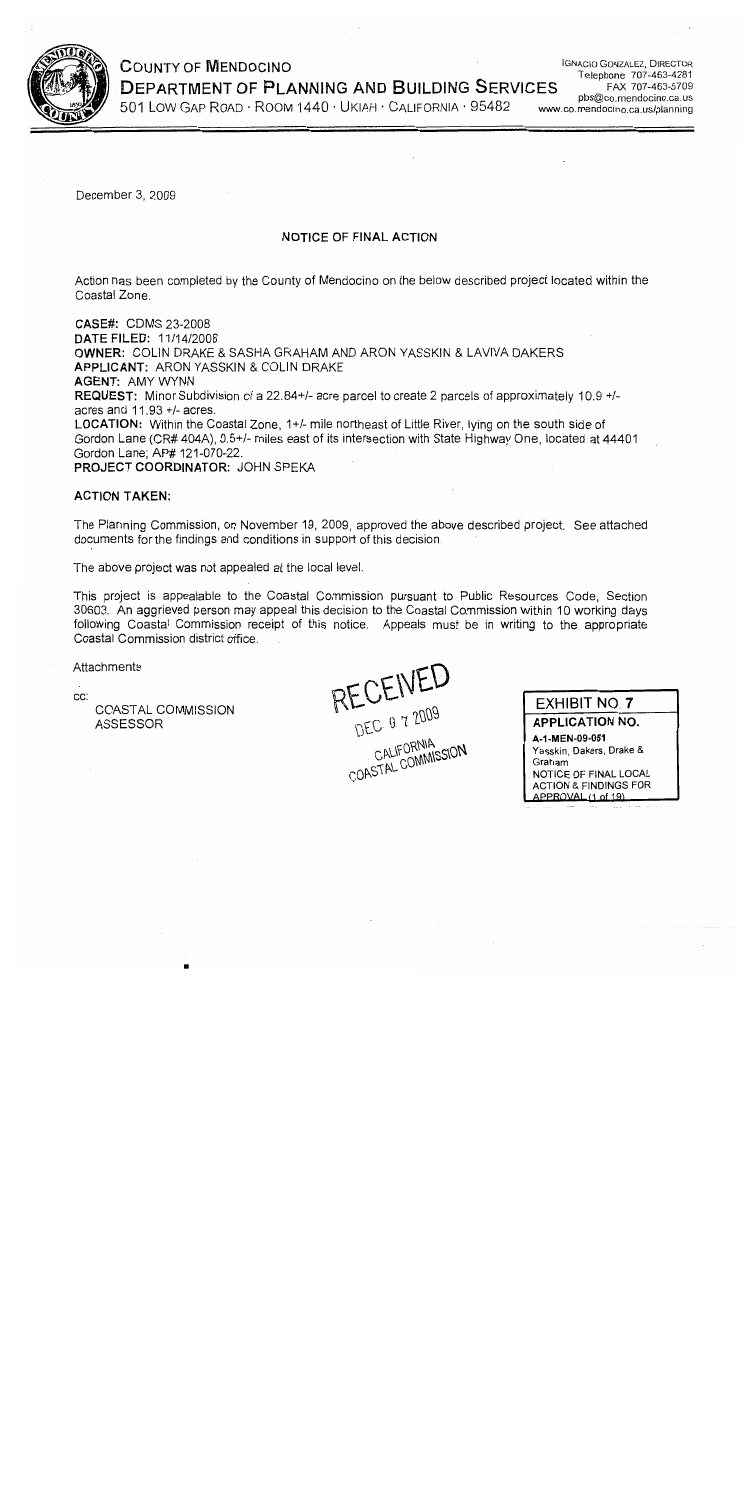

**COUNTY OF MENDOCINO DEPARTMENT OF PLANNING AND BUILDING SERVICES** 501 LOW GAP ROAD · ROOM 1440 · UKIAH · CALIFORNIA · 95482

**IGNACIO GONZALEZ, DIRECTOR** Telephone 707-463-4281 FAX 707-463-5709 pbs@co.mendocino.ca.us www.co.mendocino.ca.us/planning

#### **FINAL FINDINGS AND CONDITIONS OF APPROVAL** CASE # CDMS 23-2008 - COLIN DRAKE & SASHA GRAHAM ARON YASSKIN & LAVIVA DAKERS **NOVEMBER 19, 2009**

The Planning Commission approves Coastal Development Minor Subdivision # CDMS 23-2008 per the findings and conditions of approval contained in the staff report, further finding;

General Plan Consistency Finding: The proposed project is consistent with applicable goals and policies of the Coastal Element of the General Plan as subject to the conditions being recommended by staff.

**Environmental Findings:** The Planning Commission finds that no significant environmental impacts would result from the proposed project which can not be adequately mitigated through the conditions of approval; therefore, a Negative Declaration is adopted.

Coastal Development Permit Findings: The Planning Commission finds that the application and supporting documents and exhibits contain information and conditions sufficient to establish, as required by Section 20.532.095 of the Coastal Zoning Code, that:

- $1.$ The proposed development is in conformity with the certified local coastal program; and
- $2.$ The proposed development will be provided with adequate utilities, access roads, drainage and other necessary facilities; and
- $3<sub>1</sub>$ The proposed development is consistent with the purpose and intent of the zoning district applicable to the property, as well as the provisions of the Coastal Zoning Code, and preserves the integrity of the zoning district; and
- 4. The proposed development will not have any significant adverse impacts on the environment within the meaning of the California Environmental Quality Act.
- 5. The proposed development will not have any adverse impacts on any known archaeological or paleontological resource.
- 6. Other public services, including but not limited to, solid waste and public roadway capacity have been considered and are adequate to serve the proposed development.
- $7<sub>1</sub>$ The proposed development is in conformity with the public access and public recreation policies of Chapter 3 of the California Coastal Act and the Coastal Element of the General Plan.

Coastal Land Division Findings: The Planning Commission finds that the project as proposed, and subject to the recommended conditions of approval, will satisfy the requirements of Section 20.532.100(C)(1) of the Coastal Zoning Code, in that:

 $249$ 

The new lots created have or will have adequate water, sewage, including a long term 1. arrangement for septage disposal, roadway and other necessary services to serve them; and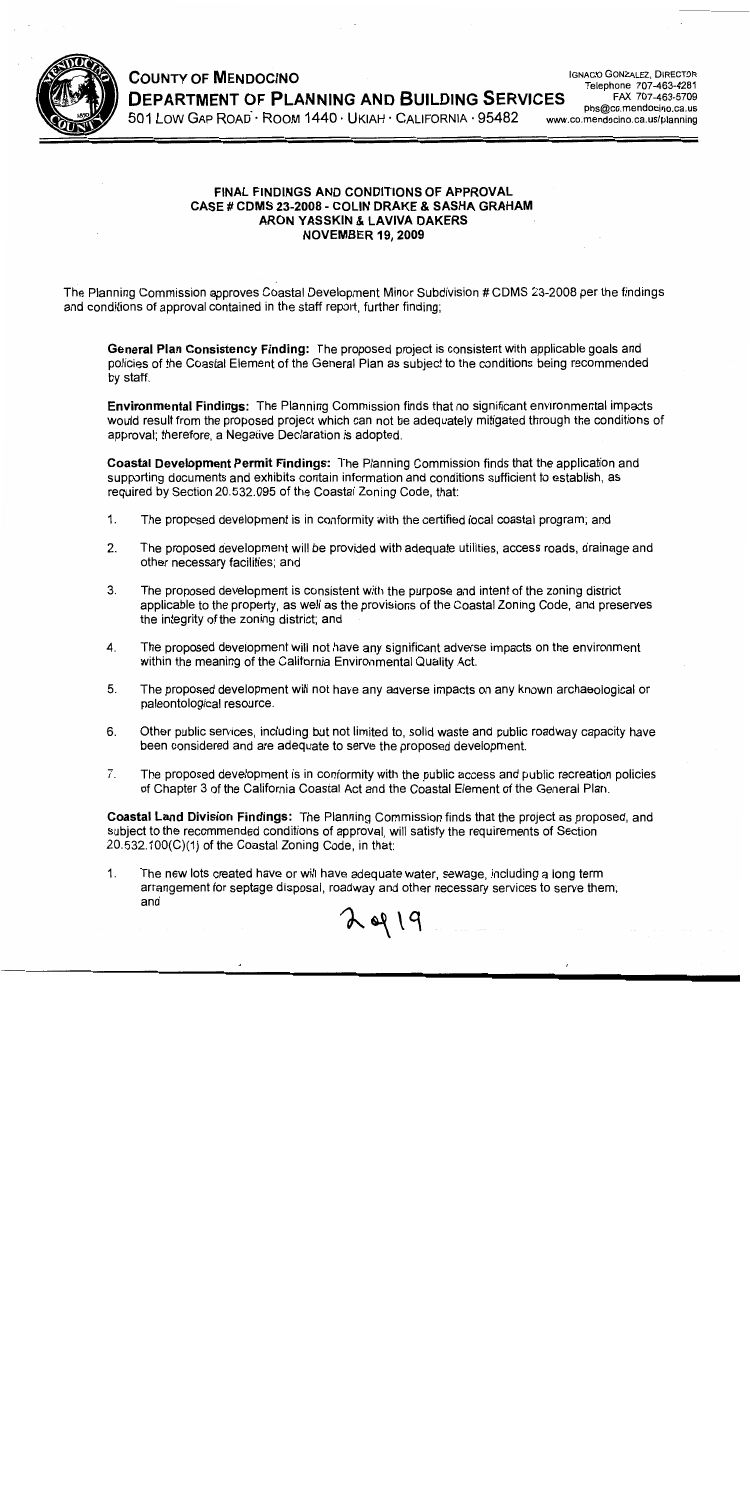- The new lots created will not have, individually or cumulatively, a significant adverse  $2.$ environmental effect on environmentally sensitive habitat areas or on other coastal resources; and
- The new lots created will not significantly adversely affect the long-term productivity of 3. adjacent agricultural or timber lands; and
- Other public services, including but not limited to, solid waste and public roadway 4. capacity, have been considered and are adequate to serve the proposed parcels; and
- The proposed land division meets the requirements of Chapter 20.524 and is consistent  $\mathbf{4}$ . with all applicable policies of the Coastal Element.

Project Findings: The Planning Commission making the above findings, approves #CDMS 23-2008 subject to the conditions of approval recommended by staff.

**CONDITIONS OF APPROVAL:** For a Coastal Development Minor Subdivision which has been approved according to the Mendocino County Code, the following "Conditions of Approval" shall be completed prior to filing a Parcel Map.

- $**1$ The subdivider shall acknowledge in writing to the Department of Planning and Building Services that all grading activities and site preparation, at a minimum, shall adhere to the following Best Management Practices (BMPs). The applicant shall submit to the Department of Planning and Building Services an acknowledgement of these grading and site preparation standards:
	- That adequate drainage controls be constructed and maintained in such a manner as to a. prevent contamination of surface and/or ground water, and to prevent erosion.
	- b. The applicant shall endeavor to protect and maintain as much vegetation on the site as possible, removing only as much as required to conduct the operation.
	- All concentrated water flows, shall be discharged into a functioning storm drain system C. or into a natural drainage area well away from the top of banks.
	- d. Temporary erosion control measures shall be in place at the end of each day's work, and shall be maintained until permanent protection is established.
	- Erosion control measures shall include but are not limited to: seeding and mulching e. exposed soil on hill slopes, strategic placement of hay bales below areas subject to sheet and rill erosion, and installation of bioengineering materials where necessary. Erosion control measures shall be in place prior to October 1<sup>st</sup>.
	- All earth-moving activities shall be conducted between July 15<sup>th</sup> and November 1<sup>st</sup> of any  $f_{\cdot}$ given calendar year, per recommendations from the California Department of Fish and Game (DFG).
	- Pursuant to the California Building Code and Mendocino County Building Regulations a g. grading permit will be required unless exempted by the Building Official or exempt by one of the following:
		- An excavation that (1) is less than 2 feet (610 mm) in  $1<sub>1</sub>$ depth or (2) does not create a cut slope greater than 5 feet (1.524 mm) in height and steeper than 1 unit vertical in 1.5 units horizontal (66.7% slope).

 $39 | 9$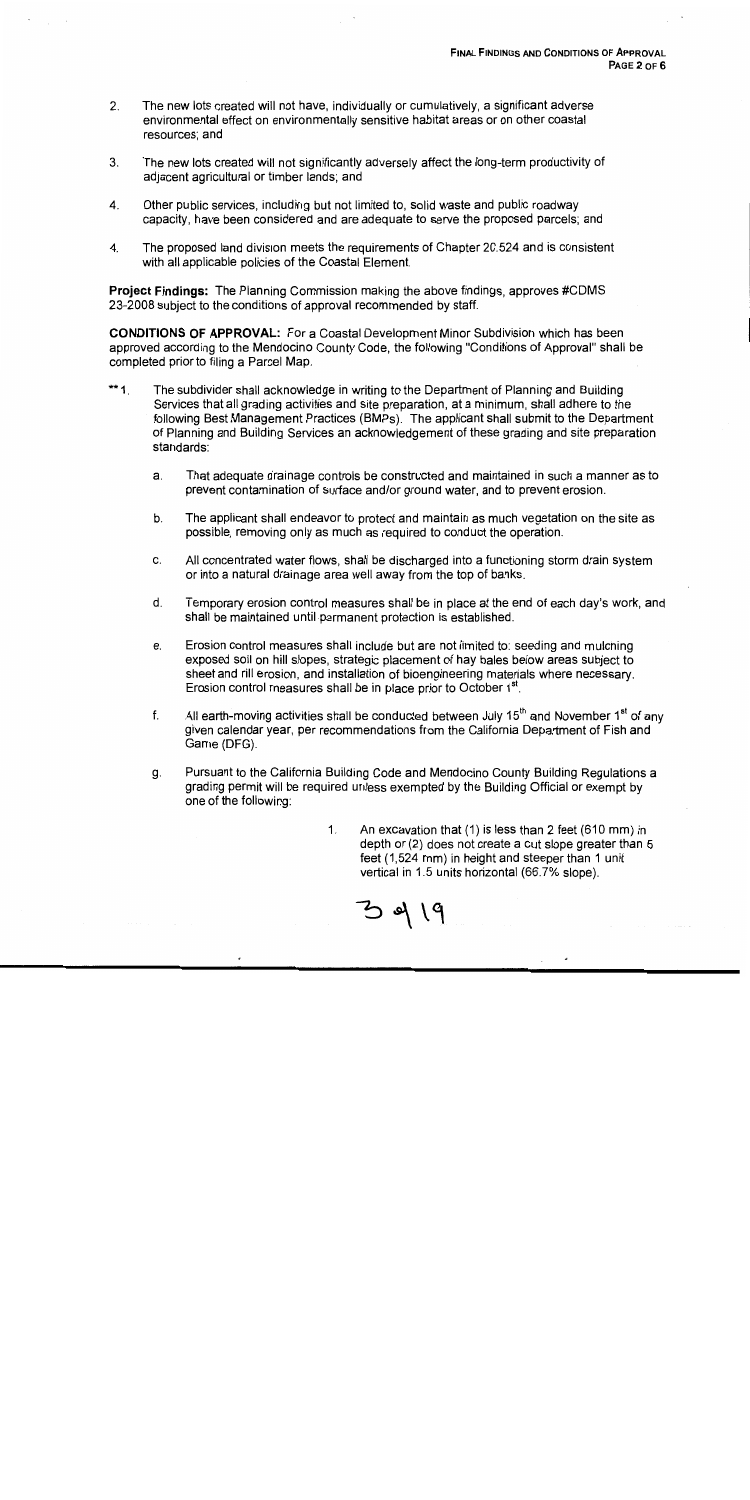- A fill less than 1 foot (305 mm) in depth and placed on  $2<sub>1</sub>$ natural terrain with a slope flatter than 1 unit vertical in 5 units horizontal (20% slope), or less than 3 feet (914 mm) in depth, not intended to support structures, that does not exceed 50 cubic yards  $(38.3 \text{ m}^3)$  on any one lot and does not obstruct a drainage.
- A notation shall be placed on the Unilateral Agreement stating that, "Future development of  $2.$ building site(s), access roads or driveways may be subject to the grading requirements and drainage control measures identified above.
- To minimize take and other potential impacts to fish, frogs and other aquatic-based species, all \*\*3. work involving road construction, grading, excavation and other substantial ground disturbance shall be confined to the period July 15 through November 1. This work period will avoid sensitive life stages for red-legged frog including breeding and young adult migration seasons for this species.
- \*\* 4. Work to improve the existing logging road shall incorporate updated road design measures including an out-slope design, rocked rolling dips, critical dips at all culvert crossings and installation of road rock at areas where erosion and sediment delivery to watercourses are likely, or other alternatives acceptable to the Department of Planning and Building Services.
- $*$  5. Work to improve the first water course crossing at the site known as the "spring area" will require a lake or streambed alteration agreement (LSAA) from the Department of Fish and Game (DFG). Fish and Game Code §1602 requires notification to DFG for an LSAA prior to any activity that substantially modifies the bed, bank, or channel or diverts or obstructs the natural flow of any river, stream, or lake. Information regarding LSAAs may be found at http://www.dfg.ca.gov/habcon/1600/index.html.
- \*\*6. All roads shall be covered with an impermeable sealant or rocked at a bare minimum. Any rock material used for surfacing, including rock from onsite sources, must comply with regulations regarding asbestos content.
- $**7.$ Any stationary onsite internal combustion engines over 50 horsepower (i.e. large power generator or pumps) may require a permit from the District, depending on fuel source and level of operation.
	- 8. A note shall appear on the Unilateral Agreement that the access road, driveway and interior circulation routes be maintained in such a manner as to insure minimum dust generation subject to Air Quality Management District Regulation 1 Rule 430. All grading must comply with Air Quality Management District Regulations Rule 430. Any rock material, including natural rock from the property, used for surfacing must comply with Air quality Management District regulations regarding asbestos content.
- \*\*9. All mitigation measures (i.e. Mitigation Measures 1a, 1b, 1c, 1d, 2a, 3a, 4a, 4b, 5a, 5b, 6a and 6b) provided in the addendum (dated September 27, 2008) to the original botanical report shall be conditions of this subdivision.
- \*\* 10. The first building site at the existing clearing is preferred to the alternate site that exists farther down the logging road. The remaining segment of the logging road leading to the alternate building site shall be abandoned. As an alternative to abandonment, the road shall be left its present condition and allowed to re-vegetate. Minor road maintenance may be permitted to facilitate light vehicle traffic by ATVs or other small vehicles.

4 219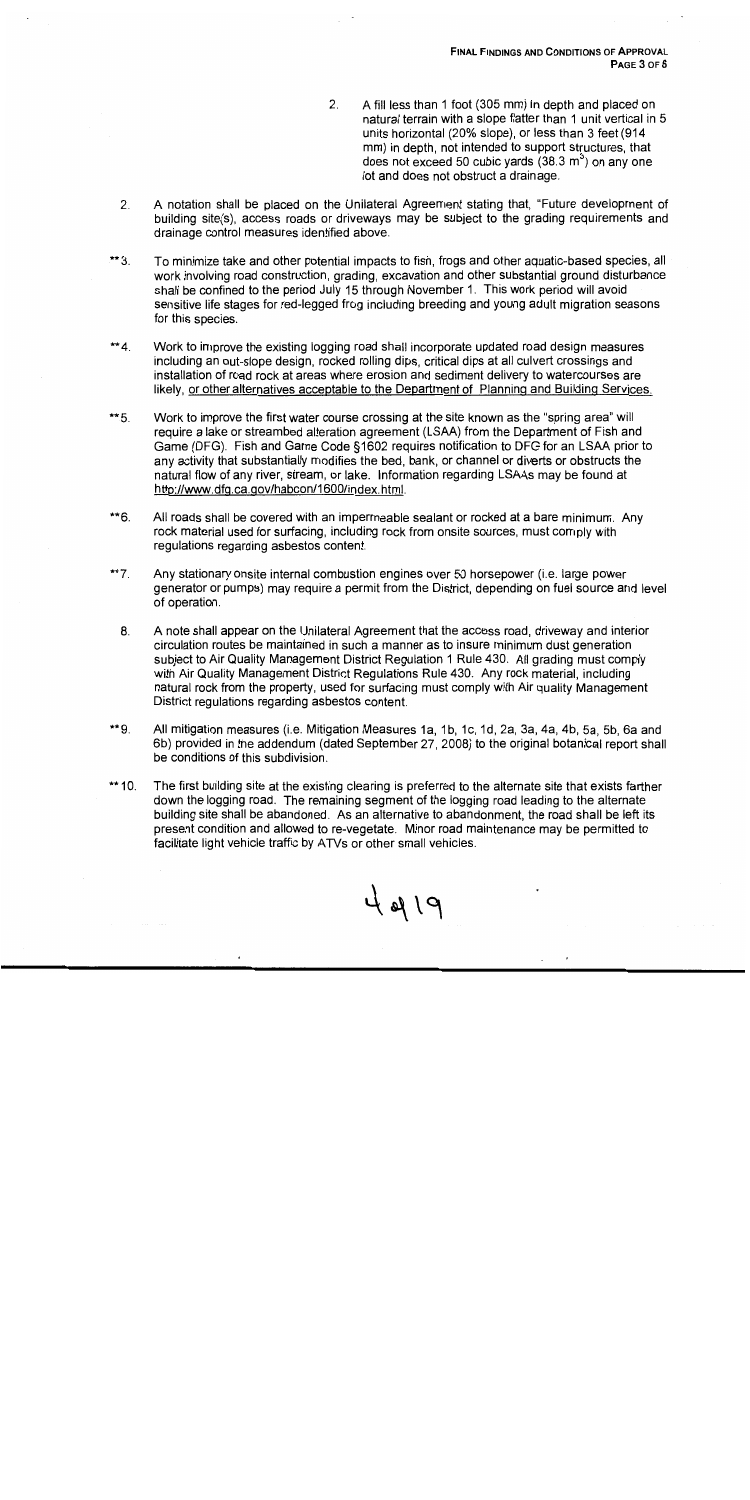- To address identified impacts to California sedge, a protection and relocation plan shall be \*\* 11. developed. This plan shall included strategies for avoiding existing plants, specific methods for relocating those plants that cannot be avoided and a monitoring plan that tracks the success of relocated plants.
- \*\* 12. To assess the risk of this project on the property's existing populations of California sedge, a comprehensive survey shall be prepared to identify additional occurrences of this species on the property that will not be impacted by this project. If the number of impacted occurrences is small (less than 10 percent) relative to the total number of occurrences on the property, then a relocation plan may not be necessary provided that measures are developed to protect the newly identified occurrences.
- $** 13.$ To address identified impacts to Mendocino cypress, a survey shall be conducted that tallies the number of trees by diameter class that will be removed or damaged as a result of this project. A mitigation and monitoring plan shall be developed for purposes of replacing lost and damaged Mendocino cypress. This plan shall propose specific tree replacement ratios (at least 5:1 for every Mendocino cypress lost or damaged) and a monitoring plan (at least two years) that tracks planted trees and replaces those that are dead and dying.
- \*\* 14. Subdivider shall submit to the Department of Planning and Building Services, an Exhibit Map demonstrating a minimum 100-foot buffer from the identified sensitive habitat as recommended in the Botanical Survey prepared by Playalina Nelson, dated June 2008 (with an addendum dated September 27, 2008). A note shall be placed on the *Unilateral Agreement* that no development shall be allowed within this buffer area as delineated on the Exhibit Map on file with the Department of Planning and Building Services.
	- $15.$ This entitlement does not become effective or operative and no work shall be commenced under this entitlement until the California Department of Fish and Game filing fees required or authorized by Section 711.4 of the Fish and Game Code are submitted to the Mendocino County Department of Planning and Building Services. Said fee of \$2,043.00 shall be made payable to the Mendocino County Clerk and submitted to the Department of Planning and Building Services prior to December 4, 2009. If the project is appealed, the payment will be held by the Department of Planning and Building Services until the appeal is decided. Depending the outcome of the appeal, the payment will either be filed with the County Clerk (if project is approved) or returned to the payer (if project is denied). Failure to pay this fee by the specified deadline shall result in the entitlement becoming null and void. The applicant has the sole responsibility to ensure timely compliance with this condition.
- \*\* 16. There shall be provided an access easement of 30 feet in width (as per tentative map) from a publicly maintained road to each parcel being created. Documentation of access easement shall be provided to the Mendocino County Department of Transportation for their review prior to final approval.
- \*\* 17. There shall be dedicated by Parcel Map (or granted by Grant Deed if a Unilateral Agreement is filed) a 30 foot wide half-width right-of-way along the south side of Gordon Lane (CR #404A) to provide for the ultimate improvement of the County road. This width shall be measured from the centerline of the existing right-of-way of record, or where no record rightof-way exists, from the center of the physical road.
	- 18. If a Parcel Map is filed, all easements of record shall be shown on the parcel map. All utility lines shall be shown as easements with widths as shown of record or a minimum of ten (10) feet, whichever is greater.
	- 19. If approval of the tentative map is conditioned upon certain improvements being made by the subdivider, the subdivider shall notify the Mendocino County Department of Transportation when such improvements have been completed.

 $9190$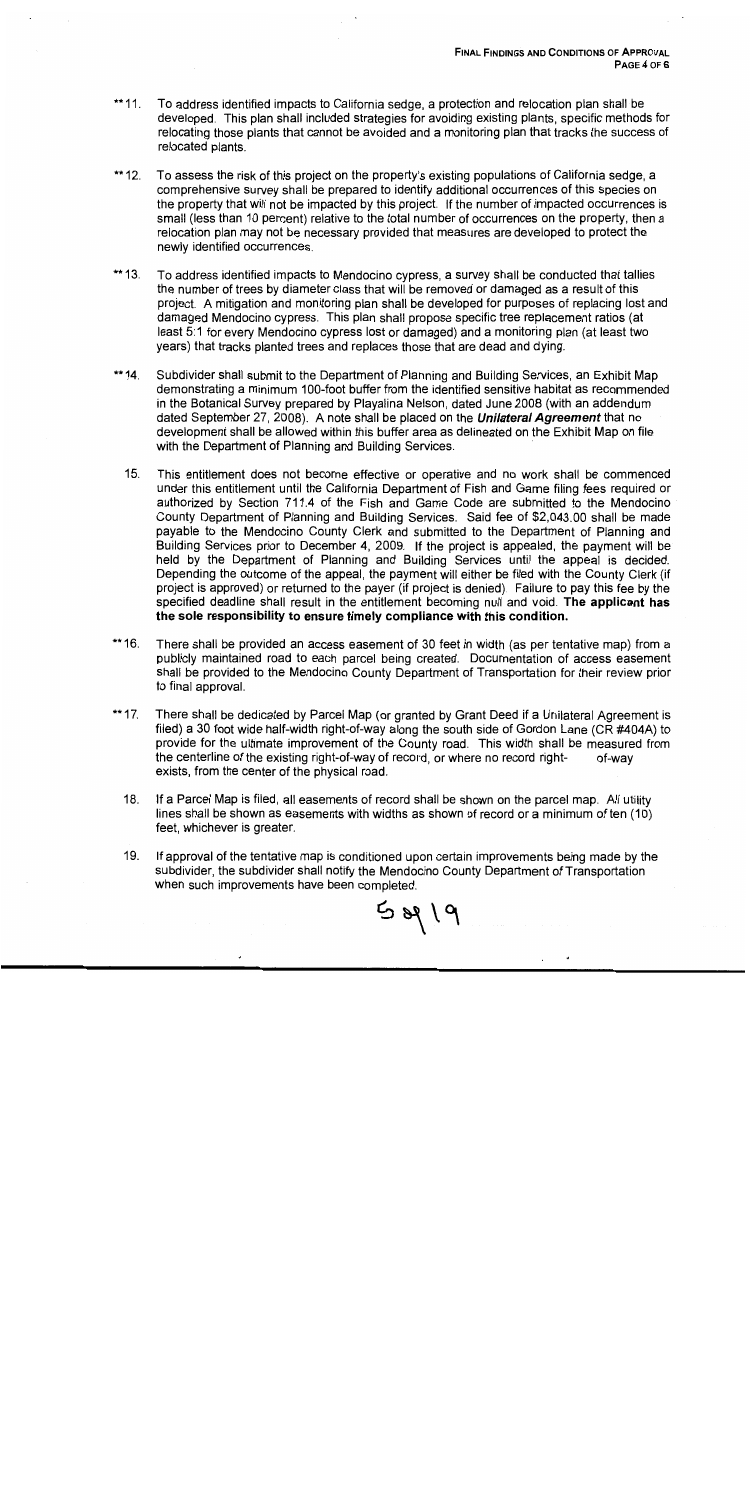- \*\* 20. Ten (10) foot wide all-weather driveway within the 30 foot wide access easement, including four (4) inch minimum rock base, fifty (50) foot minimum radius of horizontal curvature, grade not to exceed sixteen (16) percent, drainage culverts where necessary. The road grade may be increased to a maximum of twenty (20) percent, however, in a areas where road grade exceeds sixteen (16) percent, roadway shall be paved with a minimum of two (2) inches of asphalt concrete on four (4) inches of Class 2 aggregate base.
- \*\* 21. A standard private driveway approach shall be constructed to serve Parcel 2, minimum width of ten (10) feet, area to be improved fifteen (15) feet from the edge of the County road, to be surfaced with surfacing comparable to that on the County road.
- $*22$ Any proposed work within County rights-of-way requires obtaining an encroachment permit from the Mendocino County Department of Transportation.
- \*\* 23. If approved in writing by the applicable fire protection service provider(s), subdivider shall construct a "Hammerhead-T" turnaround within a forty (40) foot wide by eighty (80) foot long easement at the terminus of the access easement. Turnaround shall be constructed with four (4) inch minimum rock base, ten (10) feet wide and sixty (60) feet long, with twenty (20) foot radius surfacing returns.
- \*\* 24. The subdivider shall comply with those recommendations in the California Department of Forestry and Fire Protection (CDF) letter of September 22, 2008 (CDF #323-08) or other alternatives as acceptable to the Department of Forestry. Written verification shall be submitted from CDF to the Department of Planning and Building Services that this condition has been met to the satisfaction of the Department of Forestry and Fire Protection.

The subdivider shall comply with those recommendations and regulations of the Mendocino Rural Fire District or other alternatives as acceptable to the Fire District. Written verification shall be submitted from the Fire District to the Department of Planning and Building Services that this condition has been met to the satisfaction of the Fire District.

- \*\*25. The applicant shall submit to the Division of Environmental Health an acceptable site evaluation report (DEH FORM #42.04) for Parcel 2 completed by a qualified individual demonstrating compliance with the North Coast Regional Water Quality Control Board's Basin Plan Policy for On-site Waste Treatment and Disposal and Mendocino County Division of Environmental Health's Land Division Requirements (DEH FORM # 26.09).
- \*\* 26. The applicant shall submit to the Division of Environmental Health an acceptable site evaluation report (DEH FORM #42.04) for a replacement system for the existing structure(s) located on Parcel 1 completed by a qualified individual demonstrating compliance with the North Coast Regional Water Quality Control Board's Basin Plan Policy for On-site Waste Treatment and Disposal and Mendocino County Division of Environmental Health's Land Division Requirements (DEH FORM # 26.09).
- \*\* 27. The applicant shall submit to the Division of Environmental Health an acceptable standard mineral analysis performed by a certified public health laboratory from a source of water on the subdivision.
- \*\* 28. Any future development proposed within the area identified as a "Sensitive Resource Area" on Parcel 1 of the Tentative Map dated October 2008 shall require a specific study prepared by a qualified individual in the field to determine potential impacts to archaeological resources.
- \*\*29. A note shall appear within the Unilateral Agreement that in the event that archaeological resources are encountered during development of the property, work in the immediate vicinity of the find shall be halted until all requirements of Chapter 22.12 of the Mendocino County Code relating to archaeological discoveries have been satisfied.

619 ما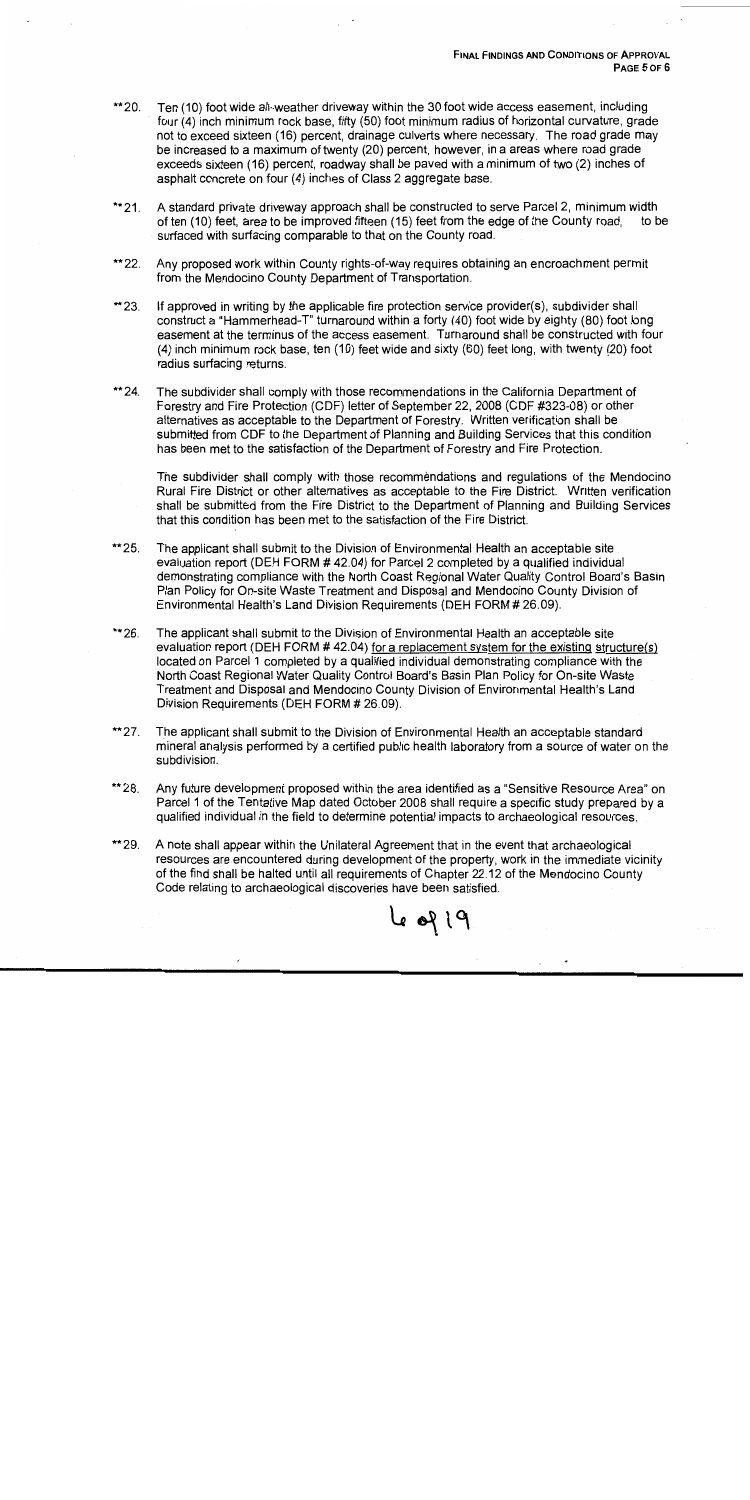- 30. The applicant is hereby notified that this proposed division lies within the Coastal Zone Boundary and additional action may be necessary. For information you should contact the California Coastal Commission at 45 Fremont Street, Suite 2000, San Francisco, California, 94105-2219.
- $31.$ When all conditions of approval have been satisfied, the applicant shall submit the completed Unilateral Agreement and the Recording Fees to the Planning and Building Services Department for review, approval and recordation.
- 32. A note shall appear on the Unilateral Agreement that "No toxic, hazardous or contaminated materials or waste shall be stored in a designated buffer area or clearly identified flood plain or flood way."
- 33. Pursuant to Government Code Section 66492 & 66493, prior to recordation of the Unilateral Agreement, the subdivider must: (1) Obtain a Certificate from the Mendocino County Tax Collector stating that all current taxes and any delinguent taxes have been paid and; (2) Pay a security deposit (or bond) for taxes that are a lien, but not yet due and payable.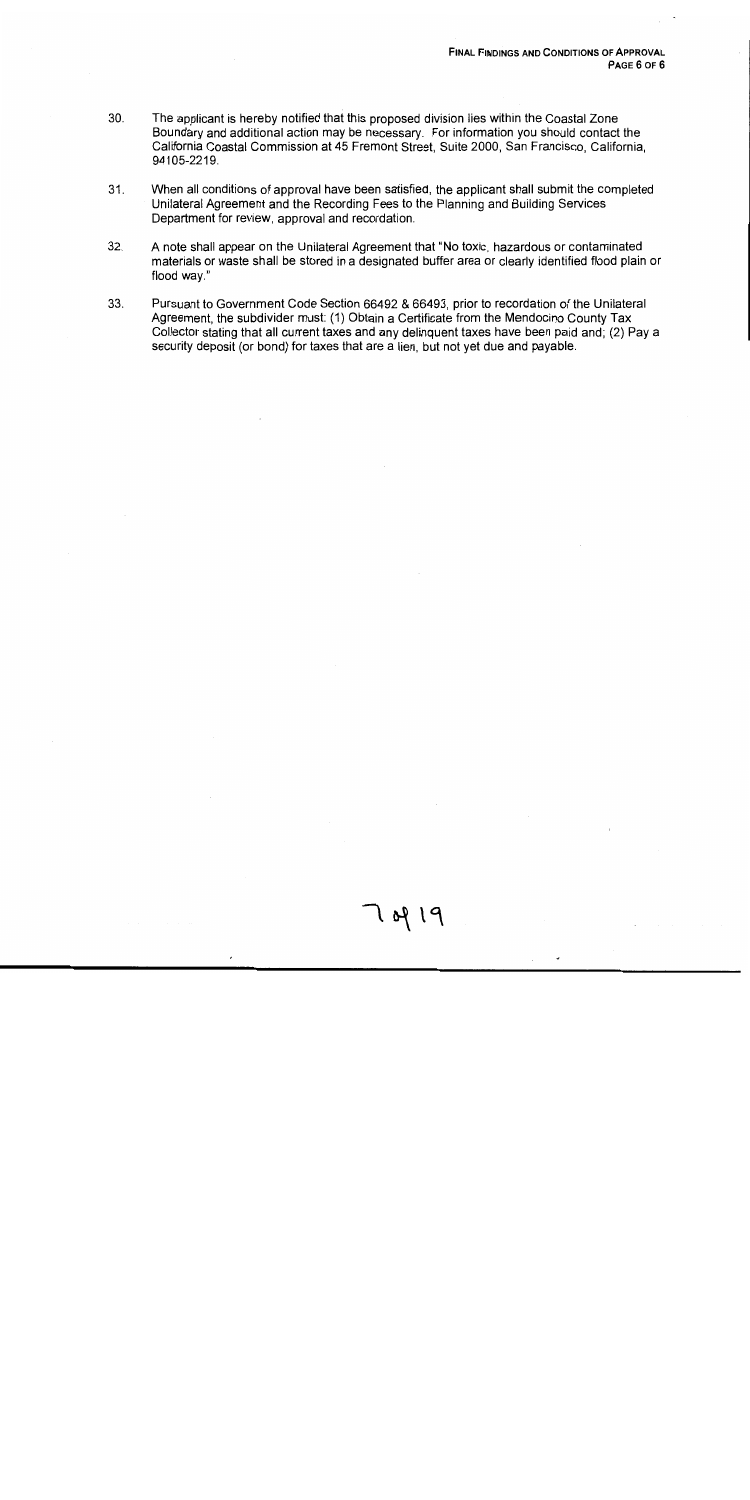#### STAFF REPORT FOR COASTAL DEVELOPMENT MINOR SUBDIVISION

#CDMS 23-2008 **NOVEMBER 19, 2009** PAGE PC-1

| <b>OWNER:</b>                  | ARON YASSKIN & LAVIVA DAKERS<br>P.O. BOX 142<br>MENDOCINO, CA 95460                                                                                                                                                   |                                                                                                                                                                                                                |  |  |
|--------------------------------|-----------------------------------------------------------------------------------------------------------------------------------------------------------------------------------------------------------------------|----------------------------------------------------------------------------------------------------------------------------------------------------------------------------------------------------------------|--|--|
|                                |                                                                                                                                                                                                                       | <b>COLIN DRAKE &amp; SASHA GRAHAM</b><br>44401 GORDON LANE<br>MENDOCINO, CA 95460                                                                                                                              |  |  |
| <b>AGENT:</b>                  | AMY WYNN<br><b>703 NORTH MAIN STREET</b><br>FORT BRAGG, CA 95437                                                                                                                                                      |                                                                                                                                                                                                                |  |  |
| <b>REQUEST:</b>                |                                                                                                                                                                                                                       | Minor Subdivision of a 22.84± acre parcel to create 2 parcels of<br>approximately 10.9+/- acres and 11.93+/- acres.                                                                                            |  |  |
| <b>LOCATION:</b>               | Within the Coastal Zone, 1± mile north of Little River, lying on the<br>south side of Gordon Lane (CR# 404A), 0.5± mile east of its<br>intersection with Highway 1, located at 44401 Gordon Lane; AP# 121-<br>070-22. |                                                                                                                                                                                                                |  |  |
| <b>TOTAL ACREAGE:</b>          | $22.84 \pm 2$                                                                                                                                                                                                         |                                                                                                                                                                                                                |  |  |
| <b>GENERAL PLAN:</b>           | Rural Residential- 10 acre minimum (RR10)                                                                                                                                                                             |                                                                                                                                                                                                                |  |  |
| <b>ZONING:</b>                 | Rural Residential- 10 acre minimum (RR10)                                                                                                                                                                             |                                                                                                                                                                                                                |  |  |
| <b>ADJACENT ZONING:</b>        | North:<br>East:<br>South:<br>West:                                                                                                                                                                                    | Remote Residential- 20 acre minimum and Rural<br>Residential- 5 acre minimum (RMR 20 & RR 5)<br>Remote Residential- 20 acre minimum (RMR 20)<br>Open Space (OS 0)<br>Rural Residential- 10 acre minimum (RR10) |  |  |
| <b>EXISTING USES:</b>          | Residential                                                                                                                                                                                                           |                                                                                                                                                                                                                |  |  |
| <b>SURROUNDING LAND USES:</b>  | North:<br>East:<br>South:<br>West:                                                                                                                                                                                    | Residential<br>Residential<br>State Park<br>Residential                                                                                                                                                        |  |  |
| <b>SURROUNDING LOT SIZES:</b>  | North:<br>East:<br>South:<br>West:                                                                                                                                                                                    | 1.46 - 7± Acres<br>$20.23 \pm$ Acres<br>40± Acres<br>$5.35 - 10+$ Acres                                                                                                                                        |  |  |
| <b>SUPERVISORIAL DISTRICT:</b> | 5.                                                                                                                                                                                                                    |                                                                                                                                                                                                                |  |  |

OTHER RELATED APPLICATIONS ON SITE OR SURROUNDING AREA: On June 1, 1978, the tentative map for Minor Subdivision #MS 73-78 was approved by the Planning Commission. However, the map was never recorded within the allotted time frame and expired after March 21, 1982.

Pre-Application Conference #PAC 2-2008 was summarized in a letter from Planning staff to the project consultant, dated September 10, 2008, in which a number of questions were answered over the project's feasibility.

8419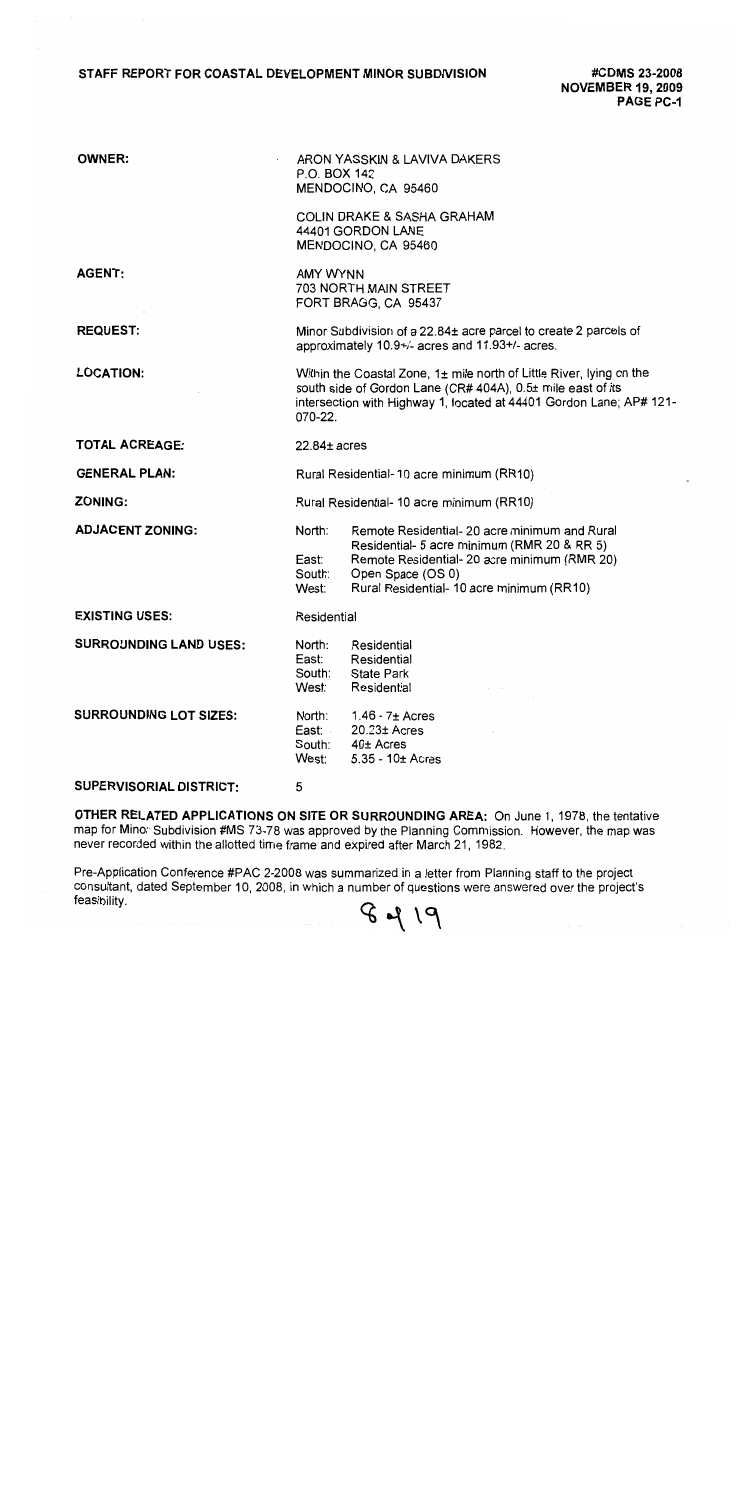**PROJECT DESCRIPTION:** The applicant proposes a Coastal Development Minor Subdivision of a 22.84± acre property to create two parcels of approximately 10.9 acres and 11.93 acres. The project site is located within the Coastal Zone, 1± mile north of Little River, lying on the south side of Gordon Lane (CR# 404A), 0.5± mile east of its intersection with Highway 1. Proposed Parcel 1 is currently improved with a 2,500 square foot single-family residence, barn (1,700 square foot), detached garage (680 square foot), shed (120 square foot), and a well, septic system and propane tank. An existing 10 foot wide gravel driveway also lies on the property leading to an abandoned logging road extending to the proposed southern parcel while crossing Beal Creek and a seasonal drainage. Parcel 2 remains largely undeveloped aside from the existing (abandoned) logging road and a cleared landing area along its southeast border intended to be used as the building site for the newly created parcel.

Proposed Parcel 1 is bisected by Beal Creek running northeast to southwest with the seasonal drainage running parallel approximately 150 feet to the south. A further watercourse, or "spring area," is located to the north of Beal Creek. A moderate 3% slope characterizes much of the northern and southern ends of the property increasing to a steeper 13% to 25% grade approaching the creek and seasonal drainage areas. Vegetation on the property consists of riparian vegetation and mixed conifer forest with Van Damme State Park located at its southern border. Low density residential uses are located to the north and east, surrounded by predominantly wooded terrain.

**ENVIRONMENTAL REVIEW:** The following issues have been identified in the Initial Study Environmental Checklist:

Earth and Water (Items 1A, 1B, 1C, 1E and 1F, 3A, 3B, 3D, 3E, 3F and 3G): Approval of the proposed subdivision would allow for one additional dwelling unit on the newly created parcel and the potential for accessory structures with related improvements such as grading and driveway construction. Access to Parcel 2 is proposed over an abandoned logging road which, when eventually improved, would contribute to the displacement of soil within the project area. The driveway would cross Beal Creek as well as a second seasonal drainage running parallel to the south. Another watercourse was identified as a "spring area" located north of the creek. In addition, the access would include steeper sections between 13 and 25 percent through relatively heavy riparian vegetation. As a result of project related developments, there exists a potential for significant erosion and creek sedimentation.

A site view was conducted on the property on February 25, 2009, which included Planning staff, an agent from the California Department of Fish and Game (DFG) and project consultants. Comments were subsequently received from DFG making several recommendations to ensure that potential impacts were kept to a minimum with respect to sensitive habitat on the property. Among these were requirements for grading and/or substantial ground disturbance activities to be confined to the dry period from July 15 through November 1, the incorporation of erosion control measures in areas where sediment delivery was likely, and a streambed alteration agreement (1602 permit) for one of the three watercourse crossings. Staff will recommend that these and other construction related erosion control measures be implemented during this eventual phase of the project (see Condition Number 1 through 5). Adherence to the proposed mitigation measures are expected to hold impacts to a less than significant level.

Air (Item 2A): Upon referral, the County Air Quality Management District (AQMD) provided general comments related to particulate matter generated from unpaved roads, woodstove installation, onsite combustion engines, and grading activities. According to the County GIS maps, the project area does not lie within a region which may contain Naturally Occurring Asbestos. Substantial air emissions or a deterioration of ambient air quality is not expected to rise to a level of significance as a result of the project. Staff will recommend that standard conditions regarding rocked roads, compliance with AQMD regulations for stationary onsite internal combustion engines and grading activity be required. Conditions Number 6 through 8 are offered to ensure that impacts to air quality are held to a less than significant level.

Plant and Animal Life (Items 4A, 4B, and 4C, 5A, 5B, 5C and 5D): The California Natural Diversity Database Rarefind did not reveal the immediate project area as potentially including habitat for rare or endangered species. Nonetheless, given the property's proximity to known habitat regions, a botanical survey was prepared by local consultant Playalina Nelson (dated June 2008), including an addendum (dated September 27, 2008). 9419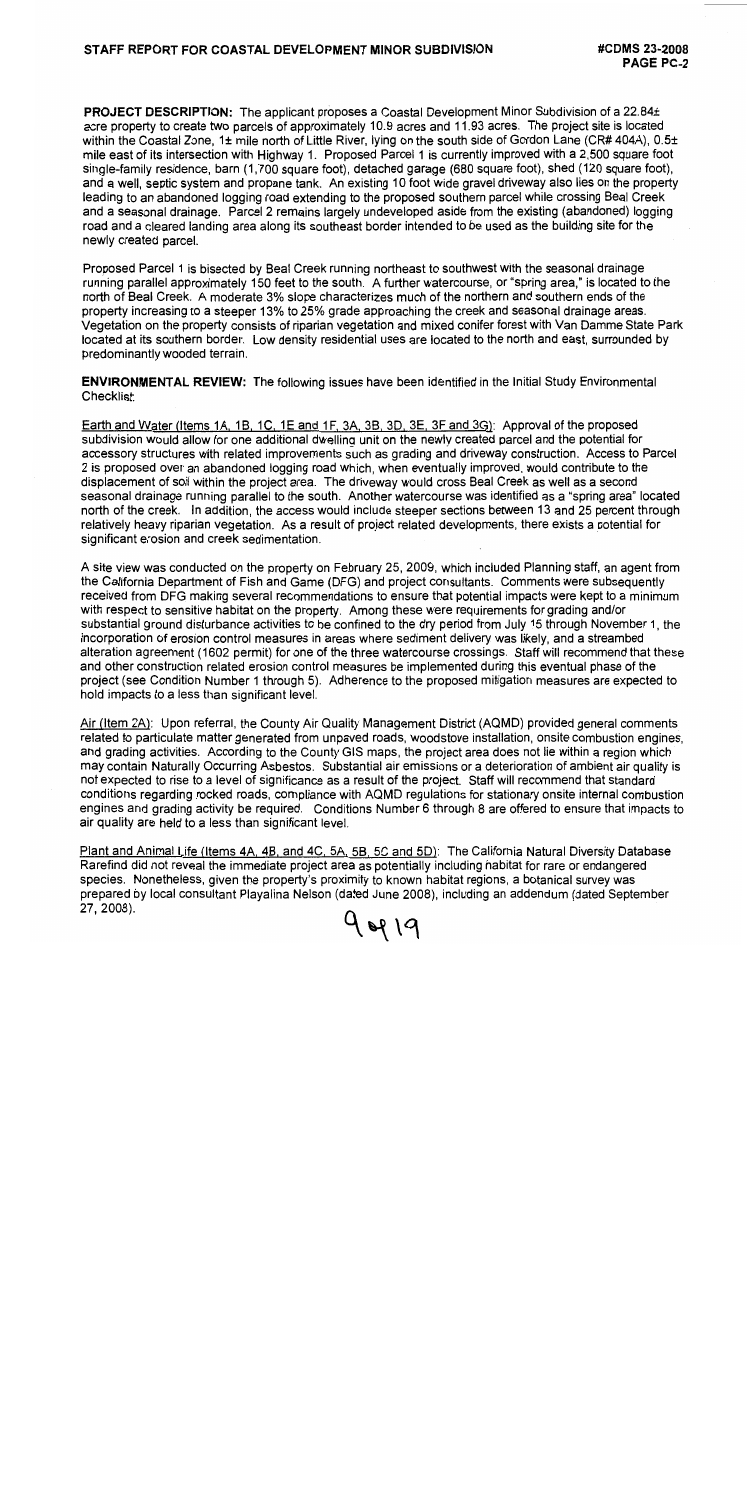Botanical surveys were conducted on the property on May 12, June 20, October 7 and July 7, 2007 and January 15, and March 4, 2008, in which distinct regions of the parcel were identified as potential Environmentally Sensitive Habitat Areas (ESHAs). Section 20.308.040(F) of the County Coastal Zoning Code defines this type of habitat, stating:

"Environmentally Sensitive Habitat Area" means any area in which plant or animal life or their habitats are either rare or especially valuable because of their special nature or role in an ecosystem and which could easily be disturbed or degraded by human activities or developments. In Mendocino County, environmentally sensitive habitat areas include, but are not limited to: anadromous fish streams, sand dunes, rookeries and marine mammal haul-out areas, wetlands, riparian areas, areas of pygmy vegetation that contain species of rare or endangered plants, and habitats of rare and endangered plants and animals.

According to the June 2008 survey:

The extent of the riparian habitat associated with Beal Creek- in addition to the spring within the gulch and the seasonal drainage that is out of the gulch-meet the definition of an [Environmentally Sensitive Habitat Area] ESHA...The riparian habitat is well established and is dominated primarily with native plant species. The spring supports hydrophytic vegetation and is located within the gulch. The seasonal drainage is located out of the gulch, and supports marginal riparian habitat; however, it is associated with natural hydrology and directs water towards Beal Creek.

As described above, access to proposed Parcel 2 would take place over an existing logging road that was abandoned some years in the past. The access currently crosses Beal Creek, the "spring area" drainage located within the same guich, and the seasonal drainage to the south, located outside of the guich. Because improvement of the road and associated crossings would be required to meet County standards for driveway accesses, ESHA protection standards within the Coastal Zoning Code would apply.

Section 20.496.020 states, in part, the following:

A buffer area shall be established adjacent to all environmentally sensitive habitat areas. The purpose of this buffer area shall be to provide for a sufficient area to protect the environmentally sensitive habitat from degradation resulting from future developments and shall be compatible with the continuance of such habitat areas...

The width of the buffer area shall be a minimum of one hundred (100) feet, unless an applicant can demonstrate, after consultation and agreement with the California Department of Fish and Game, and County Planning staff, that one hundred (100) feet is not necessary to protect the resources of that particular habitat area from possible significant disruption caused by the proposed development. The buffer area shall be measured from the outside edge of the Environmentally Sensitive Habitat Areas and shall not be less than fifty (50) feet in width. New land division shall not be allowed which will create new parcels entirely within a buffer area. Developments permitted within a buffer area shall generally be the same as those uses permitted in the adiacent Environmentally Sensitive Habitat Area.

While development within riparian corridors or other riparian resource areas would not normally be allowed per Section 20.496.035, staff believes that the preexisting nature of the abandoned logging road could be seen as an exception in that any major disturbance of the habitat has already occurred. Widening of the existing road (currently 10 feet wide) is not proposed expect in areas located outside of the 100 foot buffer. Further, conversion of the logging road into a driveway would include additional protections per subsection (B) of the noted section which states that:

Requirements for development in riparian habitat areas are as follows:

(1) The development shall not significantly disrupt the habitat area and shall minimize potential development impacts or changes to natural stream flow such as increased runoff, sedimentation,

10 of 19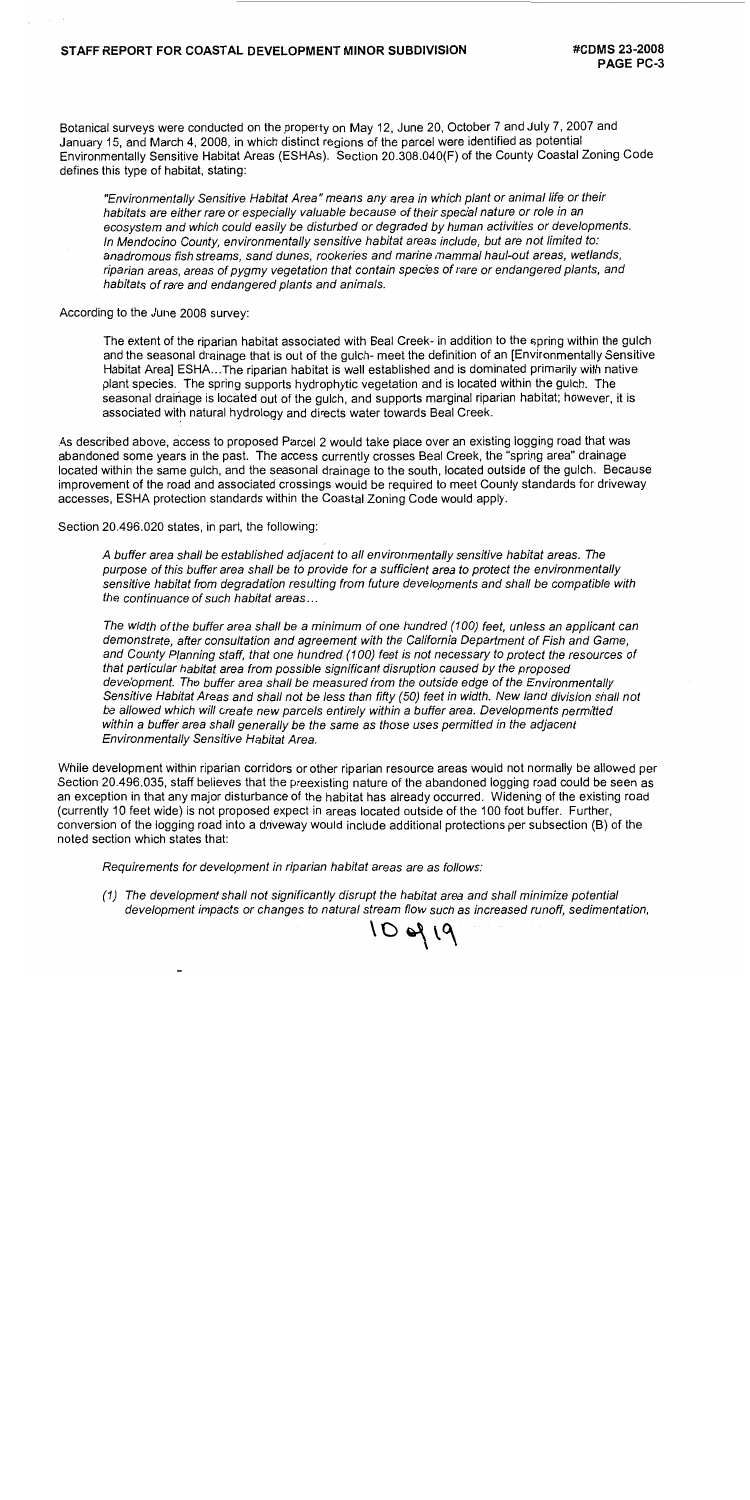biochemical degradation, increased stream temperatures and loss of shade created by development:

- (2) No other feasible, less environmentally sensitive alternative exists;
- (3) Mitigation measures have been incorporated into the project to minimize adverse impacts upon the habitat:
- (4) Where development activities caused the disruption or removal of riparian vegetation, replanting with appropriate native plants shall be required at a minimum ratio of one to one (1:1) and replaced if the survival rate is less than seventy-five (75) percent.

Mitigation measures were recommended within the September 27, 2008 addendum to the botanical survey which address the provisions of the zoning code in this area. Also included within the addendum was a "Buffer Analysis" which is additionally required per Section 20.496.020 for development within the 100 foot setback from identified ESHA. Department of Fish and Game (DFG) staff reviewed both the survey and addendum prior to a site view of the property, concurring with the reduced setback assessment while recommending conditions within an email dated March 19, 2009 which would require similar mitigation measures to protect riparian habitat. Staff will recommend that all such measures suggested by the botanist and DFG staff be incorporated into the final conditions for the subdivision listed at the end of this report.

Outside of the noted riparian corridors, the botanical survey also found sensitive resources to occur along the former logging road and landing which is proposed as the residential building envelope on Parcel 2. The June 2008 study describes the species identified as follows:

California sedge (Carex californica): Approximately 30-50 plants were located growing within the proposed building envelope on proposed parcel 2. Approximately 50 plants were located growing within the logging road that extends farther south. All individuals were located within previously cleared areas that are associated with the logging road.

Mendocino Cypress (Cupressus goveniana ssp. Pigmaea): Approximately 10-15 mature and mostly dying trees were located along the logging road north of the proposed building envelope; 10-15 trees were located within the proposed building envelope; and approximately 40 trees were located south of the proposed building envelope along the logging road and turnaround.

Mendocino cypress and California sedge are both growing within the disturbed areas of the property that have been previously cleared. Generally, Mendocino cypress occurs as a key species associated with Pygmy habitat. Pygmy habitat is not present on the subject parcel. Pygmy habitat is present approximately 0.5 mile north, along Gordon Lane. Based on personal observation, isolated cypress trees generally occur within transitional areas between pygmy habitat and other plant communities, such as redwood forest, Bishop-pine forest or associated with disturbed areas within forested plant communities. Disturbed areas may include areas where the vegetation was cleared but is partially revegetating, or where there is infrequent clearing such as old driveways or adjacent to existing development.

On the property, the cypress trees and Carex are present within the disturbed areas and where the soil is more characteristic of slow-draining podzol soil. Cypress trees in particular are shade intolerant and require full sun (which is evident by the dead and dying trees that have become shaded out along the logging road). Carex California is more adaptive and is generally associatedwith openings in forests, or where understory vegetation is less dense. Carex is often found within disturbed areas where taller grasses or shrubs are more scattered or less dominant and where there is good light.

Based on the above text, the project's botanist suggested that the noted occurrences did not constitute ESHA as defined within the Coastal Zoning Code (Section 20.308.040(F), see above). Staff concurs with this interpretation as the definition of an ESHA appears to be based on two separate but necessary criteria. The first component, "any area in which plant or animal life or their habitats are either rare or especially valuable because of their special nature or role in an ecosystem...," would seem to qualify the noted resource under the

11 09 19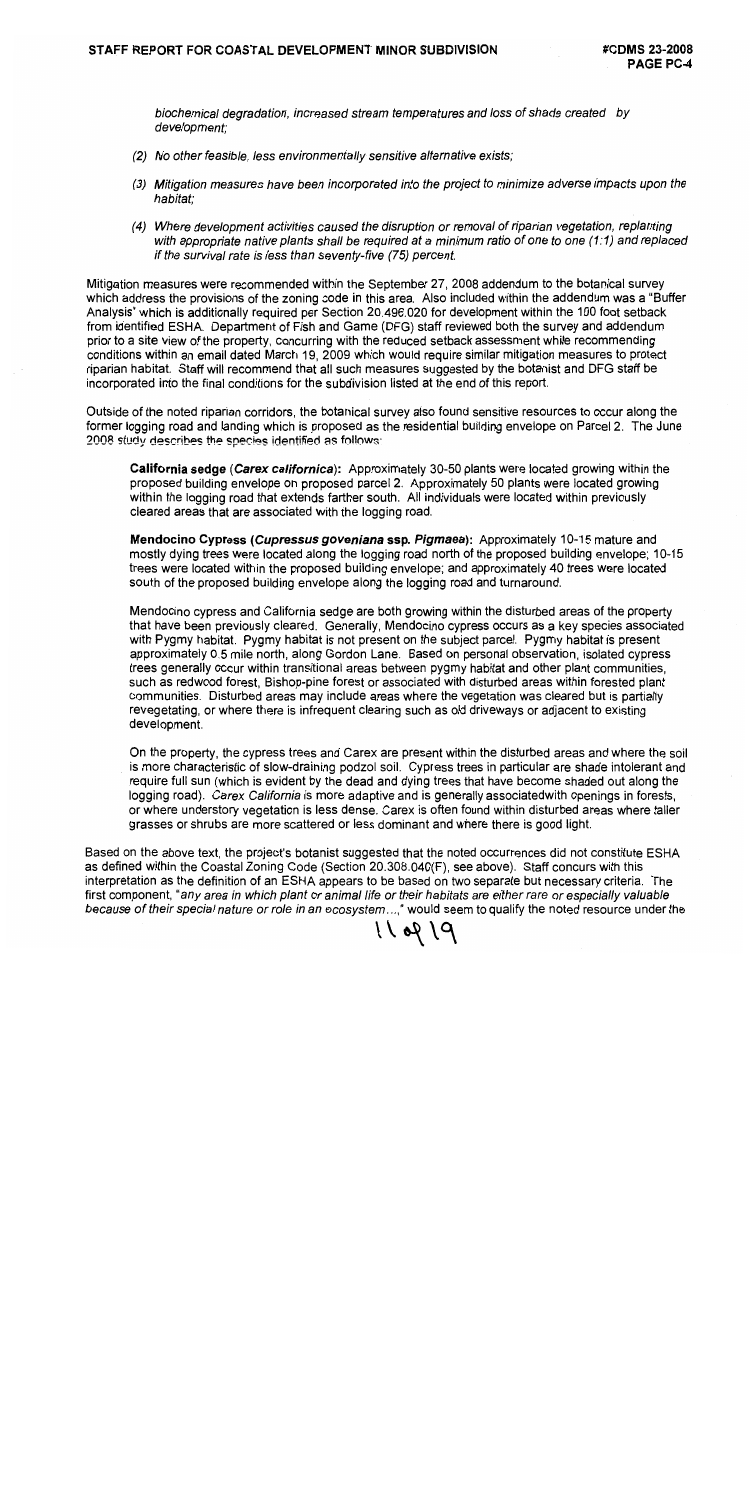circumstances. However, the second part, "...and which could easily be disturbed or degraded by human activities or developments...." implies that any sensitive area in question exists prior to any past disturbances caused by human activities. In the case of this project, the habitat was created artificially due to past logging practices and is currently dying out from the shade caused by natural revegetation in the area. Indeed, this interpretation would be consistent with a similar determination made in a report prepared by California Coastal Commission staff (A-1-MEN-07-044, Page 7) in which a rare plant was not believed to be rare habitat because it was "such an altered environment that it no longer [fit] the definition of its historical habitat type."

Given the ESHA determination, the 100 foot buffer requirements would not apply in areas outside of the riparian habitat. However, due to the rare nature of the species identified, protective measures were recommended by both the project botanist and DFG staff which include efforts to relocate or replace healthy specimens which may be damaged by project related development. Overall, staff recommends Conditions Number 9 through 15 to implement mitigations provided within the botanical survey (and addendum) as well as those further recommended by DFG staff with respect to potential impacts resulting from approval of the project. Adherence to these conditions is expected to hold impacts to plant and/or animal habitat to a less than significant level.

Noise (Item 6A): Although an increase in noise levels will most likely result from the grading and housing construction phases of the development, overall, staff does not believe the project would cause significant impacts beyond the minor inconvenience endured during this period. No mitigation is required.

Light and Glare (Item 7A): No exterior lighting is currently proposed as part of the project. Any future development which may include lighting will require a Coastal Development Permit (CDP) and potential impacts will be assessed at that time. Significant impacts are not expected to result from approval of the subdivision. No mitigation is required.

Land Use (Item 8A): The property is subject to the buildout criteria specified in Coastal Element Policy 3.9-2 requiring that at least 50 percent of the existing usable parcels within the market area be developed prior to approval of any divisions. The property lies within Market Area 3, which has a buildout of 71.88 percent according to the latest data available. Therefore, the proposed subdivision is consistent with Coastal Element Policy 3.9-2. No other land use impacts are anticipated and no mitigation is required.

Transportation/Circulation (Item 13A, 13C and 13F): Access to each of the proposed parcels has already been discussed above with respect to potential impacts to sensitive habitat areas. The existing logging road accessing Parcel 2 was recommended by the County Department of Transportation (DOT) to be improved to a 10 foot all-weather driveway located within a 30 foot access easement. A minimum four inch rock base will be required to meet DOT design standards except in segments where the road grade may exceed 16 percent, in which case the roadway will need to be paved to DOT standards. Further comments received from DOT recommend standard conditions regarding right-of-way dedications for parcels fronting County maintained roads, turnarounds, and encroachment permit procedures. With respect to the applicant's request for a "Waiver of a Parcel Map," the project meets the requirements found in the Division of Land Regulations which was confirmed by DOT staff through email correspondence dated October 9, 2009. Staff recommends Conditions Number 16 through 23 which are expected to hold project related traffic impacts to a less than significant level.

Public Services (Item 13A): The property is located within a High Fire Hazard area in a responsibility area of the California Department of Forestry and Fire Protection (CalFire). It also lies within a response area of the Mendocino Rural Fire District. Comments were not received from CalFire with respect to the project, although preliminary materials provided with the subdivision application cover minimum standards required by CalFire with regards to road width and driveways. Comments were not received from Mendocino Rural Fire District. Staff recommends compliance with Condition Number 24 to mitigate potential impacts relating to fire safe conditions resulting from the project. Other types of public services are not expected to be significantly affected by the project.

Utilities (Item 15A): Comments received from the County Division of Environmental Health (EH) state that "[b]oth parcels are greater than or equal to 10 acres," and are "located in a Sufficient Water Resources area." As such, proof of water testing would not be required, although standard mineral analysis was recommended to

120919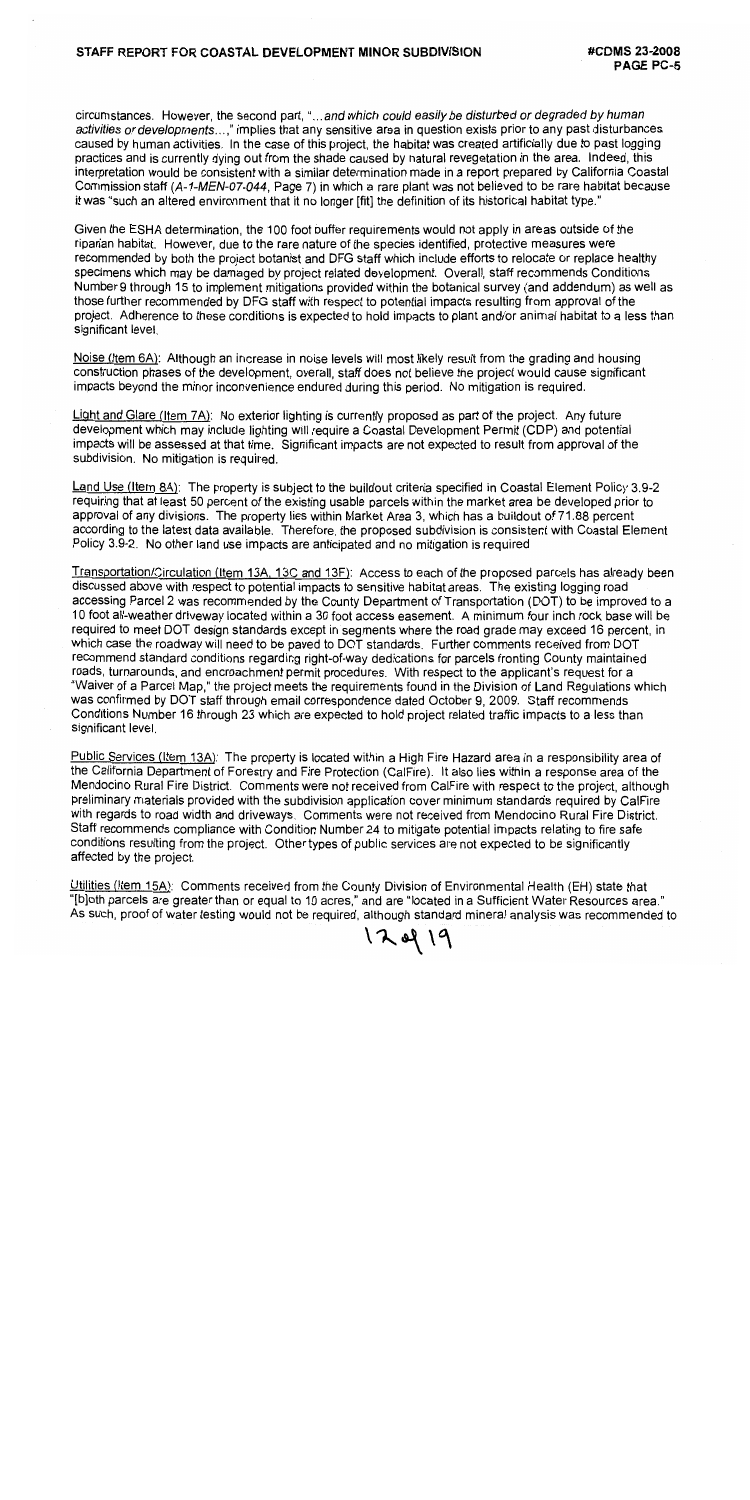be performed for one of the parcels. With respect to septic requirements, correspondence with EH staff noted that primary and secondary designs for Parcel 2 (as well as a secondary design for Parcel 1) were approved through that office on August 11, 2009. Conditions Number 25 through 27 are recommended to ensure that overall project impacts are held to less than significant levels with respect to utility services.

Aesthetics (Item 17A): County maps identify the property as lying within an Highly Scenic Area (HSA)-(Conditional) region of the Coastal Zone. Development criteria are listed in Section 20.504.015(C) of the County Coastal Zoning Code, which states, in part, that:

- (3) New development shall be subordinate to the natural setting and minimize reflective surfaces. In highly scenic areas, building materials including siding and roof materials shall be selected to blend in hue and brightness with their surroundings.
- (4) All proposed divisions of land and boundary line adjustments within highly scenic areas shall be analyzed for consistency of potential future development with the regulations of this Chapter, and no division of land or boundary line adjustment shall be approved if development of resulting parcel(s) would be inconsistent with this Chapter.

Staff conducted a site view of the property which verified that public views of any development resulting from the proposed project (e.g. residential or other accessory uses upon the newly created parcel) would be shielded by the coniferous forest making up a large majority of the property. Aesthetic impacts related to access roads are expected to be less than significant given the fact that the existing logging road/driveway will be utilized solely for access purposes. Comments were not received from the California Department of Parks and Recreation (State Parks) with respect to public views of the property. However, the primary trail system through Van Damme State Park (Fern Canyon Scenic Trail) runs east/west following Little River well past the project site and any future development would be shielded from public vantage points by over a thousand feet of heavily forested terrain. Thus, visual impacts are not expected to be significant as a result of project approval.

As a final note, potential lighting impacts have been addressed under the Light and Glare heading of this report. Section 20.504.035 addresses lighting within an HSA, although as discussed earlier, any future development would require Coastal Development Permits which would more appropriately address specific lighting proposals at that time.

Overall, given the highly shielded nature of the project site, and despite the HSA designation of the property, aesthetic impacts are not expected to reach a level of significance in the area. No mitigation is required.

Recreation (Item 18A): The subject property is located adjacent to the northern boundary of Van Damme State Park. While comments were not received from the California Department of Parks and Recreation (State Parks) with respect to the project, staff does not believe approval would result in significant impacts on recreation opportunities in the area given the discrete nature of the development. No mitigation is required.

Cultural Resources (Item 19A): Comments were received from Sonoma State University's California Historical Resources Information System (CHRIS), dated January 9, 2009, recommending that an archaeological study be prepared for the project and the County Archaeological Commission concurred with these findings at its meeting of February 11, 2009, requiring the survey. A survey was subsequently prepared by Thad Van Buren dated March 30, 2009, which was reviewed by the commission during a May meeting. Recommendations were made at that hearing for additional information in the form of an exhibit map delineating a sensitive area identified within the study. The requested map illustrating a "Sensitive Resource Area" was submitted and reviewed on June 10, 2009. The survey was thus accepted by the Commission with a condition recommending that future development in the noted area of Parcel 1 require a specific study. Staff will recommend Condition Number 28 to address the concerns of the Archaeological Commission in this area. In addition, staff will recommend that the "Discovery Clause" be invoked in the event that further discoveries are made in the process of developing other portions of the property (See Condition Number 29). Adherence to the recommended conditions are expected to hold project related impacts to a less than significant level with respect to cultural resources.

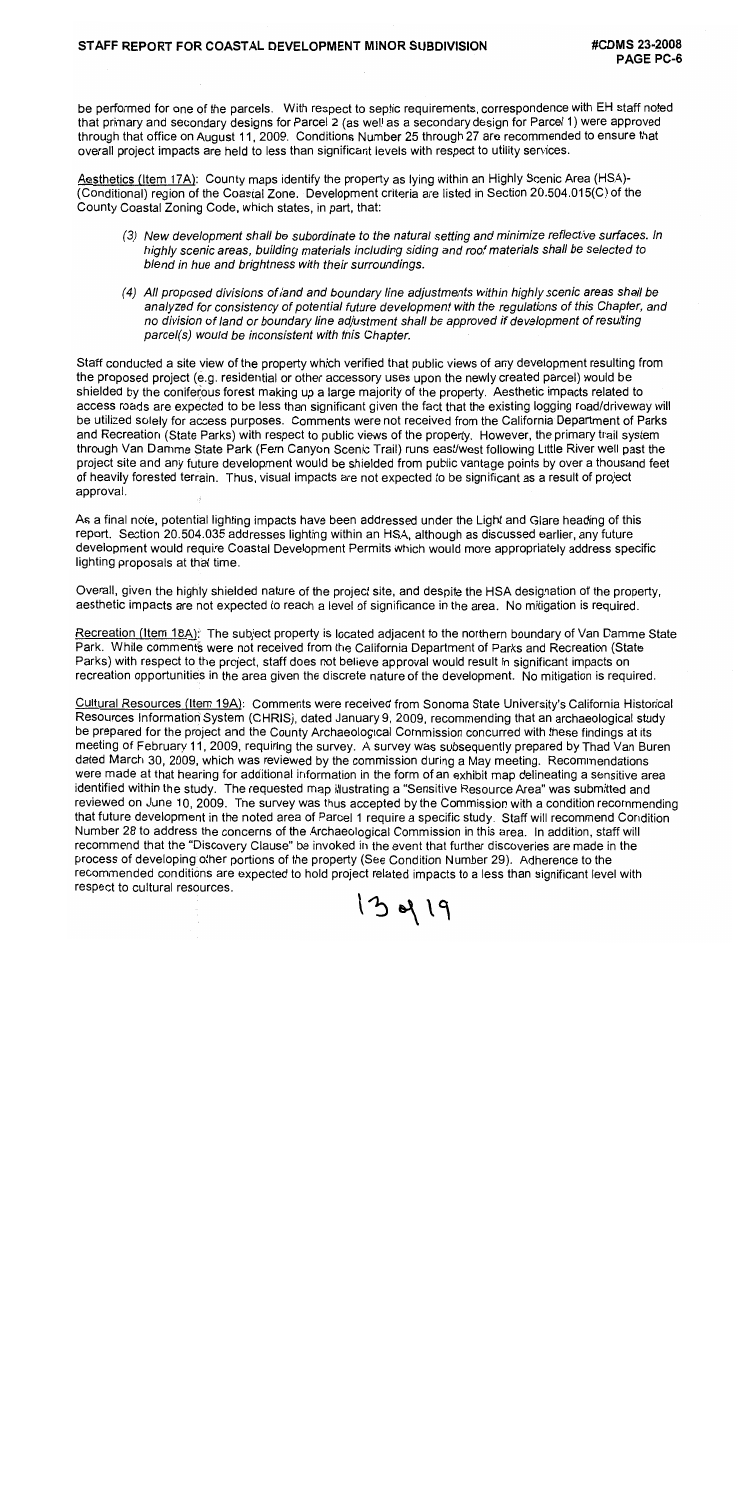**GENERAL PLAN CONSISTENCY RECOMMENDATION: Subject to the recommended conditions of** approval, the proposed project is consistent with applicable goals and policies of the General Plan and those of the Local Coastal Program.

#### **RECOMMENDED MOTION:**

General Plan Consistency Finding: The proposed project is consistent with applicable goals and policies of the Coastal Element of the General Plan as subject to the conditions being recommended by staff.

**Environmental Findings:** The Planning Commission finds that no significant environmental impacts would result from the proposed project which can not be adequately mitigated through the conditions of approval; therefore, a Negative Declaration is adopted.

Coastal Development Permit Findings: The Planning Commission finds that the application and supporting documents and exhibits contain information and conditions sufficient to establish, as required by Section 20.532.095 of the Coastal Zoning Code, that:

- $1<sub>1</sub>$ The proposed development is in conformity with the certified local coastal program; and
- The proposed development will be provided with adequate utilities, access roads, drainage  $2<sup>1</sup>$ and other necessary facilities; and
- $3.$ The proposed development is consistent with the purpose and intent of the zoning district applicable to the property, as well as the provisions of the Coastal Zoning Code, and preserves the integrity of the zoning district; and
- $\mathbf{4}$ . The proposed development will not have any significant adverse impacts on the environment within the meaning of the California Environmental Quality Act.
- 5. The proposed development will not have any adverse impacts on any known archaeological or paleontological resource.
- 6. Other public services, including but not limited to, solid waste and public roadway capacity have been considered and are adequate to serve the proposed development.
- $7<sub>1</sub>$ The proposed development is in conformity with the public access and public recreation policies of Chapter 3 of the California Coastal Act and the Coastal Element of the General Plan.

Coastal Land Division Findings: The Planning Commission finds that the project as proposed, and subject to the recommended conditions of approval, will satisfy the requirements of Section 20.532.100(C)(1) of the Coastal Zoning Code, in that:

- $\mathbf{1}$ . The new lots created have or will have adequate water, sewage, including a long term arrangement for septage disposal, roadway and other necessary services to serve them; and
- $2.$ The new lots created will not have, individually or cumulatively, a significant adverse environmental effect on environmentally sensitive habitat areas or on other coastal resources; and
- 3. The new lots created will not significantly adversely affect the long-term productivity of adjacent agricultural or timber lands; and

 $14419$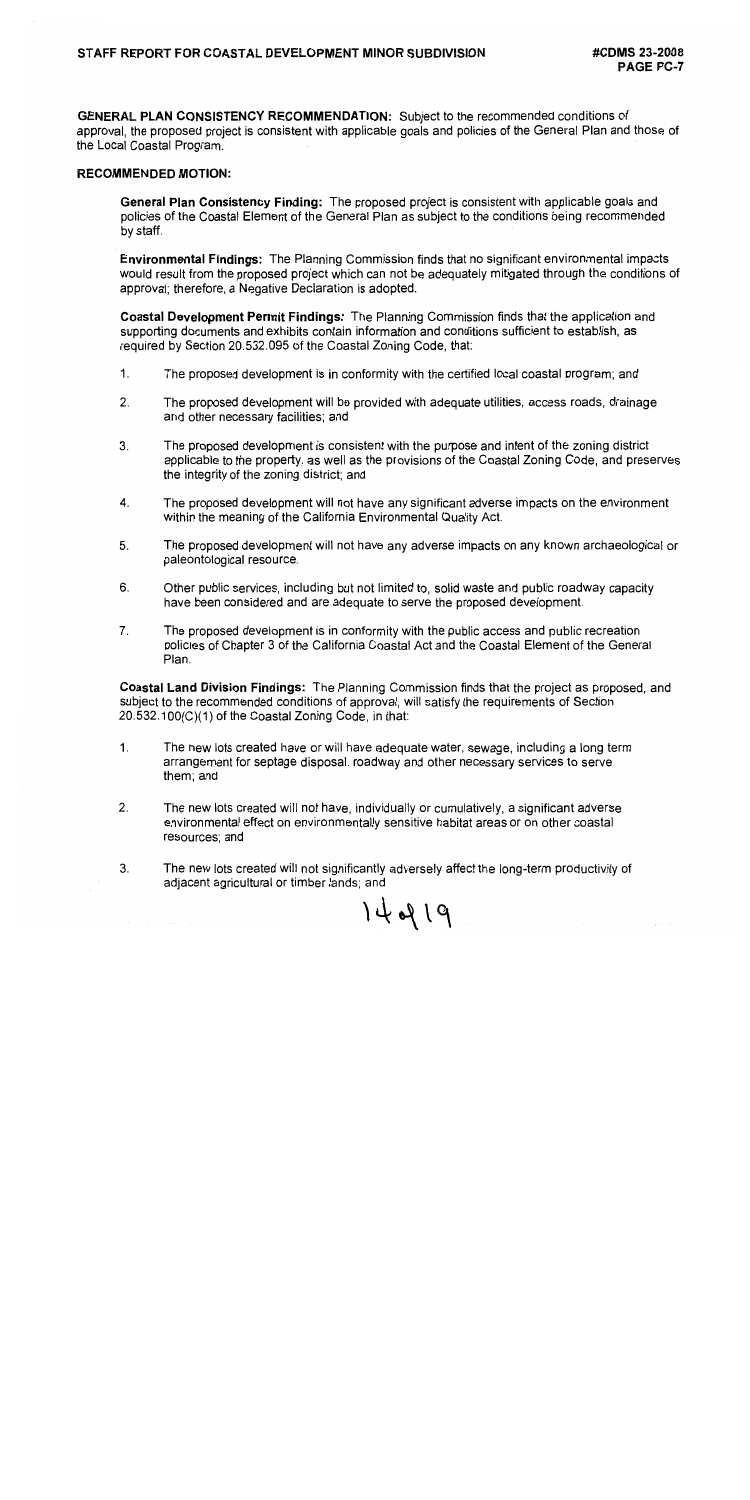- $4<sup>1</sup>$ Other public services, including but not limited to, solid waste and public roadway capacity, have been considered and are adequate to serve the proposed parcels; and
- The proposed land division meets the requirements of Chapter 20.524 and is  $5<sub>1</sub>$ consistent with all applicable policies of the Coastal Element.

**Project Findings:** The Planning Commission making the above findings, approves #CDMS 23-2008 subject to the conditions of approval recommended by staff.

RECOMMENDED CONDITIONS OF APPROVAL: For a Coastal Development Minor Subdivision which has been approved according to the Mendocino County Code, the following "Conditions of Approval" shall be completed prior to filing a Parcel Map.

- \*\* 1. The subdivider shall acknowledge in writing to the Department of Planning and Building Services that all grading activities and site preparation, at a minimum, shall adhere to the following Best Management Practices (BMPs). The applicant shall submit to the Department of Planning and Building Services an acknowledgement of these grading and site preparation standards:
	- a. That adequate drainage controls be constructed and maintained in such a manner as to prevent contamination of surface and/or ground water, and to prevent erosion.
	- b. The applicant shall endeavor to protect and maintain as much vegetation on the site as possible, removing only as much as required to conduct the operation.
	- All concentrated water flows, shall be discharged into a functioning storm drain system or into C. a natural drainage area well away from the top of banks.
	- d. Temporary erosion control measures shall be in place at the end of each day's work, and shall be maintained until permanent protection is established.
	- Erosion control measures shall include but are not limited to: seeding and mulching exposed  $\mathbf{e}$ soil on hill slopes, strategic placement of hay bales below areas subject to sheet and rill erosion, and installation of bioengineering materials where necessary. Erosion control measures shall be in place prior to October 1<sup>st</sup>.
	- All earth-moving activities shall be conducted between July 15<sup>th</sup> and November 1<sup>st</sup> of any given f. calendar year, per recommendations from the California Department of Fish and Game (DFG).
	- Pursuant to the California Building Code and Mendocino County Building Regulations a g. grading permit will be required unless exempted by the Building Official or exempt by one of the following:
		- $1.$ An excavation that  $(1)$  is less than 2 feet  $(610 \text{ mm})$  in depth or  $(2)$ does not create a cut slope greater than 5 feet (1,524 mm) in height and steeper than 1 unit vertical in 1.5 units horizontal (66.7% slope).
		- $2.$ A fill less than 1 foot (305 mm) in depth and placed on natural terrain with a slope flatter than 1 unit vertical in 5 units horizontal (20% slope), or less than 3 feet (914 mm) in depth, not intended to support structures, that does not exceed 50 cubic yards  $(38.3 \text{ m}^3)$  on any one lot and does not obstruct a drainage.
	- $2.$ A notation shall be placed on the Unilateral Agreement stating that, "Future development of building site(s), access roads or driveways may be subject to the grading requirements and drainage control measures identified above.

 $15419$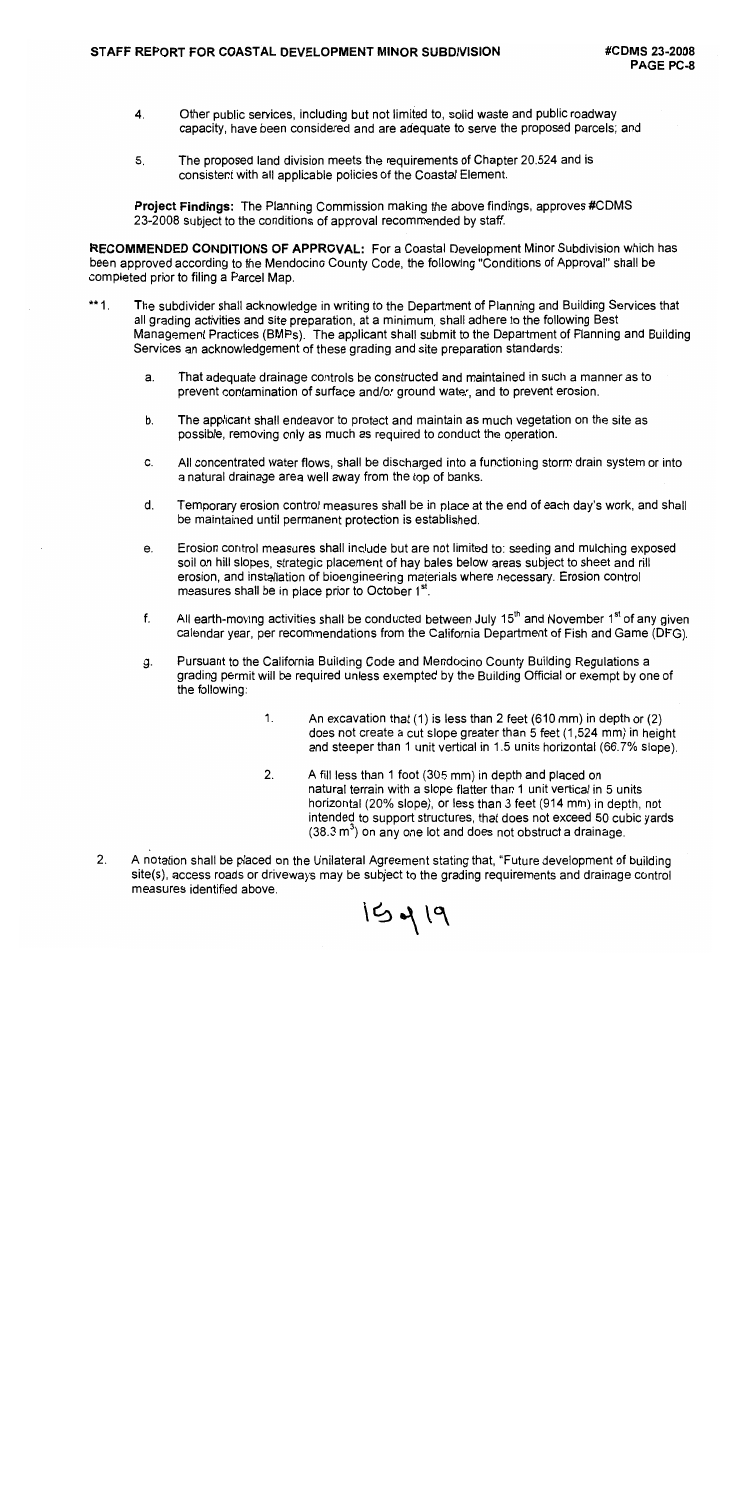- To minimize take and other potential impacts to fish, frogs and other aquatic-based species, all work  $**3.$ involving road construction, grading, excavation and other substantial ground disturbance shall be confined to the period July 15 through November 1. This work period will avoid sensitive life stages for red-legged frog including breeding and young adult migration seasons for this species.
- Work to improve the existing logging road shall incorporate updated road design measures including  $*$  4. an out-slope design, rocked rolling dips, critical dips at all culvert crossings and installation of road rock at areas where erosion and sediment delivery to watercourses are likely.
- Work to improve the first water course crossing at the site known as the "spring area" will require a lake \*\* 5. or streambed alteration agreement (LSAA) from the Department of Fish and Game (DFG). Fish and Game Code §1602 requires notification to DFG for an LSAA prior to any activity that substantially modifies the bed, bank, or channel or diverts or obstructs the natural flow of any river, stream, or lake. Information regarding LSAAs may be found at http://www.dfg.ca.gov/habcon/1600/index.html.
- \*\* 6. All roads shall be covered with an impermeable sealant or rocked at a bare minimum. Any rock material used for surfacing, including rock from onsite sources, must comply with regulations regarding asbestos content.
- Any stationary onsite internal combustion engines over 50 horsepower (i.e. large power generator or  $*$ \*7. pumps) may require a permit from the District, depending on fuel source and level of operation.
- A note shall appear on the Unilateral Agreement that the access road, driveway and interior circulation 8. routes be maintained in such a manner as to insure minimum dust generation subject to Air Quality Management District Regulation 1 Rule 430. All grading must comply with Air Quality Management District Regulations Rule 430. Any rock material, including natural rock from the property, used for surfacing must comply with Air quality Management District regulations regarding asbestos content.
- \*\*9. All mitigation measures (i.e. Mitigation Measures 1a, 1b, 1c, 1d, 2a, 3a, 4a, 4b, 5a, 5b, 6a and 6b) provided in the addendum (dated September 27, 2008) to the original botanical report shall be conditions of this subdivision.
- \*\*  $10.$ The first building site at the existing clearing is preferred to the alternate site that exists farther down the logging road. The remaining segment of the logging road leading to the alternate building site shall be abandoned. As an alternative to abandonment, the road shall be left its present condition and allowed to re-vegetate. Minor road maintenance may be permitted to facilitate light vehicle traffic by ATVs or other small vehicles.
- \*\* 11. To address identified impacts to California sedge, a protection and relocation plan shall be developed. This plan shall included strategies for avoiding existing plants, specific methods for relocating those plants that cannot be avoided and a monitoring plan that tracks the success of relocated plants.
- \*\* 12. To assess the risk of this project on the property's existing populations of California sedge, a comprehensive survey shall be prepared to identify additional occurrences of this species on the property that will not be impacted by this project. If the number of impacted occurrences is small (less than 10 percent) relative to the total number of occurrences on the property, then a relocation plan may not be necessary provided that measures are developed to protect the newly identified occurrences.
- \*\* 13. To address identified impacts to Mendocino cypress, a survey shall be conducted that tallies the number of trees by diameter class that will be removed or damaged as a result of this project. A mitigation and monitoring plan shall be developed for purposes of replacing lost and damaged Mendocino cypress. This plan shall propose specific tree replacement ratios (at least 5:1 for every Mendocino cypress lost or damaged) and a monitoring plan (at least two years) that tracks planted trees and replaces those that are dead and dying.
- \*\* 14. Subdivider shall submit to the Department of Planning and Building Services, an Exhibit Map demonstrating a minimum 100-foot buffer from the identified sensitive habitat as recommended in the

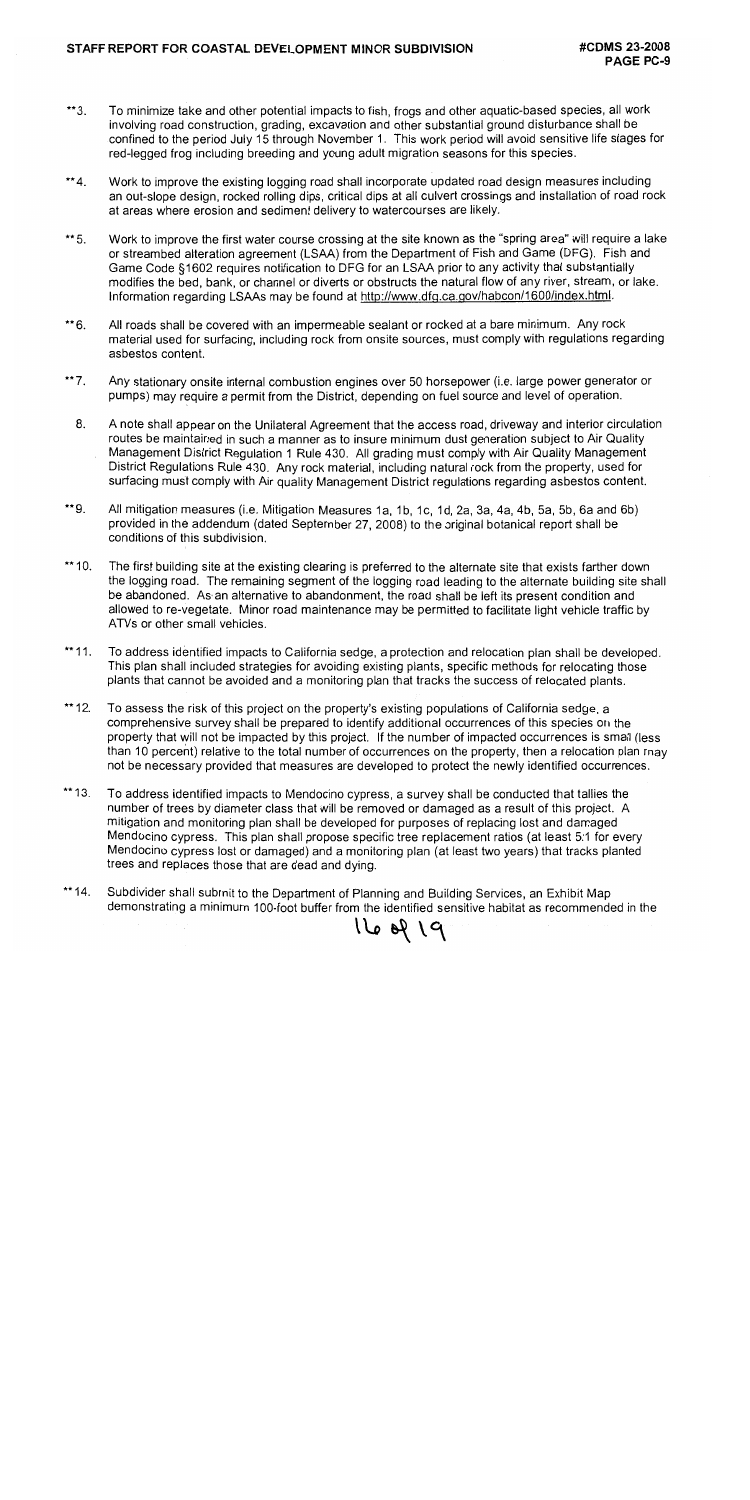Botanical Survey prepared by Playalina Nelson, dated June 2008 (with an addendum dated September 27, 2008). A note shall be placed on the *Unilateral Agreement* that no development shall be allowed within this buffer area as delineated on the Exhibit Map on file with the Department of Planning and **Building Services.** 

- This entitlement does not become effective or operative and no work shall be commenced under this  $15.$ entitlement until the California Department of Fish and Game filing fees required or authorized by Section 711.4 of the Fish and Game Code are submitted to the Mendocino County Department of Planning and Building Services. Said fee of \$2,043.00 shall be made payable to the Mendocino County Clerk and submitted to the Department of Planning and Building Services prior to December 4, 2009. If the project is appealed, the payment will be held by the Department of Planning and Building Services until the appeal is decided. Depending the outcome of the appeal, the payment will either be filed with the County Clerk (if project is approved) or returned to the payer (if project is denied). Failure to pay this fee by the specified deadline shall result in the entitlement becoming null and void. The applicant has the sole responsibility to ensure timely compliance with this condition.
- \*\* 16. There shall be provided an access easement of 30 feet in width (as per tentative map) from a publicly maintained road to each parcel being created. Documentation of access easement shall be provided to the Mendocino County Department of Transportation for their review prior to final approval.
- \*\* 17. There shall be dedicated by Parcel Map (or granted by Grant Deed if a Unilateral Agreement is filed) a 30 foot wide half-width right-of-way along the south side of Gordon Lane (CR #404A) to provide for the ultimate improvement of the County road. This width shall be measured from the centerline of the existing right-of-way of record, or where no record right- of-way exists, from the center of the physical road.
	- If a Parcel Map is filed, all easements of record shall be shown on the parcel map. All utility lines shall 18. be shown as easements with widths as shown of record or a minimum of ten (10) feet, whichever is greater.
	- $19.$ If approval of the tentative map is conditioned upon certain improvements being made by the subdivider, the subdivider shall notify the Mendocino County Department of Transportation when such improvements have been completed.
- \*\*20. Ten (10) foot wide all-weather driveway within the 30 foot wide access easement, including four (4) inch minimum rock base, fifty (50) foot minimum radius of horizontal curvature, grade not to exceed sixteen (16) percent, drainage culverts where necessary. The road grade may be increased to a maximum of twenty (20) percent, however, in a areas where road grade exceeds sixteen (16) percent, roadway shall be paved with a minimum of two (2) inches of asphalt concrete on four (4) inches of Class 2 aggregate base.
- \*\*21. A standard private driveway approach shall be constructed to serve Parcel 2, minimum width of ten (10) feet, area to be improved fifteen (15) feet from the edge of the County road, to be surfaced with surfacing comparable to that on the County road.
- \*\*22. Any proposed work within County rights-of-way requires obtaining an encroachment permit from the Mendocino County Department of Transportation.
- \*\*23. If approved in writing by the applicable fire protection service provider(s), subdivider shall construct a "Hammerhead-T" turnaround within a forty (40) foot wide by eighty (80) foot long easement at the terminus of the access easement. Turnaround shall be constructed with four (4) inch minimum rock base, ten (10) feet wide and sixty (60) feet long, with twenty (20) foot radius surfacing returns.
- \*\* 24. The subdivider shall comply with those recommendations in the California Department of Forestry and Fire Protection (CDF) letter of September 22, 2008 (CDF #323-08) or other alternatives as acceptable to the Department of Forestry. Written verification shall be submitted from CDF to the Department of

 $17819$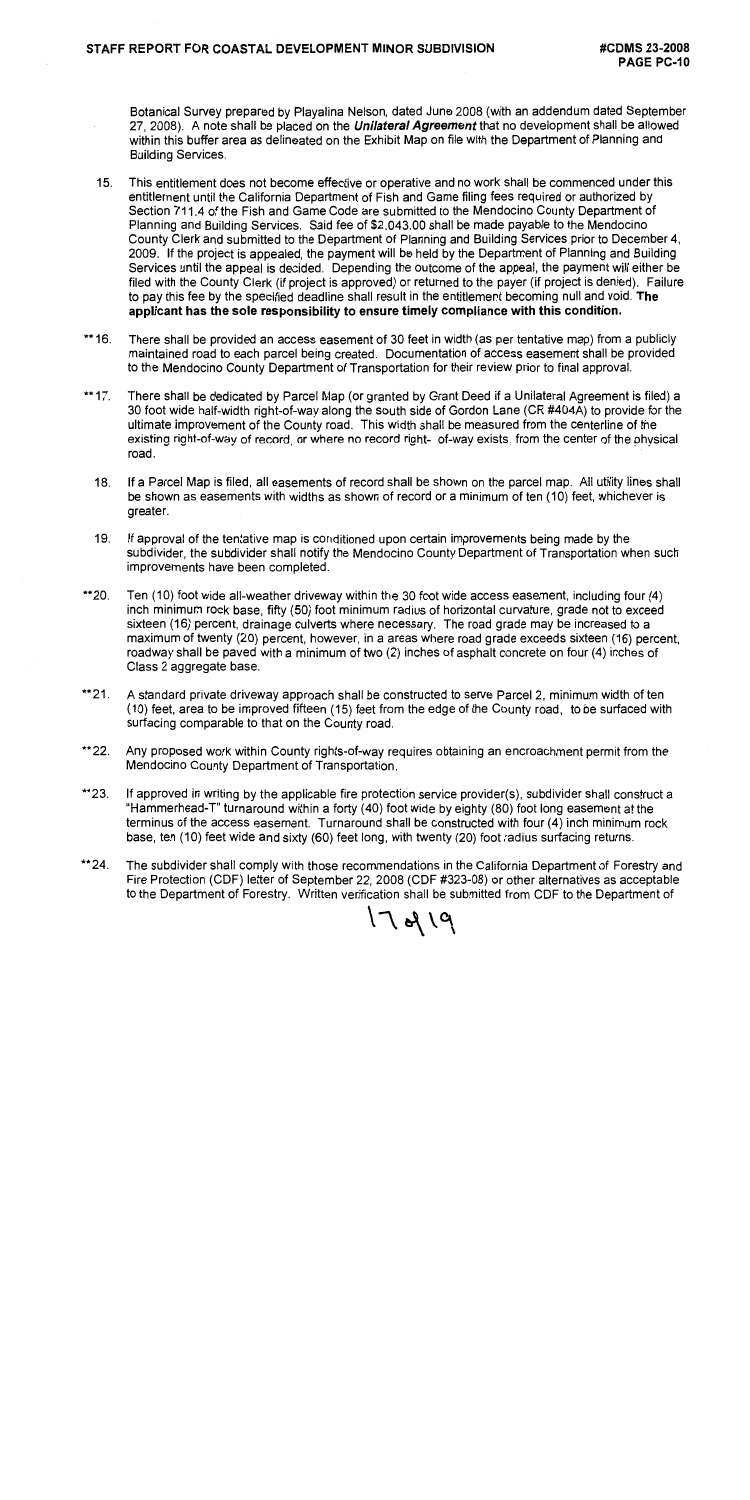Planning and Building Services that this condition has been met to the satisfaction of the Department of Forestry and Fire Protection.

The subdivider shall comply with those recommendations and regulations of the Mendocino Rural Fire District or other alternatives as acceptable to the Fire District. Written verification shall be submitted from the Fire District to the Department of Planning and Building Services that this condition has been met to the satisfaction of the Fire District.

- $*$  25. The applicant shall submit to the Division of Environmental Health an acceptable site evaluation report (DEH FORM #42.04) for Parcel 2 completed by a qualified individual demonstrating compliance with the North Coast Regional Water Quality Control Board's Basin Plan Policy for On-site Waste Treatment and Disposal and Mendocino County Division of Environmental Health's Land Division Requirements (DEH FORM # 26.09).
- The applicant shall submit to the Division of Environmental Health an acceptable site evaluation report \*\* 26. (DEH FORM #42.04) for a replacement system for the existing structure(s) located on Parcel 1 completed by a qualified individual demonstrating compliance with the North Coast Regional Water Quality Control Board's Basin Plan Policy for On-site Waste Treatment and Disposal and Mendocino County Division of Environmental Health's Land Division Requirements (DEH FORM # 26.09).
- The applicant shall submit to the Division of Environmental Health an acceptable standard mineral  $**27.$ analysis performed by a certified public health laboratory from a source of water on the subdivision.
- \*\* 28. Any future development proposed within the area identified as a "Sensitive Resource Area" on Parcel 1 of the Tentative Map dated October 2008 shall require a specific study prepared by a qualified individual in the field to determine potential impacts to archaeological resources.
- \*\* 29. A note shall appear within the Unilateral Agreement that in the event that archaeological resources are encountered during development of the property, work in the immediate vicinity of the find shall be halted until all requirements of Chapter 22.12 of the Mendocino County Code relating to archaeological discoveries have been satisfied.
	- 30. The applicant is hereby notified that this proposed division lies within the Coastal Zone Boundary and additional action may be necessary. For information you should contact the California Coastal Commission at 45 Fremont Street, Suite 2000, San Francisco, California, 94105-2219.
	- 31. When all conditions of approval have been satisfied, the applicant shall submit the completed Unilateral Agreement and the Recording Fees to the Planning and Building Services Department for review, approval and recordation.
	- 32. A note shall appear on the Unilateral Agreement that "No toxic, hazardous or contaminated materials or waste shall be stored in a designated buffer area or clearly identified flood plain or flood way."
	- 33. Pursuant to Government Code Section 66492 & 66493, prior to recordation of the Unilateral Agreement, the subdivider must: (1) Obtain a Certificate from the Mendocino County Tax Collector stating that all current taxes and any delinguent taxes have been paid and; (2) Pay a security deposit (or bond) for taxes that are a lien, but not yet due and payable.

 $198$ 

**JOHN SPEKA** PLANNER II

 $JS/at$ October 14, 2009